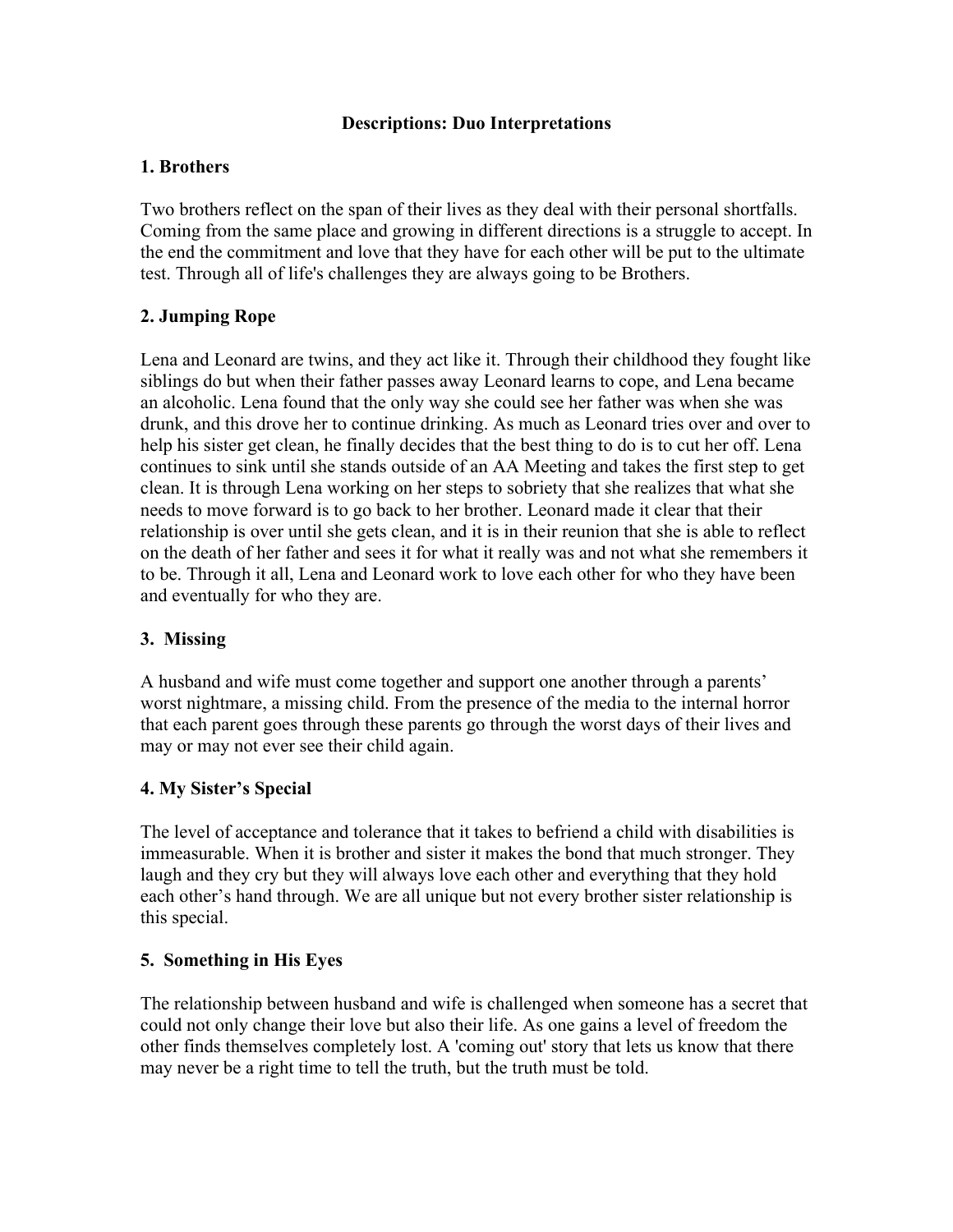# **6. My Brother the Squirrel**

Brother and sister fight, play, love, and hate but in the end they are side by side with each other through it all. And as life's unexpected cards are played they find that the only support they have is in one another and it is the only hand they need.

# **7. Reflecting**

Sometimes in life the only person we think we can count on is ourselves. For Lucas he wakes up one morning to a reflection of the person that he will soon become. He is able to talk to himself and ask questions but once he is told that he will die soon, things begin to change. He must immediately change his life choices to save his life. But this gift comes with the reality of how a bad decision can affect the rest of his life. Lucas is left with a choice: he can change and save a life or he can continue to spiral and the gift of self will be lost forever. Fighting a fight within yourself can prove to be one of the most difficult fights to win.

# **8. In the Background**

A couple whose relationship was created in the world of music finds it difficult to walk away from the life they had for the one they desire. For Cole leaving the music may the worst thing to ever happen in his life but to Natalie, the family will always be of the most importance. Through their love for each other they are able to sing their way through some of their problems but sometimes communication is still lost. Will Cole change his feelings toward the possibility of fatherhood to create a family with his wife or will be step to the microphone and never let it go?

# **9. Letting Go**

One of the most difficult things to do as human beings is to let go. Letting go requires that we allow time to separate our hearts from the person or the event that has been holding on so desperately. For Jessi and Jake they are more than just brother and sister, they are friends. And when one of them dreams they both dreams, when one of them hurts they both hurts. But as Jessi speaks at her baby brother's funeral we hear the love that she has for him, and letting him go may be the most difficult things she has ever had to do.

# **10. Chapters**

Marriage is one of the most beautiful relationships that we can engage in. In Chapters we follow husband and wife and they prepare for the birth of their first child. But as the delivery date nears Lacy begins to change. Is it a result of the growing life in her body or is it a terrible secret that could cost her everything her love knows and loves? Time passes, the baby is born, and Lacy and Kevin must decide if their love can stand the test of time, or live until tomorrow.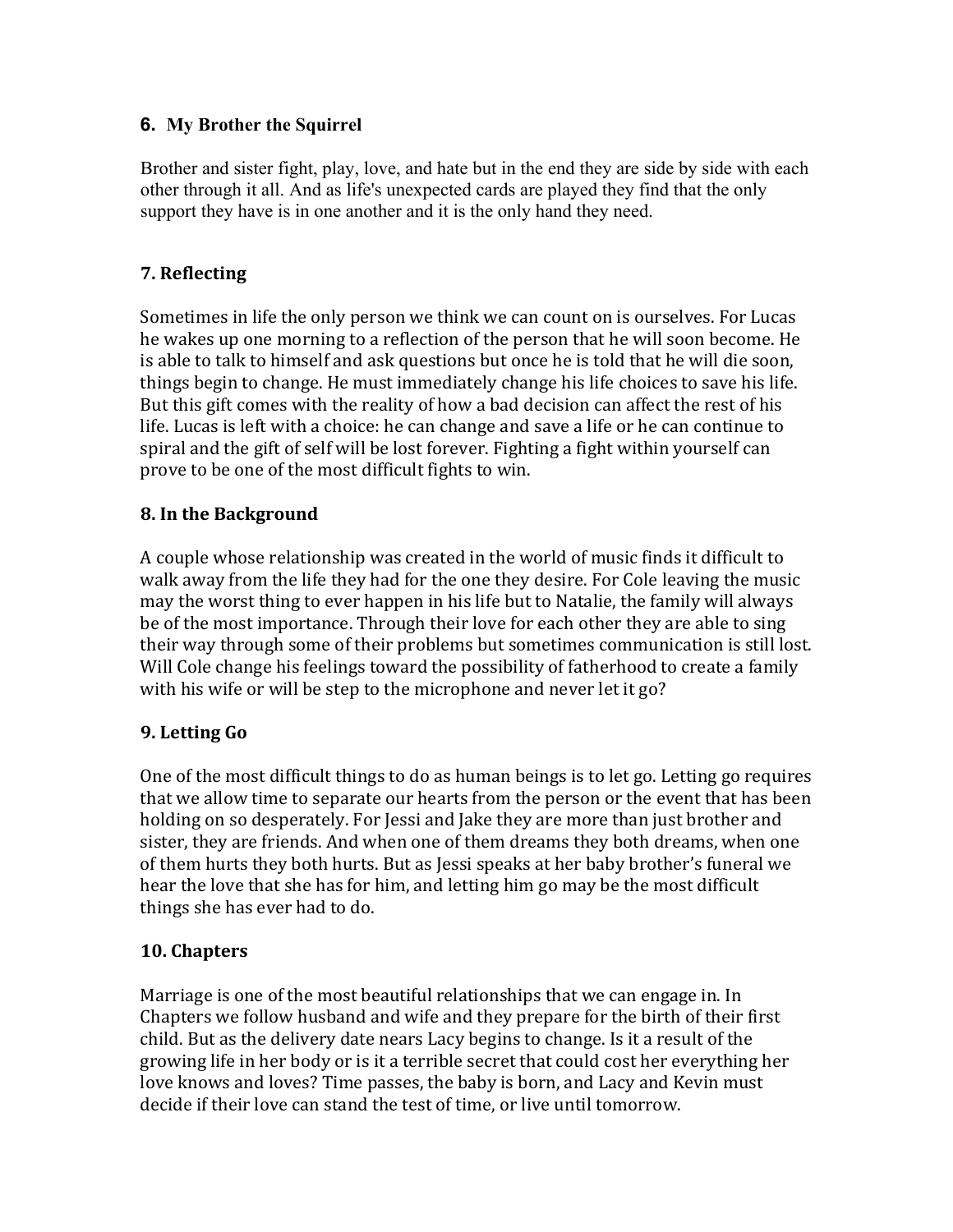# **11. No Shame in Love**

When executive Elisha Lexington meets Will, the janitor they have a happy exchange both realizing that they are from two different worlds. But on this night they decide to put their difference of class aside and just be two normal people. This begins the life of love that the two of them share. Through the saxophone that Will plays we hear the love that he has for her and the music serves as a connection to them share. But like all relationships the time comes that Will realizes that he is not Elisha's equal, at least not in public. He decides that he will not be hidden by her and she must confront the ghosts of her past that say that your financial class is the most important thing that makes you who you are. In the end will their love triumph, or will the views of others stop their love from growing?

# **12. Sisterhood**

Halli and Mary are sisters. Like most sisters they laugh and cry together and support each other through even the toughest of times. Halli is the big sister and Mary is her annoying little sister. Through a series of scenes we see them grow through being children, teens and adults and the challenges that were faced. In the midst of addictive behavior Halli finds herself falling down a hole that she looks to her sister to pull her out of. Mary, being the great sister she is never gives up on her sister. In the end the bond of the two sisters is challenged many times but they are able to hold each other's hand for the strongest support and most important love of all.

# 13. **Coming of Age**

Lacie is a wonderful little girl full of energy and a positive light. But early in her life she experiences the worst kind of broken trust when she is molested by her father. Her child mind could not handle the abuse she was experiencing. To balance the abuse she created a best friend that she could talk to all the time that would always be there for her during those times. Mr. Pickles became her savior, her best friend and the one person in desperate times that she could close her eyes and know he would be there. But as Lacie comes of age she finds that a friend like Mr. Pickles can not to be kept to herself. Mr. Pickles eventually tells her that there are other children that need him like she did. It is a difficult breakup but as an adult she realizes and accepts that she must let her best friend go.

# 14. In Her Memory

A beautiful story of two sisters who are trying their best to make sense of Alzheimer's Disease and how it is affecting the life of their mother. As the older sister Amber is in the position to make the decisions that she feels is best but she cannot leave her little sister Stacy out of the process. Though Stacy is not ready to accept the reality of the debilitating disease the sisters must work together to prepare for the loss of their mother. Lea, their mother, she is fun and loving and is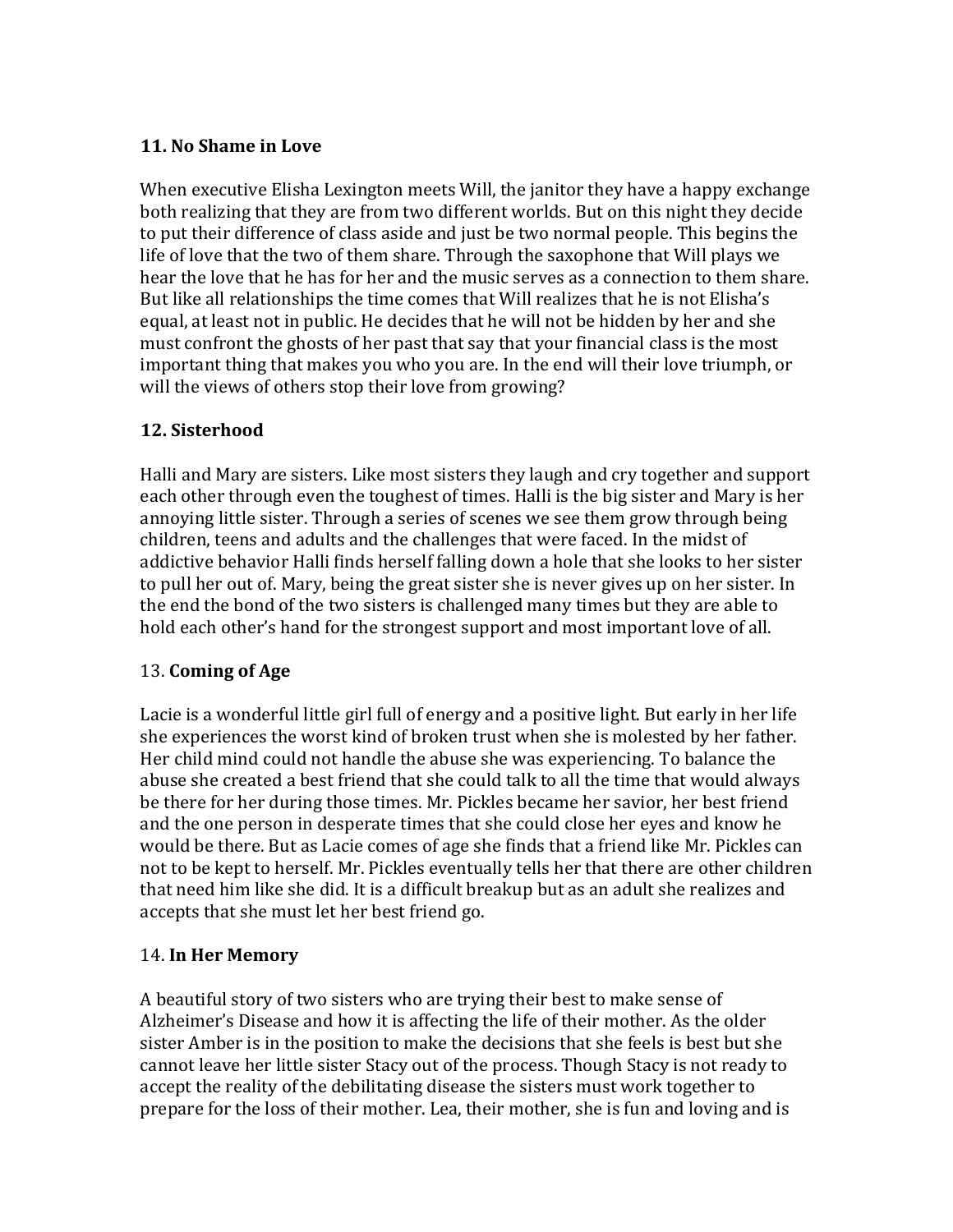trying to understand the things that she can remember while not allowing her daughters to feel sorry for her or her situation. This is a beautiful story of daughters and their mother getting ready for the ultimate goodbye.

# 15. **Love Choices**

Diego is a young Latino teenager who has recently joined a local gang. He feels like this was the only way that he can get and give love. His girlfriend Camila desperately wants him to leave behind the gang life and focus on the positive things that they could accomplish together. When Camila catches Diego with a gun as he is headed out to make a run for the gang. Camila confronts him with his choices and in the end gives him an ultimatum either give her the gun and stays away from the gang or he continues to be devoted to the gang but without her by his side. The choice is his to make.

# 16. **Birthday Blues**

In this comical coming of age story we meet Jamie. She is the typical middle school girl who wants to have the typical middle school birthday party. After her mom says yes she realizes that the biggest problem is yet to come. With a slew of friends and their opinions on who should be on the invitation list, Jamie confides in her true best friend, her Diary. Diary lets her know that if the party isn't for her happiness then she shouldn't have it. Imagine the joy of Jamie's mom when she finally comes to the conclusion that maybe a birthday party isn't the way to celebrate her middle school years. 

# 17. Mi Hermana Accepta Cambio (Translated: My Sister Accepts Change)

Jessica is the older of the two sisters. Ayala is fighting the means by which her parents went through to get the girls from Mexico to America. Starting when they are young children passing through their years in the freedom of America the sisters have held on to and supported each other. Jessica is the solid rock and Ayala is the quick-witted baby sister who must deal with the anger that she has towards her mother. Their mother decided to stay behind and send the girls with their father through the desserts of Mexico to cross the border into America. For Ayala the risk wasn't worth the reward, for Jessica she understood that this was the ultimate sacrifice for her children. *\*The girls frequently speak Spanish. This is not a must, but a performance option.* 

# 18. **Level of Connection**

Lyle and Lindsey are twins. They were born together. They grew up together. But like no regular set of twins they will never have their own lives. They are Siamese twins. When the only way they can have separate lives is through their dreams we find that what both of them want is the freedom to live the dreams that they have. We get to see the joy that their dreams bring them and the sadness that overcomes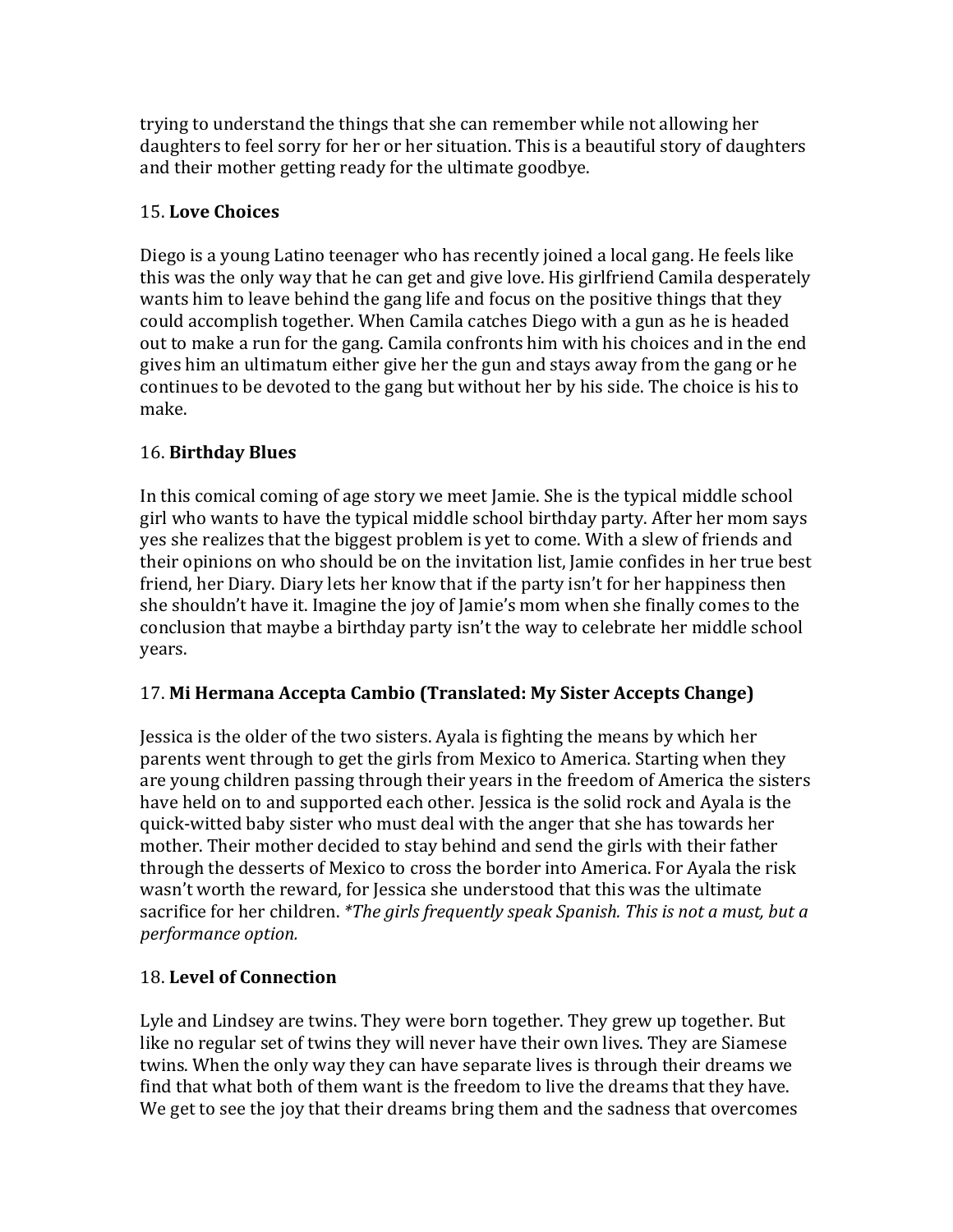them when they have to come back to reality. Through all of their wonderful action filled dreams we see that they may be connected but they are definitely individuals and special in their own way.

# 19. **Resurrected Past**

Mara and Melonie are two sisters living in the memory of their lives as children and the years after. When one of the sisters is beaten to death by her boyfriend the other finds herself remembering their lives as children and being the product of an abusive home. Mara is the older sister who is lost without her sister, so she chooses to keep her spirit alive by talking to her while packing their parent's house. The house where their mother was abused by their father. For Mara she doesn't understand how they could grow up in an abusive household and her sister Melonie grow up and fall victim to the same abuse. As Melonie speaks to her Mara realizes that sometimes the things that we fear the most end up being the only reality we have to hold on to.

# 20. **Shadows of My Sister**

It is said that there is no bond greater than that of twin sisters, but for Camila and Ana this couldn't be farther from the truth. Camila is the oldest and is recounting one of the most difficult relationships in her life, the one with her twin sister Ana. Ana was a dancer and everything that her immigrant parents expected her to be with all of the freedoms given to them as first generation born American citizens. Camila stayed in the shadows allowing her sister to always take the lead. Camila must address the feelings that she has for her sister when Ana comes to her to tell her that her time is limited. As Ana prepares to take her last bow Camila must stand as her big sister, and sit front row as she watches the curtain close on her sister's life. \*some Spanish is included in this cutting.

# 21. **Unsung Signs**

Joanna and Allen are best friends in every way. They grew up together, went to college together and now live together. Their comedy is quite special. Allen is a fabulous dancer, Joanna is an accomplished singer and they are both making their dreams come true. But when Joanna finds out that she is going deaf she leans on Allen for support and like the friend he is, he chooses to change the course of his life to help his friend through the most difficult part of her life. They learn sign language together learning that even if you have no voice you can still speak. Life gives them a challenging hand to play but with each other there for support they come out on top. Allen and Joanna signing and singing through the toughest times of their relationship and coming out on top. (Piece requires both actors sign)

# 22. **Transforming Our History**

When two female college students must work together to better understand the differences between races an African American student Aminia and a Hispanic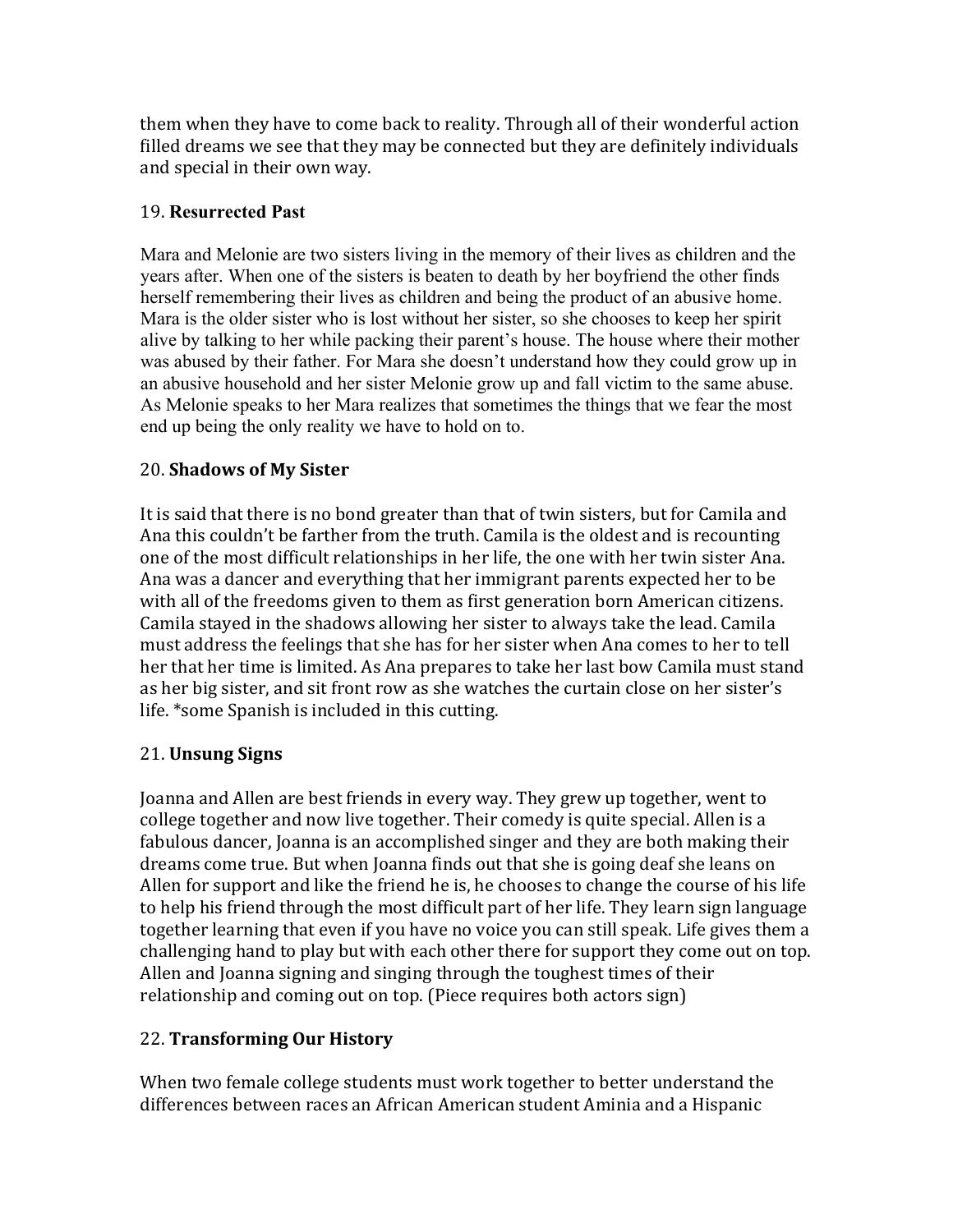student Lucia find themselves face to face with adversity. Aminia and Lucia both speak passionately about the separate struggles of their cultures. They are two strong women who know where they come from as well of always having a connection to home, and where home is. The request was simple, "Challenge you partner" but when these two women begin to challenge one another they realize that thy have more in common than a college class and an assignment. They form a bond that will stretch over continents. In the wake of the passing of Nelson Mandela Aminia decides to revisit her birthplace to help her people, as Lucia decides to go on a journey to find her mother that was left behind in her difficult crossing of the border. Will these women make it back from their journeys or will they just be memories in each other's hearts?

# 23. **Seeking the Crown**

Sisters Heather and Melissa are close in age and are the best of friends. They are, however, living two very different lives. Heather is the beauty queen, literally. From childhood her mother has put her into beauty pageants, because she is the pretty one. Melissa is the plus size sister. Not as skinny but just as beautiful and just as special as her sister. When Heather gets to the point of not being able to handle the pressure of "being beautiful" Melissa confronts her about her complaints by making her see their lives through her eyes. In the end after a tragic accident Heather gets to stand in the background and support Melissa as she takes the stage for the first time. Like all sisters, they have their differences and like all sisters they overcome by standing together. Both seeking acceptance and both *seeking the crown*. (Not a requirement but Melissa should be able to sing.)

# 24. **Spice of Life**

Sam and Ashley have been friends since they were in elementary school. They meant on career day, the first day that Sam baked for Ashley and it was best friends ever since. Being friends has forced them to change the course of their lives unknowingly for each other. Sam passes on an opportunity to attend a culinary school because Ashley said that she didn't think it was the time or place for him. Eventually he decides, some years later, that he has to leave Ashley for himself, so that he can grow. She supports him in the decision, but they desperately miss each other. Sam spirals into a dark level of depression and takes his own life. He leaves Ashley a message on the note; he wants her to always think of him when she cooks. The scene ends with Ashley baking a cake with Sam present in spirit and helping her measure everything out just right.

# 25. **Seeking Through Dreams**

Luis and his father Manuel have always had a strong relationship. Manuel brought Luis from El Salvador to America in hopes of giving him a better life than what was available for him when he was growing up. Luis loves his father and how close they are but when he decides that he wants to know who he is and where he came from,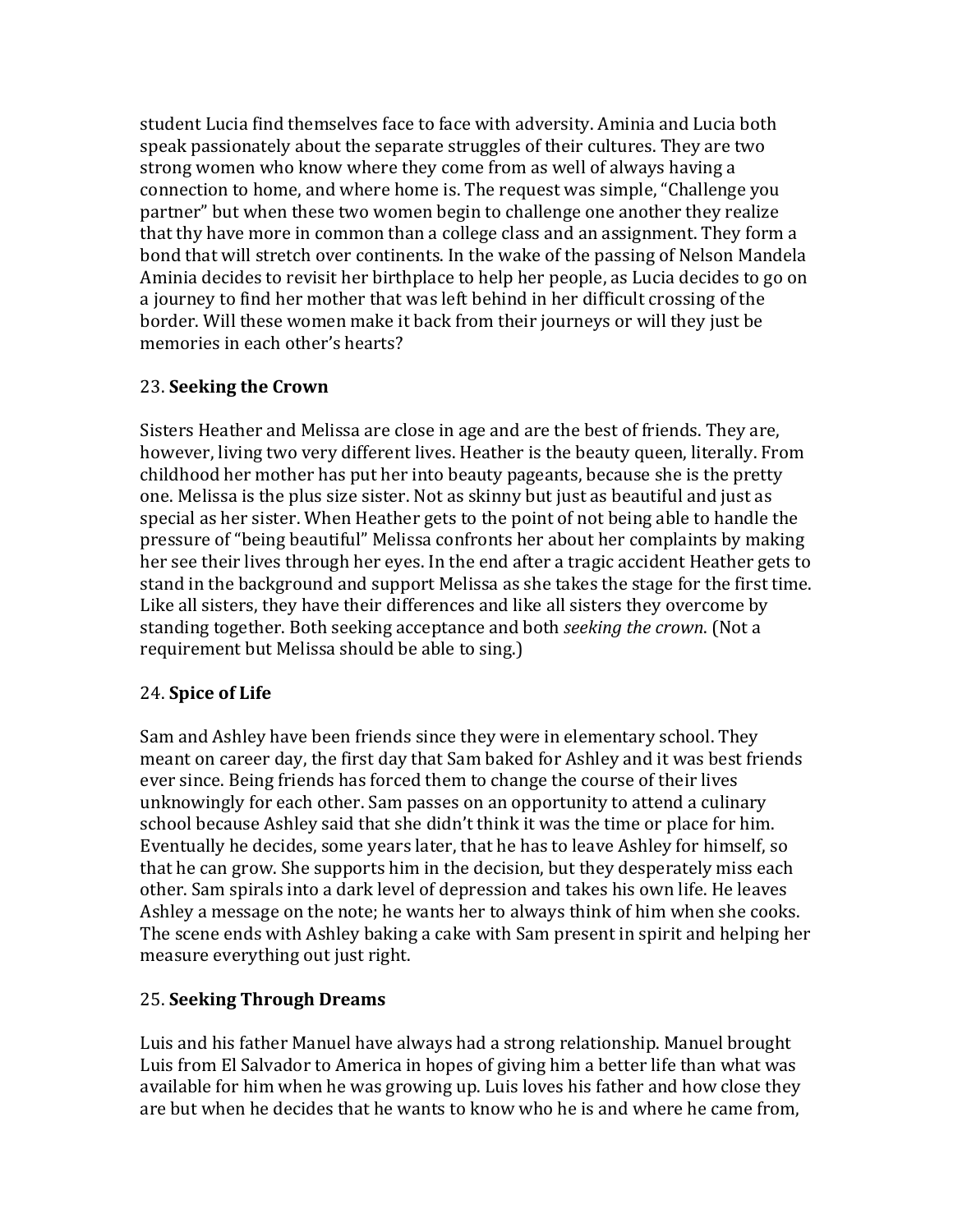truly. It is then that his father turns into a man he has never seen. Trying to hide his true history from his son, Luis tells him he is going to El Salvador and isn't coming back until he has answers. Manuel is forced to tell him the truth about his mother, that he didn't have permission from her to bring Luis to America but did it for him. Everything that Manuel did was for the future of his son. Will Luis listen to his father and stay in the only home he knows, or will he leave to a land that he doesn't know looking for answers to a life he doesn't know?

# 26. **Big Brother, Little Brother**

The story of two brothers Brian and Aaron. They have a very strong relationship and love each other very much. As the big brother Aaron tries his best to keep his brother safe and secure but he cannot beat the power of their abusive father. The older the boys get the more they want to run away from their lives, their situation and their father. After Brian endures a beating he decides to kill himself, in the midst of the suicide attempt Aaron finds him and saves his life. Brian had begged his brother to get him out of the house and in the midst of trying to make that happen Brian gave up. After being saved Brian confronts his father about their lives and the abuse they have endured, they have a fight and before Brian could hurt him his father grabs his chest and falls to the ground. He never tells Aaron of the fight, but he does talk him into finally leaving for good, two brothers, hand in hand.

# 27. **Beats of Music**

Kelly is in love with Jason. Jason is a famous singer in a band and the figure of her affection. When she wins an opportunity to meet him in person she falls even deeper in love with him. They begin a relationship of convenience. One where she is madly in love with him and he is playing the game with her. It is not until Kelly begins to question his intentions that she finds out that he is, in fact, a serial killer. She follows him and watches him kill an unsuspecting woman. She then steps out of the shadows and confronts him about what he has done. He explains to her why he does what he does. That the only people that he kills are people who have done wrong. In the end she kisses him. Is she just as crazy as he is? Or is she now playing the same game that he is playing?

# 28. **Love Is in The Air**

In this serio-comedy piece we see a couple Luke and Seth. After Luke is spoken to by a passing UFO and told to tell the world of their return he takes it very seriously. The comedy between the two of them is great joy and fun. It is clear that they love each other. The first person he tells is his partner Seth who is not a believer in the situation but is a believer in him. He decides that helping him to spread the word will be a great opportunity for him to bond with Luke. With every minute they spend together he begins to feel more like things are going back to the way that their life use to be. In the end the aliens do return and Seth and Luke hand in hand go with them.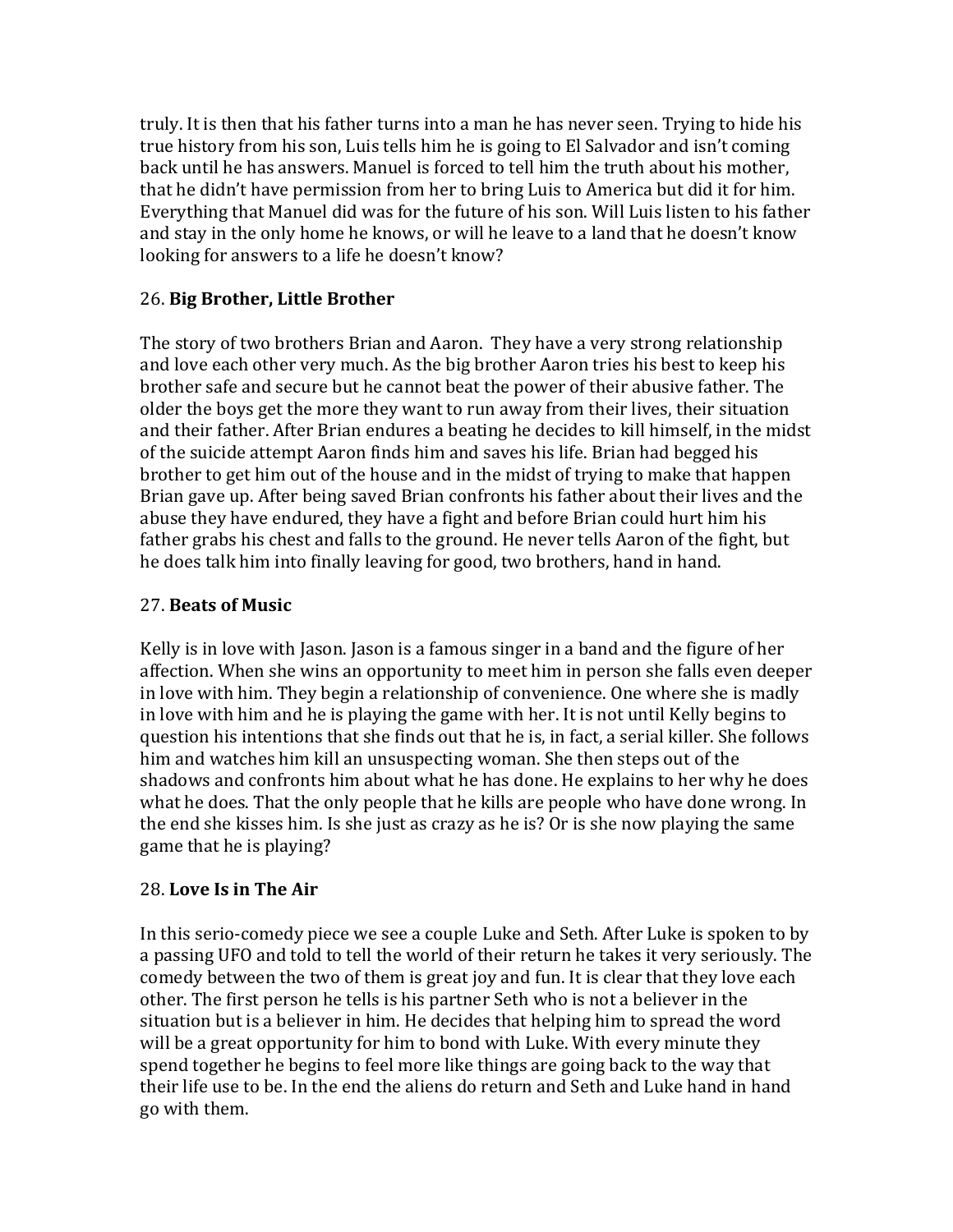# 29. **A Little Push**

Best friends Liza and Nicole are dancers. They live together, they audition together and they support each other like family. When Liza starts acting funny; unable to remember simple dances, spacing out, and other odd behavior Nicole calls her parents to come out and take her to the doctor. She is quickly diagnosed with Schizophrenia. Nicole then watches her best friend deteriorate into someone that she no longer recognizes but will always love. She holds her friends' hand through this tough time while accepting that all she has now are the memories of who her friend use to be: a beautiful dancer with all the love and clarity in the world.

# 30. **Different Time, Same Story**

In the midst of the death of Trayvon Martin we find a lost boy and a case of history repeating itself. Trayvon Martin has just wondered into a strange place. At the gates he is greeted by another murdered black boy named Emmitt Till. It is Emmitt's job to welcome new black boys into Heaven but in the midst of the greeting he has to explain to Trayvon where he is and why he is there. Through a series of interactions Trayvon must accept his life is over and this new chapter is about to begin but in order to do that he must see his life for what it is not what it was. Showing the audience that though these two boys were born in different eras, some things in history have not changed.

# 31. **Street Blues**

Blues Man is an older African American homeless man that is a blues singer. Like all homeless people he has a story to tell that is one of grief and loss. His world is disrupted when Maci stagers into his "home" after she has run away from hers. The two of them form a bond that is special in it's own right. For Maci, her stepfather has become more important than she is in the eyes of her mother but after experiencing secret abuse she runs away to save her life but in the end returns to save her little sister from the same fate. For Blues Man Maci reminds him of a life that he has long left. His wife and daughter have moved on from him because he was more interested in the music that he was in being a husband and a father. But when Maci enters his house he sees her as an opportunity for him to save someone who reminds him of his child. They form a bond that is like that of a father and his daughter, one that is precious and everlasting.

# 32. **Breaking Loves Border**

Matt is a Border Patrol agent who is dedicated to his job and to defending the border of the United States of America. Cecilia, a woman trying to cross the border illegally from Mexico finds herself looking down the barrel of Matt's gun when she is caught. There is something in Cecilia that makes him put his gun away and direct her to safety. After she recovers from her injuries Matt takes her in, the fall in love and are in the midst of preparing for their wedding when Matt's boss finds out of the situation. He gives Matt an ultimatum: turn Cecilia over to border agents to return her to Mexico or lose his job and be arrested for the laws that he broke to get her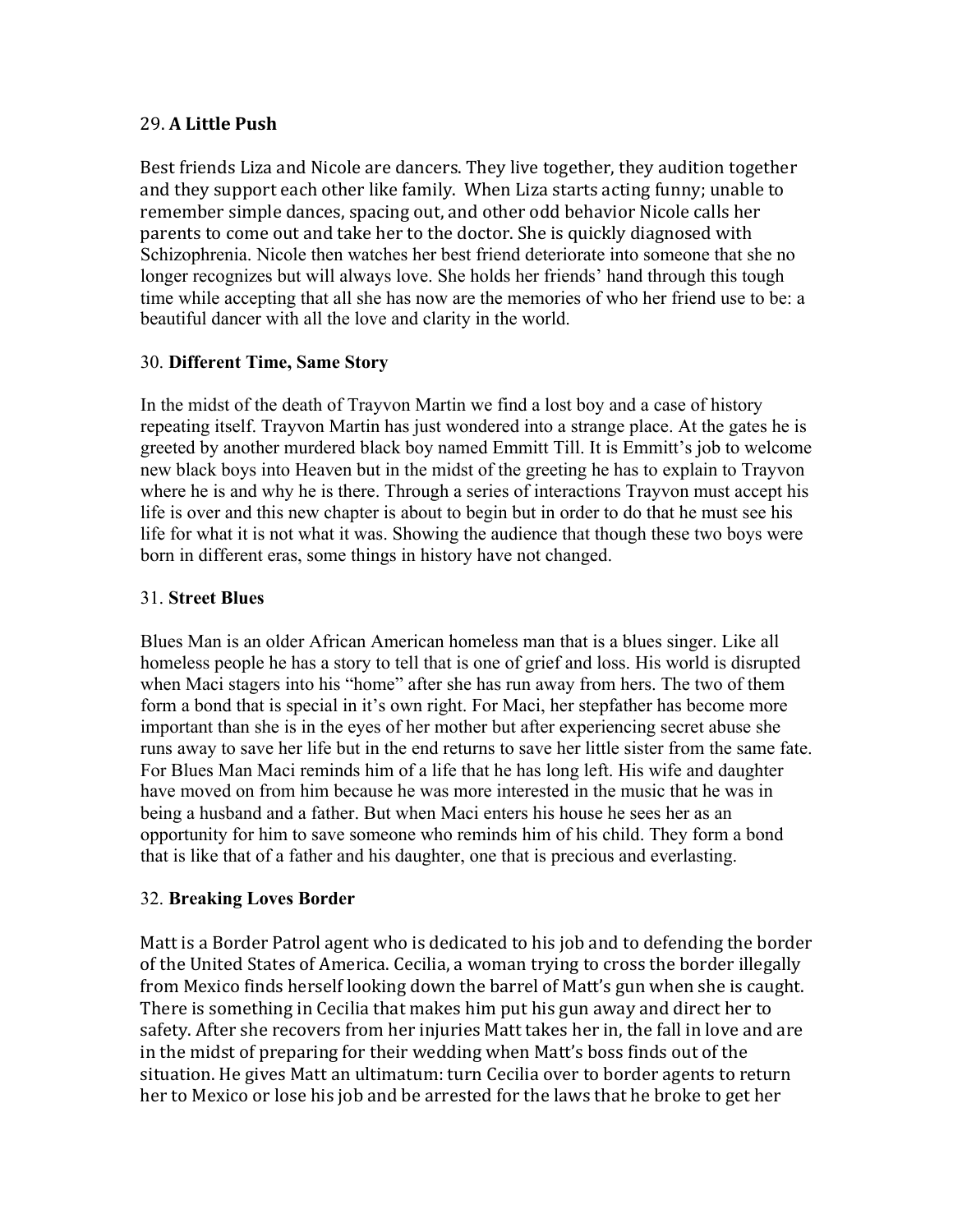into the country. Will love win out or will Matt decided to leave all that he knows behind for the woman who unknowingly changed his life?

# 33. **Beauty Is A Queen**

In the world of pageantry all women think they are the queen, but only one woman can wear the winning crown. In this hilarious scene we see Beth, the diva of divas preparing for yet another competition but when someone has to be replaced her friend Beverly who is backstage doing her hair jumps in to fill in. We have a killer combination of: contestants, hosts, stage manager, production manager with the attitude of a tiger and a great pair of cargo pants, makeup crew and others who let us see backstage during this competition. Talent, question and answer and other variations of competition categories are all explored. When the crown is awarded only one woman will hold the title as Miss Local Regional National World Beauty Queen.

# 34. **Heroes of Adventure**

Nicholas, an autistic boy has the most amazing imagination. He is a wonderful reader; reading is his greatest talent. Sometimes he wonders why he isn't like everyone else, why he can't do what everyone else can do and why he was picked to be so "special." Luckily, he has a wonderful teacher in his life named Evelyn. She doesn't have any children of her own but she treats all of the students she teaches as if they were her own. Through his favorite book we are able to see the world how Nicholas sees it. The good things and the bad and even the reasons that he sees himself the way that he does. This is a comedic, high energy multi character piece with a great amount of heart and a warm and necessary message. We are all made to be different, but all to be loved.

# 35. **Fostering Care**

Sam has been in a foster home all of her life. She is seasoned on how things happen and has low expectations of getting adopted. Chrissy is new to the foster care system and when she comes to the home the two girls form a bond that continues to grow and support each other through the years of their life. Over a simple game of "Slaps" the girls decide that all they need in this world is each other. As time passes and the girls continue to not be adopted they both begin to question if this is ever possible and should they even hold out hope that someone will love them the way they love each other, like family. With their eighteenth birthdays approaching the girls have decided to stay together after they are released from foster care and have made future plans, but these plans fall apart when months before they are set to leave, Chrissy gets adopted. Will the girls be able to maintain their relationship or will Sam be so hurt that she walks away from her only family forever?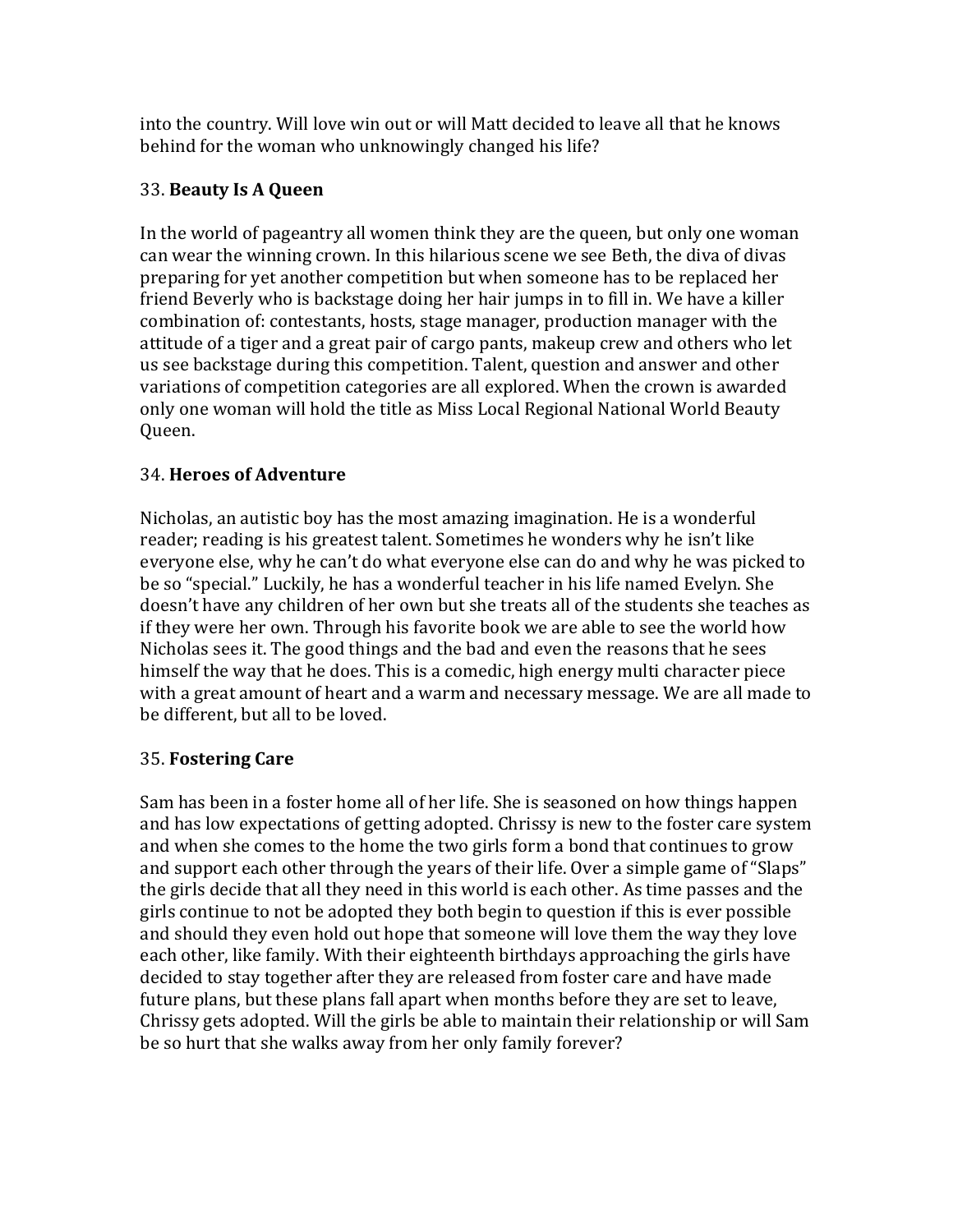## 36. **Inside the Big House**

Elma is a slave on the Landon plantation. When Mrs. Landon discovers that her husband has been intimate with her she decides that the only way she can stay in control of the situation is to keep her enemies closer. He brings Elma into the house and treats her worse than she was treated when she was working outside. Mrs. Landon vowed to never allow her to see or speak to her family again even though they were just footsteps away. As the scene develops Elma voices her feelings on the situation realizing that Mrs. Landon is truly an evil woman. Mrs. Landon then uses Elma's faith to teach her and the slaves on the plantation a very valuable lesson, you do not cross the Master's wife. Mrs. Landon puts an evil spin on the baptismal water when she drags Elma to the river and "baptizes" her in the name of all that is right and just, in her eyes. Forcing her family to watch as she fights for her life.

# 37. **The Other Side of Me**

Sisters Dorothy and Denise have spent all of their lives together as sisters. Within any sibling relationship there will always be times when you don't see eye to eye. The two women are now elderly and living together in and their bond is stronger than ever but Dorothy has always felt a level of guilt when it comes to her sister Denise as they went years without talking to each other. Dorothy found love in an abusive man and lost her direction in life. In the midst of Denise trying to assist her sister in finding the strength to leave him they have a fight that ends with one walking out and never looking back. Through the years the woman live their separate lives but true family bond will always bring you back together. When the sister reunite it is more than either one of them thought it could be. They love each other, they work through their issues and above all they forgive each other and find that there is so strong that no man nor time could keep them apart.

### 38. **Missing Dancer in Snow**

Tabitha is a teenage girl who loves her little sister Shelly. She loves her laugh, her personality and per positive energy. When she takes her sister to the grocery store for a seemingly simple trip and returns to the car with no Shelly, Tabitha must deal with the reality that her sister is gone. Throughout the scene we see Tabitha's relationship with Shelly soar to new levels and finally Tabitha gets her wish when Shelly comes to her in a vision. She is gone now and wants Tabitha to know that she can stop looking for her. She didn't die in pain but she did break all of the rules that her big sister had taught her when she opened the locked car door for the nice lady with the doll. Before she leaves Shelly tells Tabitha where she can find her body and how she died. The sisters have a connection throughout with Shelly's favorite thing, snow globes. Her favorite one is a ballerina dancing in the snow, a dream that finally comes true.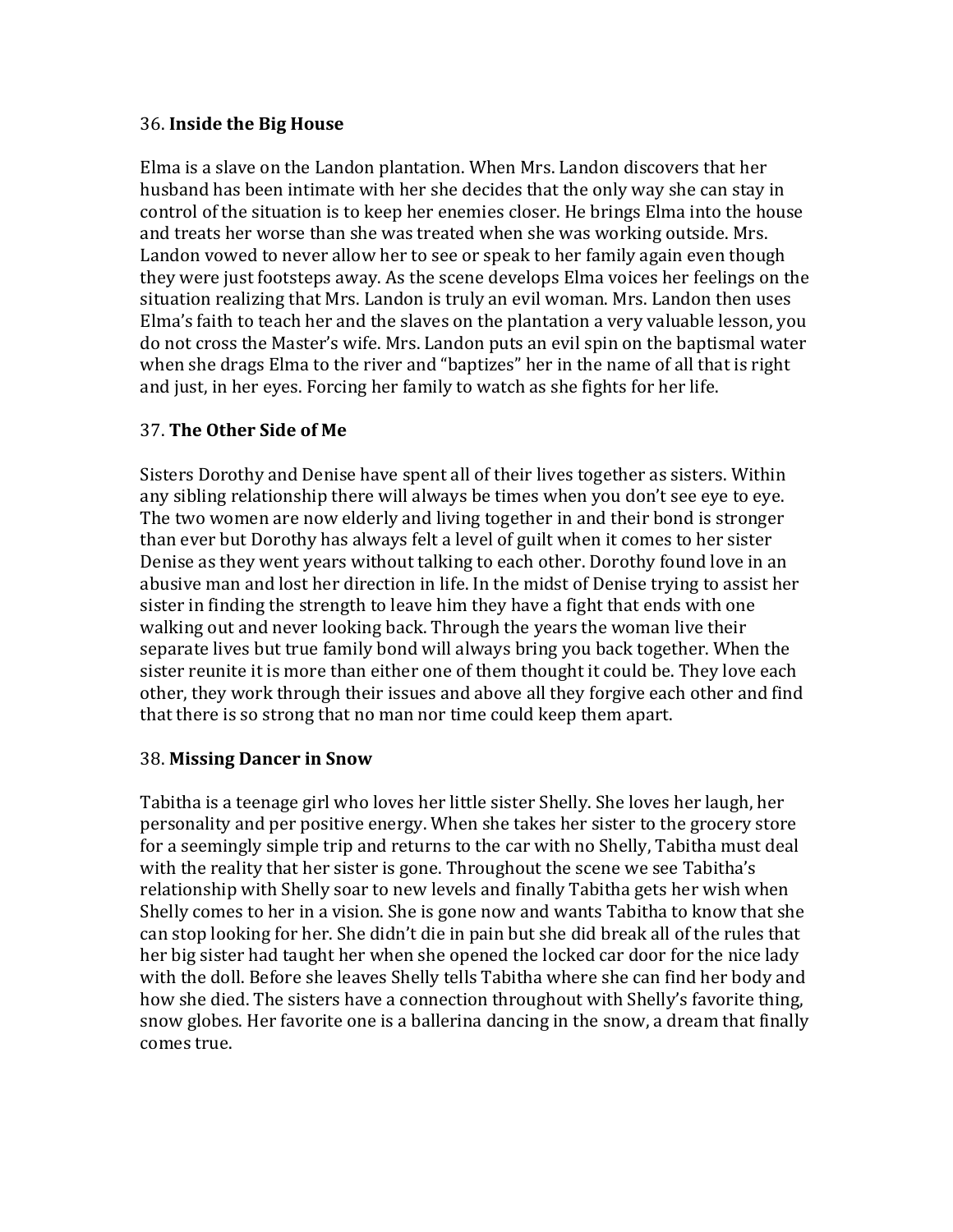## 39. **Living Past Color Lines**

Elizabeth and Margaret have been friends for a lifetime. Now as elderly roommates and best friends these women live a simple life. When they start to reminisce about the days when they met each other and how their friendship came to be we see a totally different side of both of them. Elizabeth was responsible for escorting Margaret, an African American student around her high school in it's attempt to integrate. They were not friends and they did not like each other but on the morning of Margaret's first day of school when Elizabeth arrives late Margaret is met by a group of people who do not want to see her walk into the high school. She is beaten and set on fire before Elizabeth arrives to save her. From that moment on Elizabeth never left her side again. So much so that the women were able to become friends and move past the color lines.

# 40. **A Walk in The Park**

On April 19, 1989 four African American teens and one Hispanic teen are simply in the wrong place at the wrong time when they are arrested and questioned about the brutal rape and beating of a white woman in Central Park in New York City. All of the boys were under the age of eighteen and they all, after hours of interrogation, admitted their guilt in the crime. Within a few days the boys recanted their stories but the ball of justice was already rolling. All of the boys were found guilty and served their full sentences. Finally, in 2002 after all of the boys had served their time a man in prison admitted that he was the sole assailant for the crime that these boys had done time for. In "A Walk In The Park" we get a glimpse inside of the boys' experience as innocent children being accused, prosecuted, found guilty and imprisoned for a crime they did not commit. Can they ever trust the justice system ever again? How easy will it be for them to move past the lives that were forced on the by a system that let them down? The Central Park Five shows us that the innocent can still be found guilty. (Fiction Fan Fair)

### 41. **Normal**

The only thing Zach wants is to be "Normal" like his big brother Chad. Unfortunately, Zach has been diagnosed with a mixture of ADD and Autism. He may not be able to communicate well but he can do mathematical problem in his head in a matter of seconds. When Zach is bullied at school big brother Chad comes to his aid. Chad loves his brother while being overwhelmed with his own life he tries to make sure Zach always feels like the things that make him different are the things that make him special. When Zach wants to talk to girls, like he has seen Chad do, he leaves the house unsupervised and is hit by a car. Chad comes to his side and holds him as Zach tries to explain that he just wanted to talk to the pretty girls. It was the simplest request that he had in the world and it cost him his life, just trying to be normal.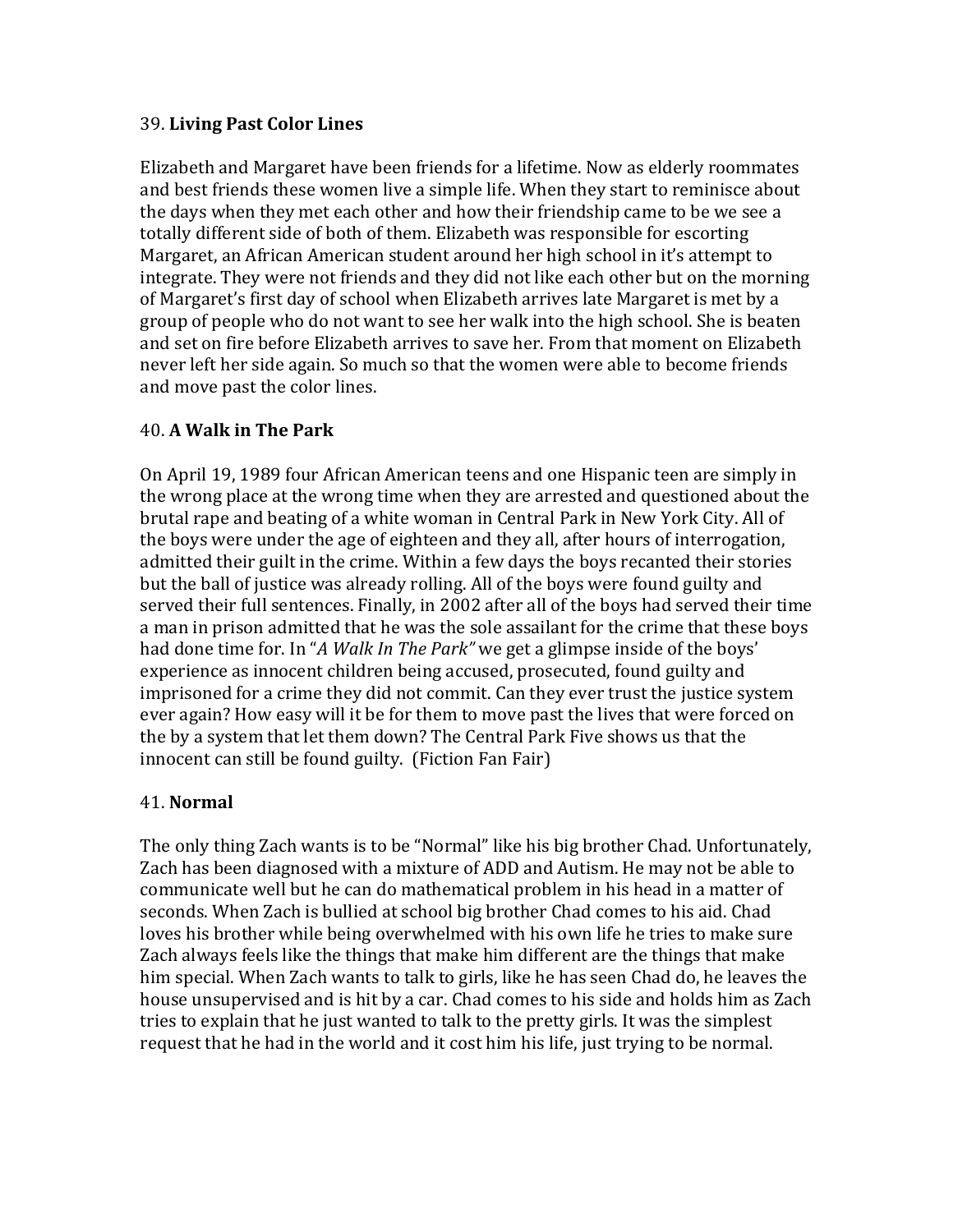### 42. **Our Day of Silence**

In recent years the world has watched as America fights against itself for justice and a level of equalization. With the death of Trayvon Martin and more recently Michael Brown racism has been pulled into the courtroom and the homes of Americans. Possibly the person that grieves the loss of a child the most are the mothers. In this story we see Lesley, Michael Brown's mother and Sabrina, Trayvon Martin's mother come together and tell their stories. From the day they found out their sons had been murdered to their memories of the boys when they were to young to be guilty of anything. The bond that these women share is a simple one yet it is one of the strongest in human existence, motherhood. As both women tell their story they realize that the best thing that they have is the support of the other. A lovely story that shows us that even through tragedy smiling is still possible, laughing is everpresent and in time they both find a way to breathe again.

# 43. **Hands Up**

On the day of the Michael Brown shooting Mason, an African American man, arrives home to see his white wife MaryAnn watching the news as it unfolds. Mason wants to take action and stand with people protesting. He sees this as his time to stand for what he believes is an injustice. MaryAnn doesn't understand why this is so important. Through the scene we get to see how Mason feels about this shooting as it relates to his life as a black man and how MaryAnn works to understand this life through his eyes. She is opinionated and supports him but is nervous about what the cause is exactly. Their relationship is based on love but it is situations like the one at hand that makes both of them look at their lives and accept that love may be blind but in life they are black and white. Mason desperately wants MaryAnn to support his decision and MaryAnn wants Mason to follow what he believes is right while seeing the dangers of his decision.

### 44. **Like Magic**

In this magical performance we fall in love with Stanley and Vanessa. Vanessa is Stanley's assistant in their magic act. The scene opens with Stanley coming into a room and opening a large chest that Vanessa climbs out of. Stanley is a wonderful magician and he often remembers back to the best time of his life, the moments that he spent with Vanessa. Through a series of scenes in present and past time we see how the two of them began their act together and how they became lifelong friends. Things begin to shift with Vanessa's husband starts to abuse her. She decides that the best thing for her is to leave, this is the beginning of Stanley and Vanessa's magic act. Through the years that they work together they always stayed professional until the day that Vanessa died. Now she is an active part of Stanley's memory. On this day Stanley decides that he must tell Vanessa the magic that she brought to his life. Before she leaves him again he tells her how much he loves her and that she created every magical moment in his life. Unfortunately, they only share one dance and one kiss before Vanessa must leave. But before she climbs back into the chess they do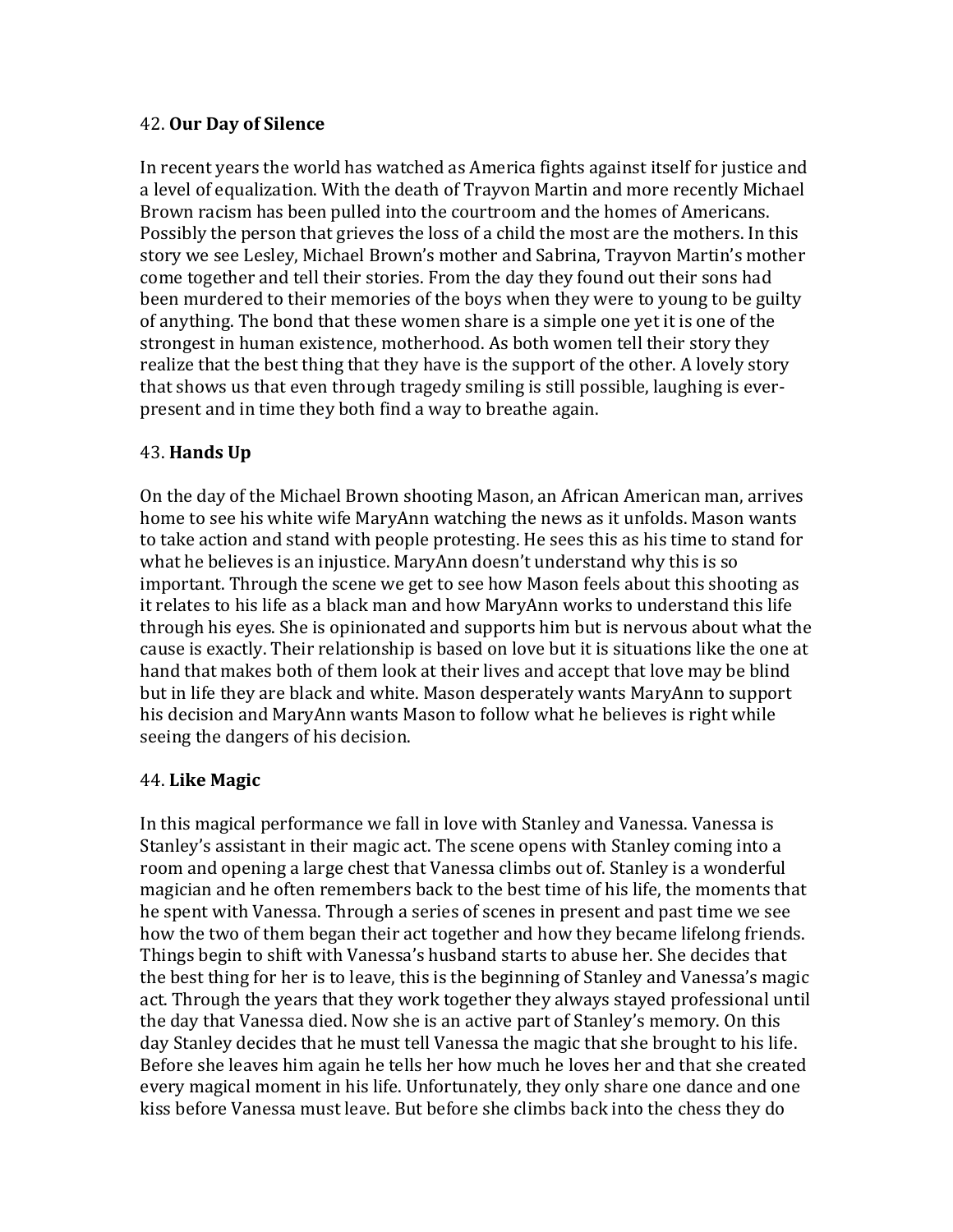the finale of their show, take one last bow and say goodbye. He closes the chess, removes his magic hat and wand and walks away from the love of his life. Again. (Written for African American couple, but can be edited for any race)

## 45. **Chained**

Sylvia is a simple white girl living on her father's plantation in the south during slavery. She decides that she wants a something to play with, instead of a doll she picks out David, a slave also living on the plantation. Over the years of their friendship they create a strong bond that eventually turns into love. Sylvia teaches David how to read and then tells him she loves him. He tries to explain to Sylvia that he is her property and that they cannot love each other. Sylvia will not accept this. Their lives change the say she shares with her father that she is pregnant and David is the father and that she loves him. Her father is ashamed of the situation. He beats David and forces Sylvia to kill him. She does and is then banished from the plantation. Throughout the performance we see Sylvia at different stages of her life with and without David. He comes in and out of her memories, as does the child that she never had. It is a difficult timeless story of love and race, but these two people show us that love is always possible.

### 46. **Wolf**

*Wolf* is the story of Jacob and Stacy. A couple that has been together since childhood. However, sometimes even with the greatest intentions we may fall short of our goals. Jacob grew up poor and wanted to make sure that his wife Stacy would never experience this. He works endless hours to provide for her and ends up going down a very dark path of drugs, alcohol and endless cheating all for the evil love of money. While Stacy longs for the attention of her husband she must accept that she is not a priority for him but the challenge is getting him to understand it too. Her fear is that she will not be able to get him to understand that she doesn't love him because of what he provides for her, she loves him because of the memory of the man he was before everything else invaded his life. As Stacy packs her bags she must tell him why she is leaving in hopes that he will help himself to again choose to live. In an emotional scene where two people find out that being in love may not be enough.

### 47. **Gone**

Rachel is a young girl starting to pack for college with her best friend Jack. As she packs her boxes Jack unpacks them, rips off labels and makes fun of her just like old times. But Jack wants one thing to happen before he lets Rachel leave, he wants her to accept her past and let him go. Throughout their conversation we realize that Jack is much more to her than just a friend. Rachel must free her mind from the voices that cloud her judgment to be able to see Jack for who he is and what their relationship really was. Growing up in an abusive home with only her father Rachel finally remembers the violent death of her brother Billy. As the shadows of her memories become clearer she relives the day she said goodbye to her brother and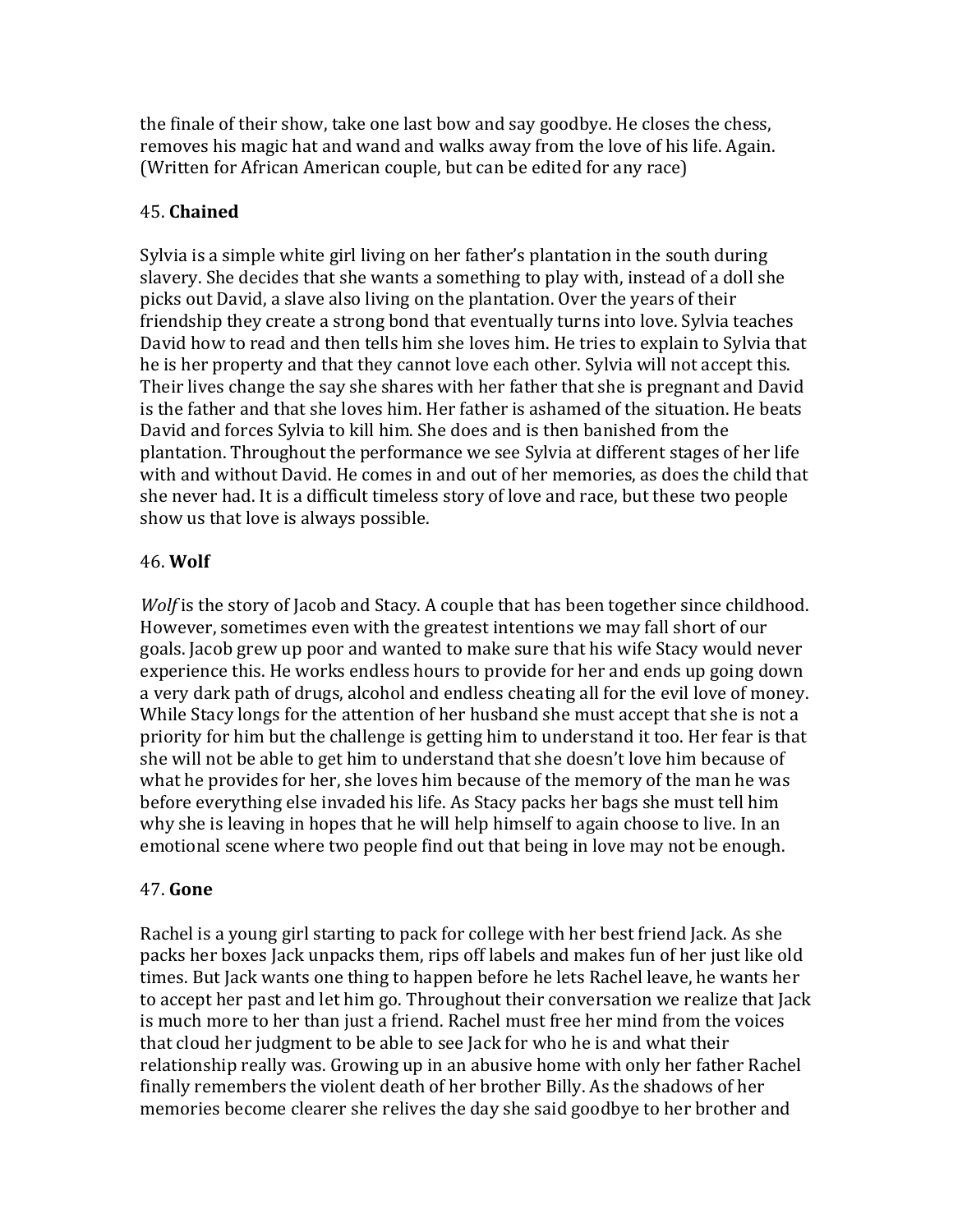hello to her imaginary friend Jack. The story deals with the struggle a child has with abuse as well as the reality of creating different personalities to assist in dealing with it. But in this coming of age story before Rachel can start the next chapter of her life she must let go and recover from the horrors of her childhood that have for so long shaped her as a person.

# 48. **Sing, Dance, Silence**

Laura is a nurse that loves her job. On a daily basis she sings to her favorite guest named Jackson or "Mr. Broadway" as he used to be a Broadway star before his accident left him in a coma. Laura believes that he is still in there listening to her, so she asks him if he can hear her on a daily basis and on this day, he blinks a her. This moment transfers both of them into a life where both of them can talk to each other about life. We see Jackson as an actor auditioning and falling in love with Lisa another actress but in a strange turn of events their relationship ends, and they never see each other again. Laura soon realizes that the man lying in a coma is her father that her mother spoke of all her life but never gave him a name. As Jackson and the love of his life sing and dance with each other Laura is able to live in a dream watching from a distance the joy of her mother and her love. As the scene comes to an end Laura gets closure for some of her questions but of course it all ends too soon as Jackson slips back into his coma never to sing, or dance again. Now living in his everlasting silence.

# 49. **Story of Home**

Asha and Omair are a married couple from India. They have been in the United States for a long time, but they will never forget or completely disconnect from their homeland as their families are still there. Asha is a journalist and is always looking for her next story hoping that this one will be the big one. But when she reads a story of the brutal rape and eventual death of a young college student in India she decides that the best story to tell is the one that is the closest to her. She travels with her husband, after some serious discussion, to India to participate in the Nation wide protest. A monumental experience for women to come together and stand up for their right to say, "No." This is an epidemic in India and at present it is still being fought for. When Asha and Omair get separated in the protest she leaves the country and returns home a different woman. Sometimes we have to walk a mile in someone else's shoes to truly be able to tell the story. The hope is that Asha will find herself again, before she loses Omair, their love and all the things she loves.

# 50**. The Shot That Killed Innocence**

On December 14, 2012 Adam Lanza made the decision to come to the Sandy Hook Elementary School and take the lives of 26 children and staff members in one of the most deadly school shootings in American history. As the sound of the first shot hits the halls of the school children begin to panic and teachers begin to do what they do best, put themselves in harms way to save the lives of their students. One by one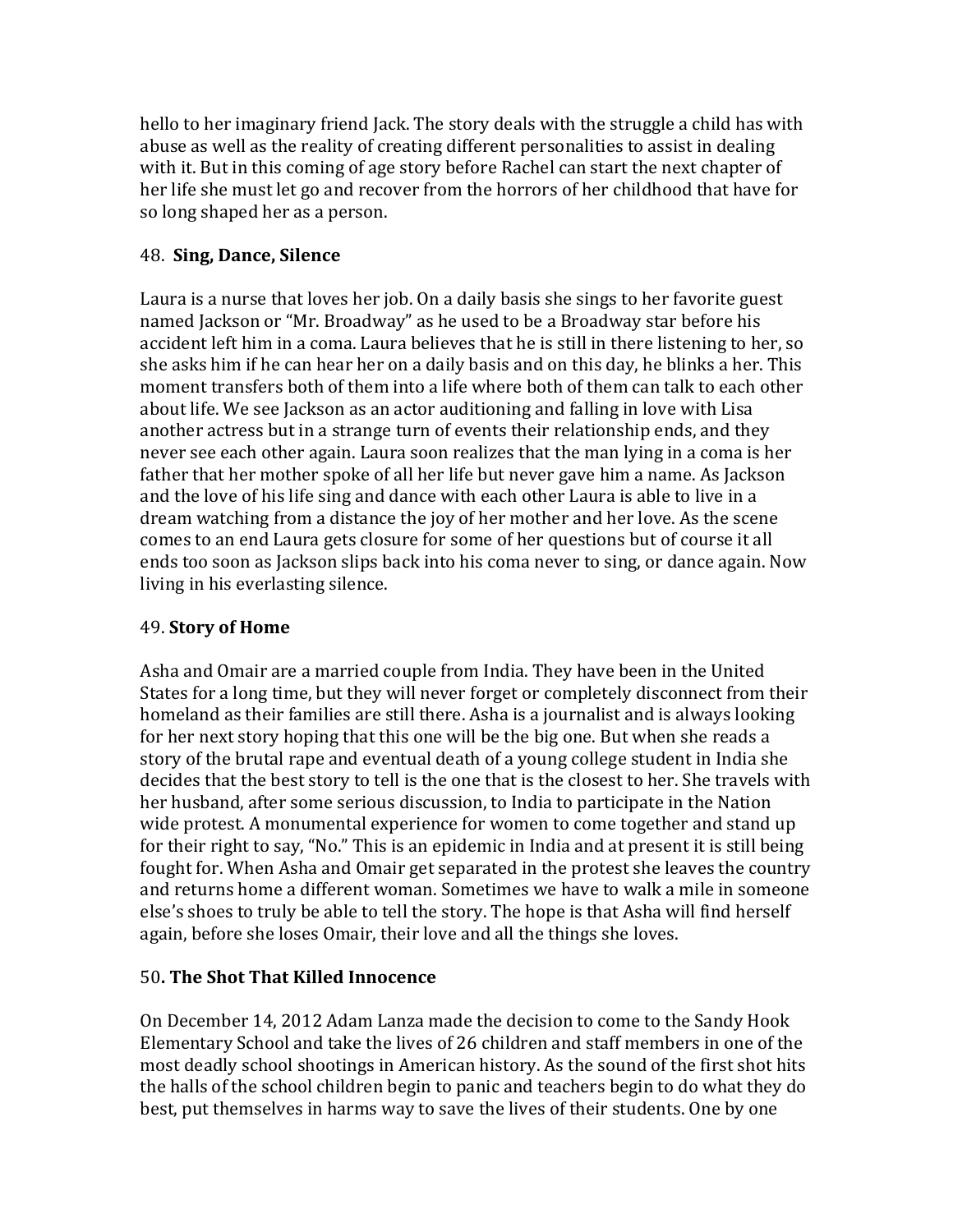bullets are flying through the air as the lives of hundreds within the school and millions around the world watch and pray. This fictional stories depicts the emotion of what the teachers, principals, students and even the shooter experienced on that day. For every student and faculty member that lost their life and every family that will forever miss them, this story touches us all. \*\*\*Fictional fan fair

## 51. **From Friendship to Brotherhood**

In the midst of the early 1960's Vernon is an African American boy and his best friend Peter is a Caucasian boy that meet each other at the age of seven in the woods that connect their houses that are miles apart from each other. The boys become fast friends with them teaching each other things about their lives that the other would never know. Unfortunately, Peter was born with kidneys that were never fully functioning and as he gets older his kidneys get weaker. Vernon wants nothing more than to save the life of his friend by giving him a kidney and this is when Peter has to tell him that they are too different and that his father would never allow Vernon to give him his kidney even if it were possible. Eventually as teenagers Peter is close to death and Vernon arrives at his house to tell his father what a great son he has. It is in this moment that every fear the boys had had all of their friendship comes true. The moment that Vernon stands up for what is and will always be right, the right to love your best friend and be by his side as he dies. This right is taken away from him, but when both boys finally meet up again they are just as they had always been, friends for life.

# 52. **The Silence of Sisters**

When sisters to Tameka and Tessa are born the world did not stand on its feet and applaud them. For these girls who were from the moment of conception unwanted their lives became out sticking together and figuring out how to stay alive at the abusive hands of their mother and father. The two decide that, as twins they should have their own language, something that made them different but also a way for them to escape into a world where only the two of them existed and everything was okay. After suffering years of abuse the girls find themselves out on the streets and desperate. The decide that robbing and hustling like their parents did would be the only way but when petty crimes turn into bank heists the girls make the ultimate sacrifice promising that if they get caught they would both stay silent until one of them dies. On this day we watch the reflection as Tameka speaks for the first time after years of incarceration because on this day she finds out that her sister has died in prison. To hear the woman give the accounts of their childhood while loving and supporting her sister every step of the way it shines a light on the human ability to endure pain while also capturing the humanity of our most simplistic emotion, love. The sisters held up their promise to each other and when Tameka finally does speak, everyone will listen.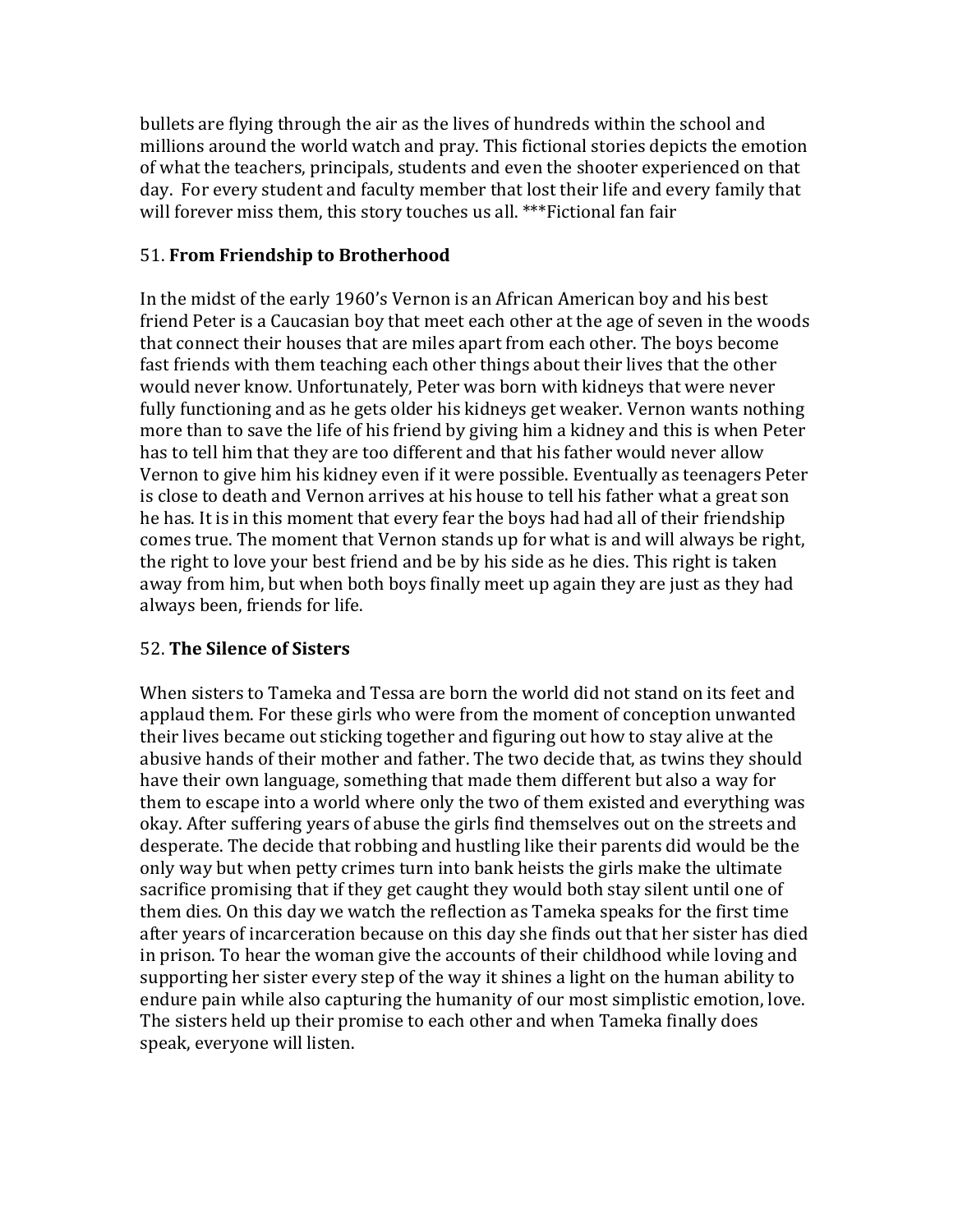# 53. **The Moment Before Goodbye**

Savannah and Jacob have been best friends since fifth grade. The joy that they have for each other is true and shines through every conversation that they share. But when high school graduation comes and goes and they part ways they find themselves for the first time living two different lives that don't mix with each other. Savannah has gone away to college but realizes the hole that Jacob has fallen into with alcohol and drugs but she doesn't know why. The scene starts with Savannah speaking at what seems to be Jacob's funeral. Speaking about their childhood together and the efforts she made to help him get clean we are taken into their past to get to the present. It is revealed that Jacob's substance abuse started when Savannah was attacked one night and he blames himself for it. When all of the skeletons are reveled, we find out that sometimes things are not always as they seem and it is in those times that we need our best friends the most. Clean and sober or drunk and speeding down the highway Jacob and Savannah will have their moment before they say goodbye.

# 54. **The Best Book I Ever Read**

Terry is a young man with autism. He has found a new home at the local library with his new friend Victoria, the best librarian in the world. Their relationship blossoms like that of big sister and little brother. But when Victoria is assaulted after work one night Terry finds himself being big brother to her hoping that he will be able to make her happy again. He doesn't know what happened but he picks up on the fact that his friend is sad. The man that assaulted Victoria continues to stalk her at her job to insure she does not go to the police until Victoria decides that she will not live her life like this. When he confronts her as she walks to her car she tells Terry to go ahead of him. The man tells her this is a game that he is playing and Victoria decides she is not playing this game anymore. He pulls a knife and they fight when Victoria is stabbed. Terry didn't leave that night, he hid and waited for his friend. He holds her until she dies because that's what a good friend does. At her funeral he reflects on what a great friend he was and how just like his favorite superhero Captain Supertron he was her hero by helping her that night.

# 55. **True Love Story**

Hank and Stella have the most amazing love that has lasted sixty- five years. Hank opens the scene remembering all of the things that made him fall in love with Stella: her laugh, smile, dance moves but a big part of it is her singing. Hank feels as if he knows her like he knows himself, so when Hank sees Stella acting differently he knows that something is wrong. And soon after she is diagnosed with Alzheimer's disease. While he struggles with her imminent death he searches his memories for all of the great times that made their love so unbelievably special, from meeting in math class at the age of fifteen to their first dance on their wedding day, everything a celebration in memories. All of these things leading up to the climax when Stella attacks the stranger in her house as she desperately searches for her parents. Hank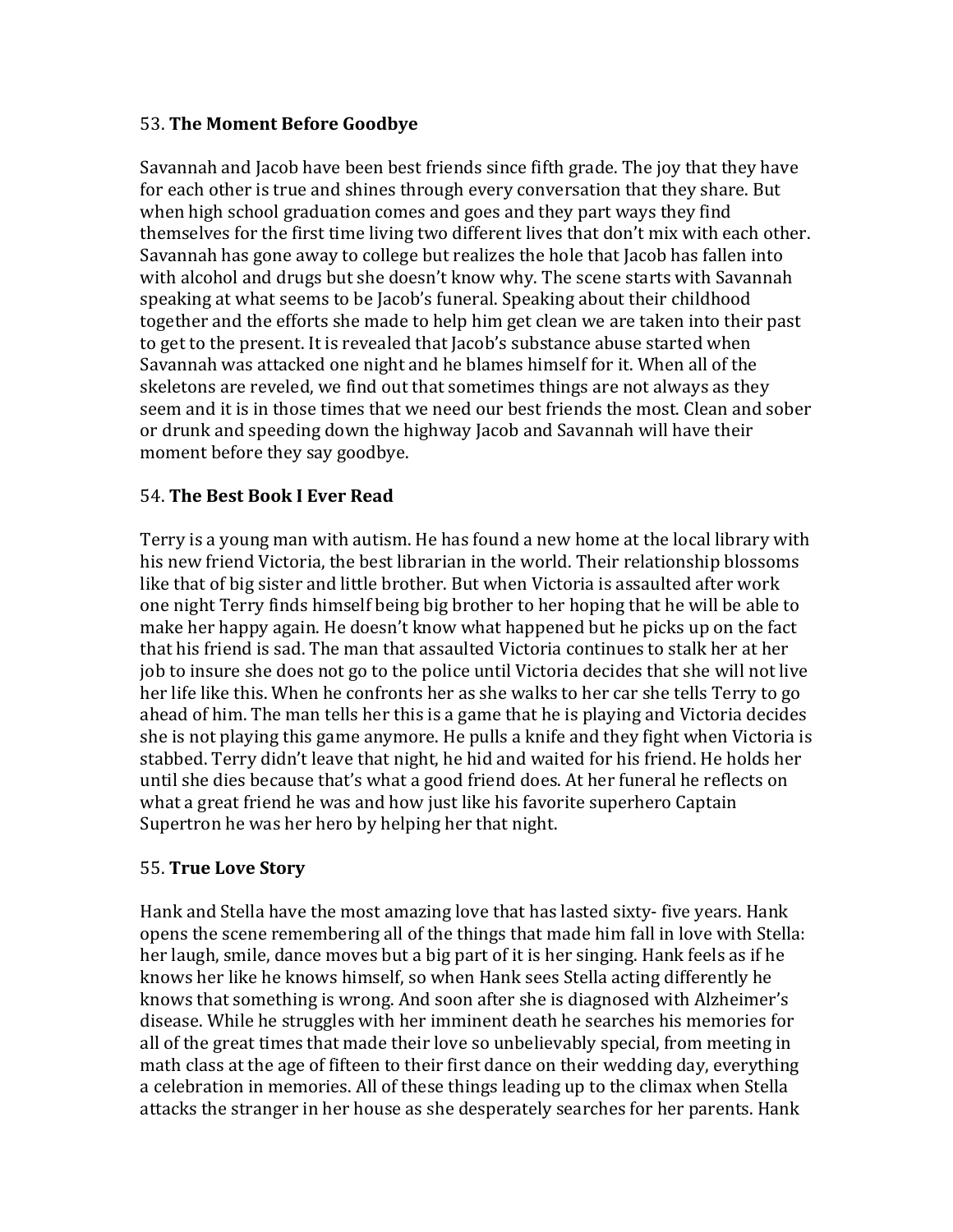talks her down, sings to her, helps her remember who he is, what they had and let her know that she will never be forgotten. It is the kind of love story that everyone hopes to have.

# 56. **Beholden**

The time is 1854 and the place is a cotton plantation in Mississippi. Henry and Jessie Mae are a married couple that are truly in love. In their twenties the two support each other in the midst of being slaves on a plantation. Jessie Mae's job on the plantation is at the core of their marriage struggles. She is responsible for taking care of the Master in the most private of ways whenever he sends for her. Henry doesn't like that he has to share his wife with any man let alone the Master who is physically abusive to her. Finally, he has had enough, and he tells her that he will not allow her to go. She begs and pleads with him to allow her to go or they will both be killed. She breaks down and tells him of a deal that she made with the master that she will willingly do all the things he wants her to do as long as she secures her husband's safety. When she reveals that she is pregnant and is unsure which of the two men are the father Henry decides to wait until the baby is born to make his decision. After the birth Henry knows the baby is not his, he leaves and Jessie Mae does the only thing she knows to do, live.

# 57. **Praise & Worship**

Jason and Jaron are two typical brothers. They have a very special relationship with their father who is also the pastor at Jamison Southern Baptist Church. A church that is filled with life, and a comical portrayal of the life that exists within this place. A lively church where the boys reflect on the characters that they have grown to call family: the elderly women on the first row, the animated choir director, the soulful choir, the gossipers, the Sunday school children and their father at the head. The boys wonder just what their place is in this church. Their father wants one of them to follow in his footsteps but neither believe that they will ever get "the call" to serve as pastor. This is the story of two brothers and the wonderful people that make up the place that they know as home, and they soon realize that they are already in their place and that call might just be on the horizon.

# 58. **Hand in Hand**

Robert and Shelia are an older African American couple sitting in their living room enjoving their day until a news report comes on and covers yet another shooting of another African American male. This sparks conversation between the two of them about how it is that we have come so far and are yet still where we were when they were teenagers going through the Civil Rights Movement. They reflect on their history, how they fought for their rights back then and understand the fight that is happening right now. We see them revisit the first march they ever attended hand in hand supporting each other and we see the march through their eyes. It mirrors the thing that they are seeing on the news in the present day. They decide that much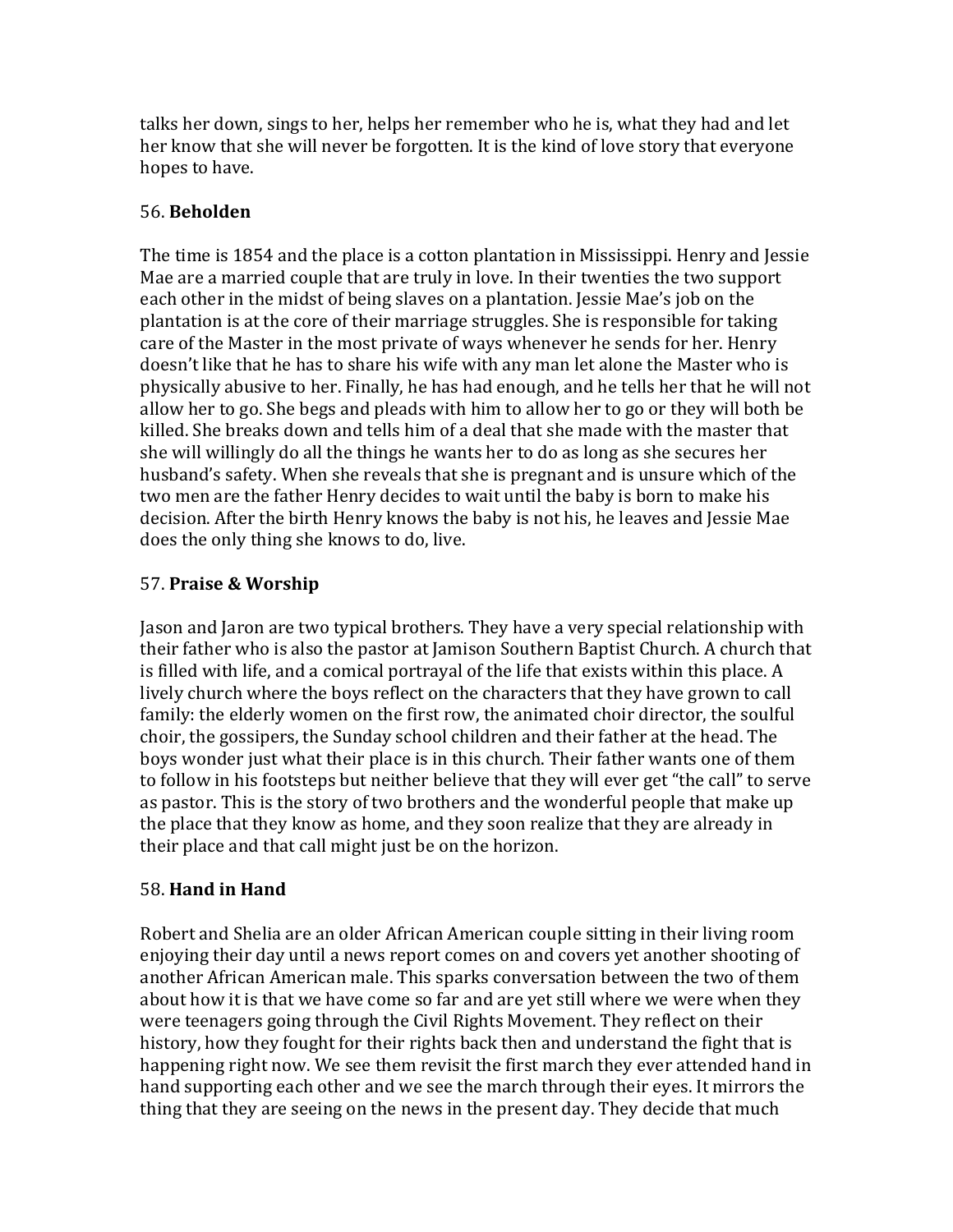like back then they cannot sit and do nothing. They get ready and hand in hand they go out to march with the African American community of the present feeling that maybe they can support and teach them how they overcame their obstacles.

# 59. **The Cure**

The time is 2186 more than two hundred years into the future and racism has overtaken the world. The two characters: Doctor and Robot have a relationship that is much like a parent with a child. Doctor is a scientist that has been charged with the assignment of curing racism. Robot is the first step in that cure. Robot has been built and filled with all of the knowledge that is available in the universe and Doctor believes that Robot is the key to finding the cure. Doctor begins to input all things throughout history that have attributed to the fear that has created and fueled racism into Robot: slavery, Underground Railroad, Willie Lynch, Civil Rights Movement and Black Lives Matter. As these things are put into Robot something starts to happen to Robot that changes the it. It begins to break down, the hate is too overwhelming even for a computer to handle. Doctor removes the files and Robot asks for those things to not be put back inside of it. Hate is a powerful thing. It creates fear. When people live in fear they act according to their fear and hate is born and taught continuing the cycle. When all things settle Robot is the one who reminds Doctor that love has always been present and love is the answer.  $(***$ This piece can be performed by two males, two females, or one of each. This piece requires that one of the performers be African American.)

# **60. The Darkness of War**

Joey, a man in his mid-twenties holds a perfectly folded American flag as he begins to share with the audience information about his best friend Seth. They grew up together and have known each other all their lives. Joey was with Seth through prom, wedding as a teenager and the birth of his son, but Seth wasn't there. Right after high school graduation Seth lives out his dream of joining the Army and leaves for training following three tours of duty. Joey is left to look after Seth's wife and son. Unfortunately, Seth is hit with a bomb in Afghanistan and returns home forever wounded in a way he never thought possible. Blinded by the bomb Seth slips into a depression but before he loses his wife and his son he reaches out to his best friend Joey to help him. Teach him how he can be a father and a husband without his site. Through the performance we see the men as children playing dodgeball, getting ready for prom, and through a war, their love and friendship is clear. Seth will finally get what it is that all Vets deserve, support, love and a chance to move past the darkness of war.

# 61. **The Memory of Time**

Chase and Nina have been friends since they were three years old and Chase stole Nina's bike. They are now adults and living in New York City. On this day Chase is preparing for the biggest interview of his career and like always Nina is patiently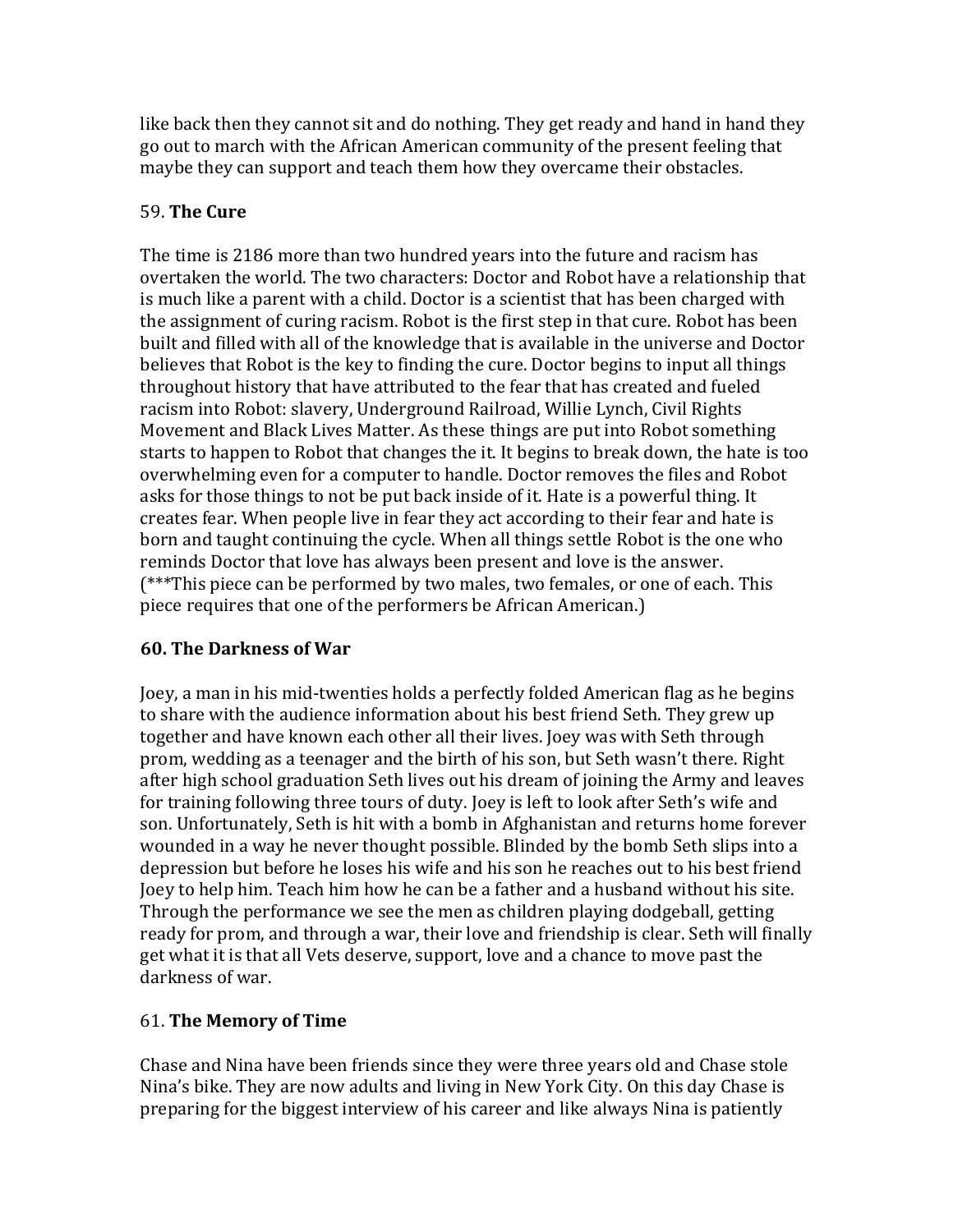waiting for him. She addresses the audience about her life with Chase and their love for each other is clear. It isn't until they arrive at work at 7 World Trade Center. Chase has his interview and gets the job. As he heads to the donut shop where he is to meet Nina to celebrate as the first plane hits. He frantically calls his best friend who is in the other tower and the clock beings. The clock is counting up as the chances of survival are counting down. Chase watches as the towers fall and Nina is nowhere to be found. At the 9/11 Memorial he gets to see Nina again. She tells him that she is always with him, they laugh, they cry and as Chase makes his way into the Memorial Nina watches him knowing that he will continue to live past losing her.

### 62. **Silent Story**

In the midst of an America that is changing two seemingly simple Hispanic girls work hard at their job at the movie theatre. They share laughs with each other, as they clean are talk about the silent movie that has just gone off. Discussion how on one side words are not needed to properly understand a story and in the beginning of film making there were no words. While they speak they realize there is a theatre patron that has not left the theatre. The older Hispanic woman just sits there silently as the girls work, so they continue on. They begin to talk about a murder that happened at the theatre the week before, a Hispanic woman is beaten to death. Why can't we accept people for who they are and not where they come from? What is America saying about those of us who are of color? The women discuss the circumstances of the murder when finally the woman in the theatre breaks her silence. She begins to talk to them about her sister, the woman who died the week before, who just wanted to sit in the theatre and watch a movie but that was taken form her because a racist woman questioned her presence in this country. This piece speaks to the present state of immigrants in this country right now, how tolerance has given way to the powerful hand of ignorance. In the end the three women sit and watch the movie that the older woman's sister wanted to see understanding that sometimes just being present is enough and that silence while being a great teacher can also be a learning experience as well. (This piece could be done with different minority women but is written for two Hispanic women, but could be cut to any two women of color.)

# 63. **Justice**

Jay and Nathan are two African American brothers in the fight of their lives. In the midst of a 2017 America where the life of a black man is often a topic of conversation, they find themselves left with a choice. On the wake of the morning after a friend has been killed by a police officer as the protestors gather in preparation for a march the two brothers try to communicate with each other as to exactly what the issue is. For Jay, the older brother who has had his share of run ins with the police, did some jail time but got out and after the death of his mother found himself the caregiver of his little brother Nathan who is now in college. Jay tries to make Nathan see that his books are an escape from the world around him, as Nathan pleads with Jay to see that though his presence isn't active now, he will be a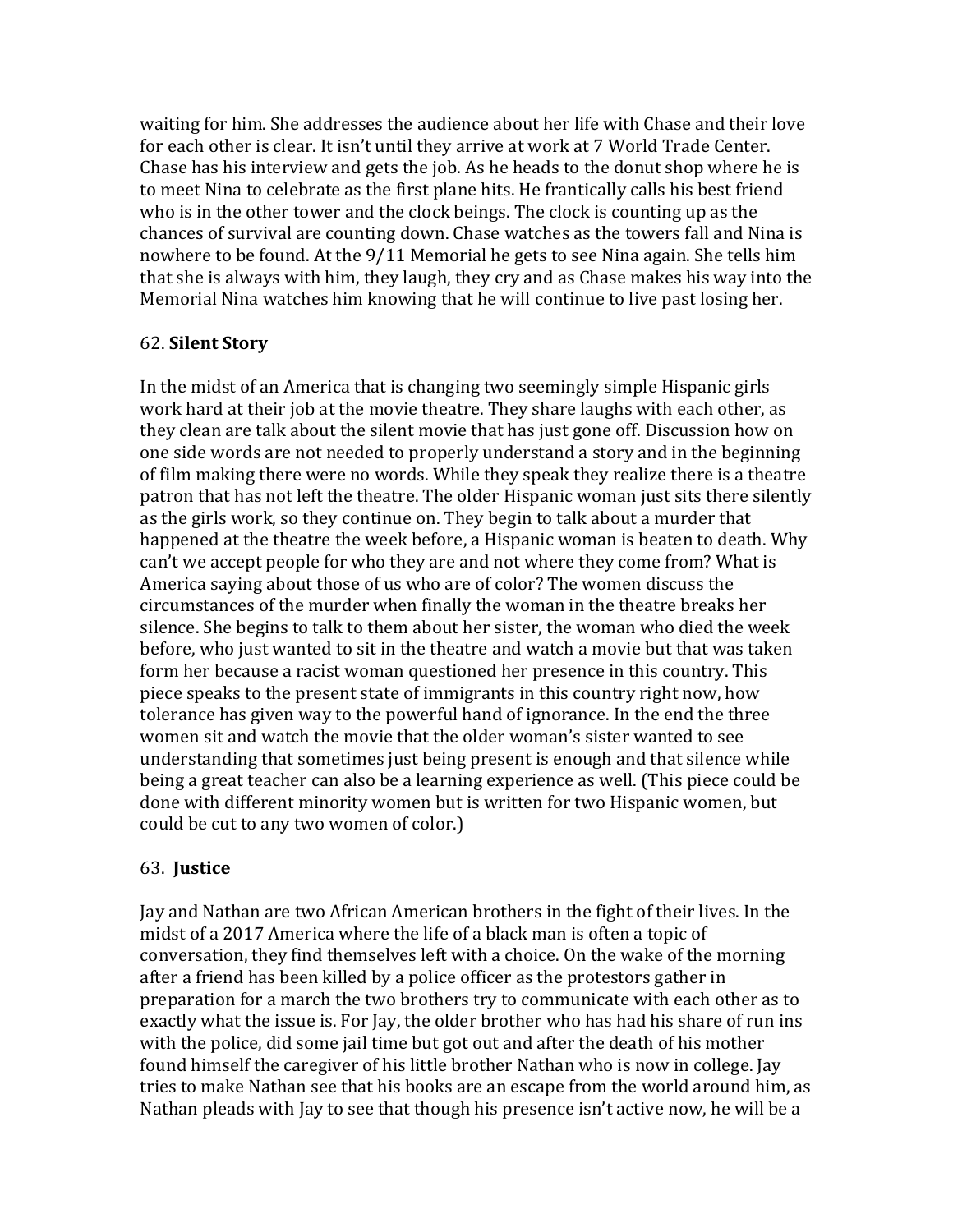great help to the community after school. As the conversation intensifies, we see both brothers go on a journey of change and understanding of the other's position. It makes us realize that sometimes in the midst of a battle for our lives the allies change, alliances shift and the beliefs of the men on the battlefield change as well. As both brothers change, switching places, emotions and their stance on the situation they must fight each other to make a difference. Ending in the all familiar- hands in the air- do they live or die? Run away or stay and march? It is in the split second of life's most difficult decisions that their lives change, forever.

# 64. **Light of The World**

Miss Raina is an American English teacher working in Swaziland, Africa. She first meets Femi on the first day of school, the first girl to arrive early. Femi is not a supporter of the American teachers that come there to "save the poor African children." She expresses this feeling through raps. She is quite brilliant when she raps her feelings and assignments. Eventually through a series of interactions Femi is finally on Miss Raina's side. She finally believes that this American woman is really there for them and they create a lasting bond. Unfortunately, in the midst of a revolt all teachers must leave and return to their home country. As Miss Raina packs furiously, Femi enters and confronts her for leaving them. Miss Raina tries to make her understand she doesn't have a choice, but Femi reminds her of all the things that she had taught them in class about choices and using their voices, owning their future. But in an instant Miss Raina is gone. When she returns some months later many people including some of the girls have been killed, Femi is gone as well. Unlike the people in the village Femi has passed away as a result of AIDS. In a beautiful spirited moment Miss Raina stands in front of the girls, with Femi majestically by her side and encourages them to stand together and move forward teaching us that we all sacrifice some will never know the sacrifices of others but together we can choose to move forward stronger in spite of our own realities. This is a story about relationships and helping others even when you don't realize you are doing it. These two women fight to keep each other's spirits up in the midst of a very difficult reality that is very present in this country today. **\*Femi needs to be an** African girl, but Miss Raina's race is not specified within the text.

# 65. **Deal of Friendship**

Sometimes in life we find friendships in the strangest of places and people. Jeremiah a teenage boy with cerebral palsy has never had a friend and believes that he never will. When Lily, a transfer student walks into his biology class his world changes in a way he never thought possible. She sits next to him and comes up with a deal, he teaches her the ropes and she will sit next to him every day and talk to him, as he's pointed out no one ever has. Jeremiah reluctantly agrees and a friendship is born. Lily falls into his life like the angel that he needed. She makes him realize that he is not his illness, he it who he sees himself as. Jeremiah for most of his life has believed that he is different; people will always see him for the things that make him stand out and not for who he is. Eventually just when Lily thinks she has gotten him to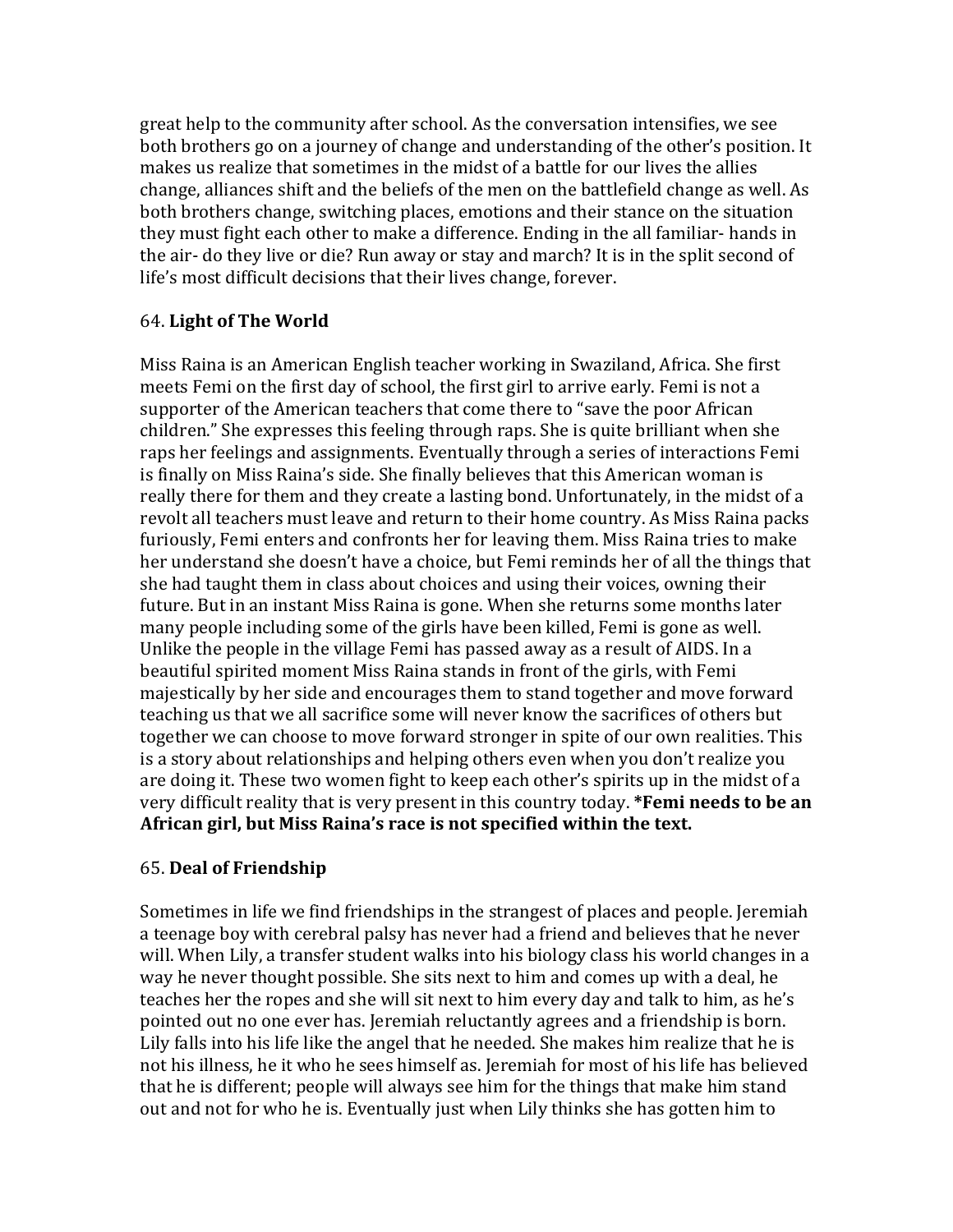open his eyes he reverts back to how he felt before. In the climax she forces him to come out of his shell and show the school who he is, who he wants them to see him as. He dances, he sings, and he brings the house down with a confidence he didn't know was possible. He owns who he is and owes it all to Lily. In the end Jeremiah becomes a new person because of his friend Lily and realizes that our greatest gifts can be those that are only in our lives for a moment, but their impact lasts a lifetime.

### 66. **Darkness Under the Dome**

In the moments before Hurricane Katrina hit New Orleans the scene opens with sisters Adalina and Sofia packing to get to the Dome. As they arrive to see the thousands of people that are there with them, they begin to worry that this place isn't the safe haven they were told it would be. But as younger sister Sofia finds her place as a teacher to the younger kids and starts to get comfortable Adalina's fear of what the Dome is becoming overcomes her. Adalina wants to keep Sofia safe and Sofia wants to try to keep her mind off of their present reality, which is getting worse by the day. As the hours and days loom on the Dome begins to be overrun by the things that happen in any enclosed city: crime, rape, assault, things breaking, no water and running out of food. When the survival side of people comes out so does the devil. After Sofia is attacked Adalina must do everything in her power to save her sister not realizing that their definition of "save" is quite different. As the story ends the person that Sofia has been forced to become is not the person she wants to be. In a desperate moment she asks Adalina to assist her in taking her own life. Adalina battles losing her sister again and letting her go so that she can be free again, free in the way she sees fit.

# 67. **Patience**

Wesley and his son Jason have a wonderful bond. As they work to move forward after the tragic loss of their mother and wife Lisa the two create a relationship that helps both of them to figure out a way to keep going. As Wesley drops twelve-yearold Jason off at his bus stop he tells his son that he loves him, but unfortunately when he returns to pick him up Jason is nowhere to be found. After a quick search Wesley locates Jason at the bottom of a ravine after being hit by a car. He rushes his son to the hospital where he becomes brain dead, but the doctor asks him if he wants to donate Jason's remaining organs. Wesley doesn't hesitate. A few years later as Wesley sits in the house still in mourning of the loss of his family his son comes to visit him. Jason tells him that he and Lisa are fine and that he has to figure out a way to move forward. A knock at door forces Wesley to open it and stands a young man Max. Wesley finds out that he was the recipient of his son Jason's heart. Max offers Wesley a chance to hear his son's heartbeat again and in an instant Wesley is transformed. As the scene ends Wesley begins to pack up all of the things that he needs to move forward from, leaving hope that this father who has been standing in the same place since the death of his son can finally move forward.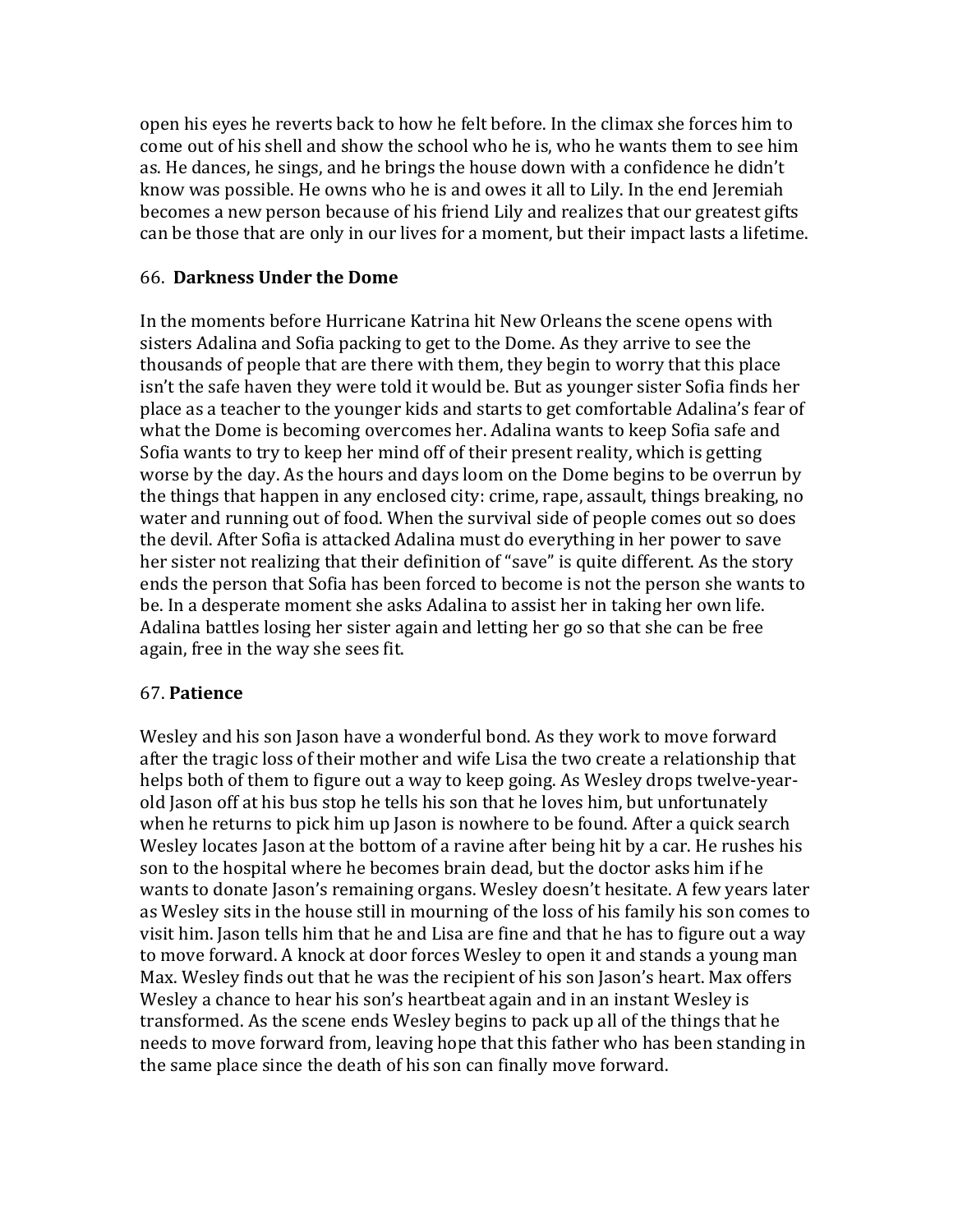### 68. **In A Haze**

Joining a fraternity seems to be a rite of passage for many young men and women entering into college. But in recent years the act of hazing has cost many young people their lives. Matt and Zach two best friends and roommates decide that they are going to pledge a fraternity. They already considered themselves brothers so to walk through this experience together they thought would be fun. It is not long into the process that these two young men realize that there is no price on brotherhood and that sometimes the best way to build a bond is to hold on tight to the people you already trust and consider to be family. In a performance that plays out like an episode a great courtroom drama we see the experience through the eyes of the boys that lived it. As one testifies the other watches as his friend, his brother, tells the world of the day that he took a stand against a room full of bullies and risked his life to save the one person who always had his back, always made him laugh and never left him alone to fail. That is the true definition of friendship and family. *In A Haze* presents the challenges of college life and the dangers of hazing while addressing the very real determination that young people have to belong, be accepted and participate in something that makes them relevant and important. By the time Zach leaves the witness stand he can hold his head high, he told the truth and his best friend Matt, though only there in spirit would be very proud of him.

### 69. **The Switch**

Bella is a white transgender woman who loves the skin she is in but wants to make a full transition into being a woman. Her best friend Steph is an African American woman who is working hard to make her voice heard in the #BlackLivesMatter movement. It is this that brings these two women together for a protest that turns literally topsy turvy and inside out. In the midst of a gas bomb being thrown the two women find that when the gas clears, they have switched bodies. They engage in conversations about the struggle that both women are living in hoping to gain insight and understanding, true understanding for "wearing the other's shoes." In the climax both women find themselves running for their lives from a group of racists and a group of people who don't like nor understand transgender people. The women realize that both lives they are living are difficult ones but with understanding and an open heart it is possible to support someone who is not like you but is going through life challenges that are difficult and life alternating. This story challenges the audience to realize that all lives matter, all lives have a purpose and as long as we the people understand that all of our opinions matter, it is just a matter of being able to have respect when the opinions of others are not our own. In the end they find themselves again, they love one another again and they become more tolerance of the other because of *The Switch*. A story of societal norms and acceptance.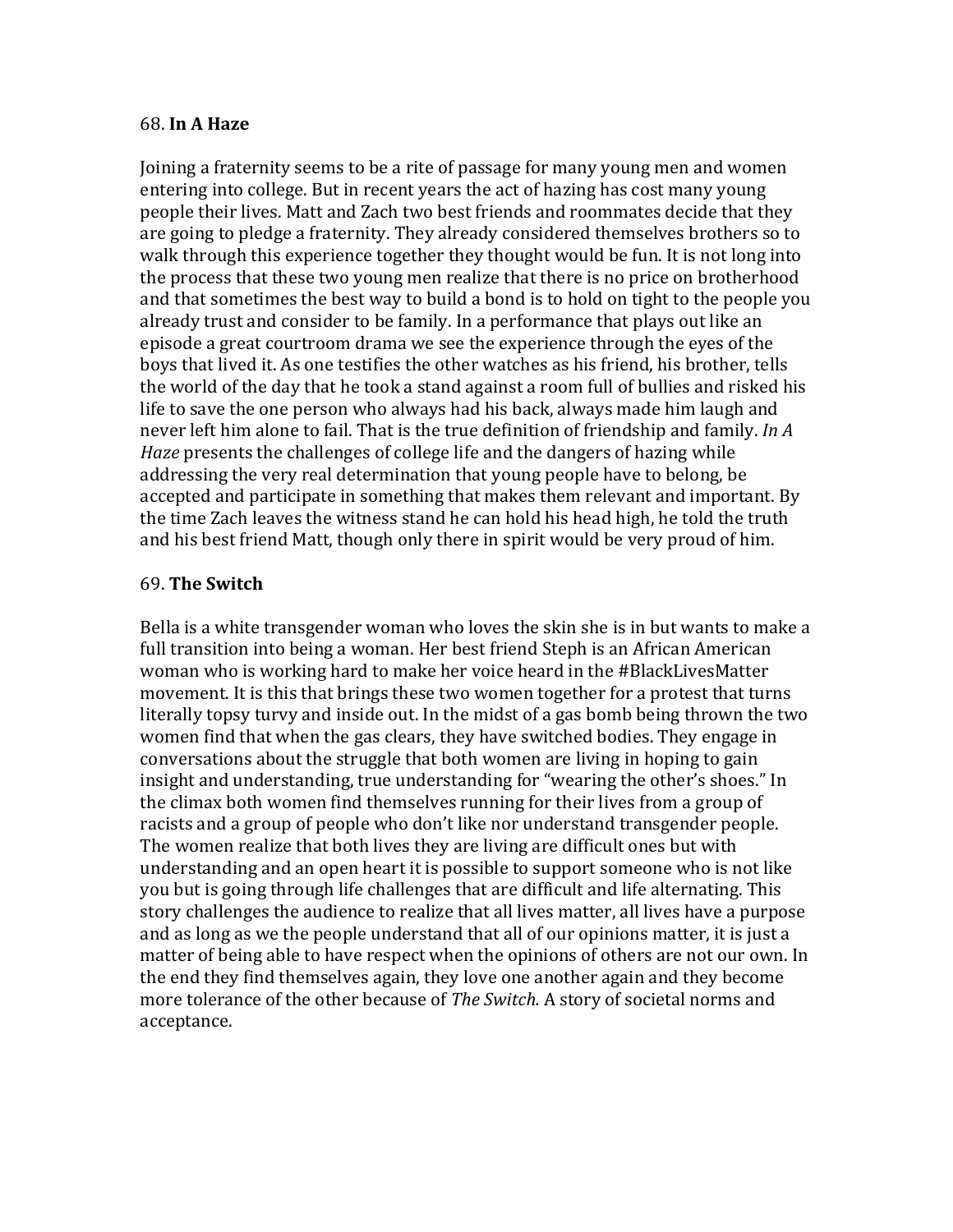## 70. **Finding Home**

Ethan is a high-spirited teenage boy who is painting in a room when Riley, an angry teenage girl enters and watches him work. She talks to him about what he's doing, and he tells her it is a painting of home. She tells him she doesn't have a home and it is revealed that they are both foster children in a foster home. The scene progresses and Ethan gives her the chance to paint her "home" on his painting, but she refuses. So, with a swirl of his paintbrush, they are whisked away into the "jungle" where they meet a family of monkeys and we get to see these two teenagers be kids again. Eventually they find themselves in front of a door. It is the front door of Ethan's childhood home. He enters and we see his mother who is smoking a cigarette and taking pills. This is a moment in time that shows the kind of life he had before he made his way to the foster care system. Riley tries to comfort him but before they find their way home, they transition onto a stage that both of them decide would be a great place to sing and dance right into the next door, Riley's childhood home. They enter and we see her as a child playing with her dolls until her father enters and takes her hand leading her into another room for their time. They both transitions back to the home and Riley is angry that he took them there. She doesn't understand what he's doing. He explains to her that she has to get past what brought her into the foster care system in order to ever find a home again. Eventually Riley crushes his painting out of anger. Finally, they go back to their childhood homes again, so we see how those moments in their lives ended, then back to the foster home. A new canvas is presented, and Riley begins to paint her home.

# 71. **Color of Comedy**

The scene opens with two comedians: Zach a white guy and Rohan a Bengali. This is their first meeting as they both prepare for their stand-up comedy set. The men share a moment and we then fast forward to a few years later where Zach feels it is more appropriate to talk to Rohan about what it means to be a man of his color and religion in the present America. It is a very educational and emotional conversation. Rohan appreciates that Zach asked instead of assumed and that his questions were genuine. However, Zach was not ready for the realness of what Rohan and his family has endured since 9-11-01 in America. It is a sad story of the lack of humanity but addresses that so much of our ignorance is rooted in depending on what they see on television to be our educator. The conversation is deep in its essence but never gets away from the fact that these two men are friends. In the end the men find themselves back at the comedy club getting ready for the next night of comedy when a news report breaks news of a terror attack that has killed American troupes as Rohan is performing. A heckler goes in on the situation resulting in the men fighting. Zach misses the fight but, in the aftermath, Rohan is upset that his friend wasn't there to defend him. For the first time Rohan expresses wanting to kill someone not as a man of color but as a human being constantly being pushed. After the night Rohan goes outside to see the man, he had a fight with beating his car with a bat. He tries to be the bigger man making jokes, but the man wants another fight. Rohan is beaten badly as Zach emerges from the building, he holds his friend as he takes his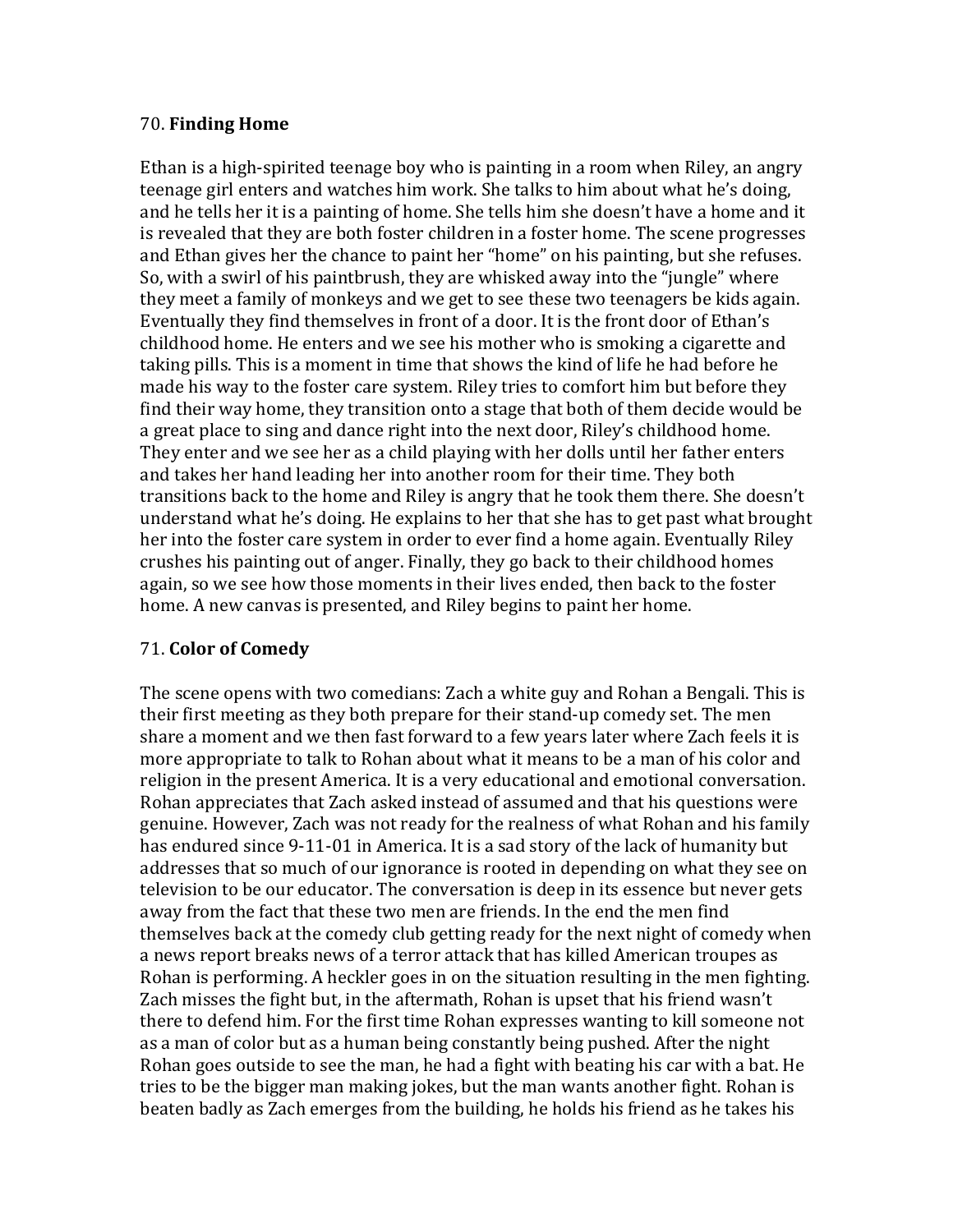last breath. In the end Zach takes the stage again and dedicates his performance to his fallen friend Rohan.

# 72. **What Gods May Say**

A look into the endless life of two Goddesses. These two women are Gbadu the Goddess of Fate and Inkosazana the Goddess of Architecture. We watch them as the scene opens working together to create a new world. The concept behind this story is that we see these two powerful women creating worlds and putting life into motion until they notice that one of the worlds that they created has been contaminated with an insect, a parasite that is negatively affecting the world and killing it in many ways. They mention all of the things that are killing this world: homelessness, pollution, weapons of mass destruction, chemical warfare, the misuse of water and other resources, etc. The women get into a heated disagreement as to what to do with this world, do they allow things to play out or do they kill the world and begin again from scratch? The scene plays to the present state of the world that we live in where we are not taking care of the resources that we have and, in many ways, abusing them. In the climax we see the downfall of the world that the parasite has taken over and all the things that are happening to it. As the scene ends the women turn their focus to another creation, another chance to make a place where people can live forever safe and hopefully appreciate what was given to them.

# 73. **A Moment to Relive**

Shay is a young woman who, in presentation is living her life as it should be. But there is another person there with a remote that has the power to pause, rewind and intervene in her life's decisions. As we see Shay's life unfold, we also see the mistakes that she made play out. The things she wishes that she could change with the relationship with her sister. The child that she thinks in the present that she kept but in real it she never had the baby. Eventually, she finds herself waking up in a haze trying to figure out what has happened. She soon realizes that she is in a center that allows you to go back and for a given amount of time relive specific moments in your life, changing them, fixing them but it is only for that span of time. She has to wake up, return back to reality, but she can now take with her seeing what would have happened had she made a different choice in that moment. For Shay this isn't the outcome that she expected. She wanted to relive it and change history; in essence she wanted to leave the memories in the dream and wake up with her past changed permanently. It is a difficult and disappointing reality she must accept; the bad decisions, the people she disappointed and a lasting theme that we cannot change what has already come and gone. We must accept the past and build ourselves up to handle the present and move into the future.

# 74. **Full Life Cycle**

The joy of a lifelong friendship is the ability to look back over the years and see all of the ups and downs that came with being friends for so long. When an elderly Rose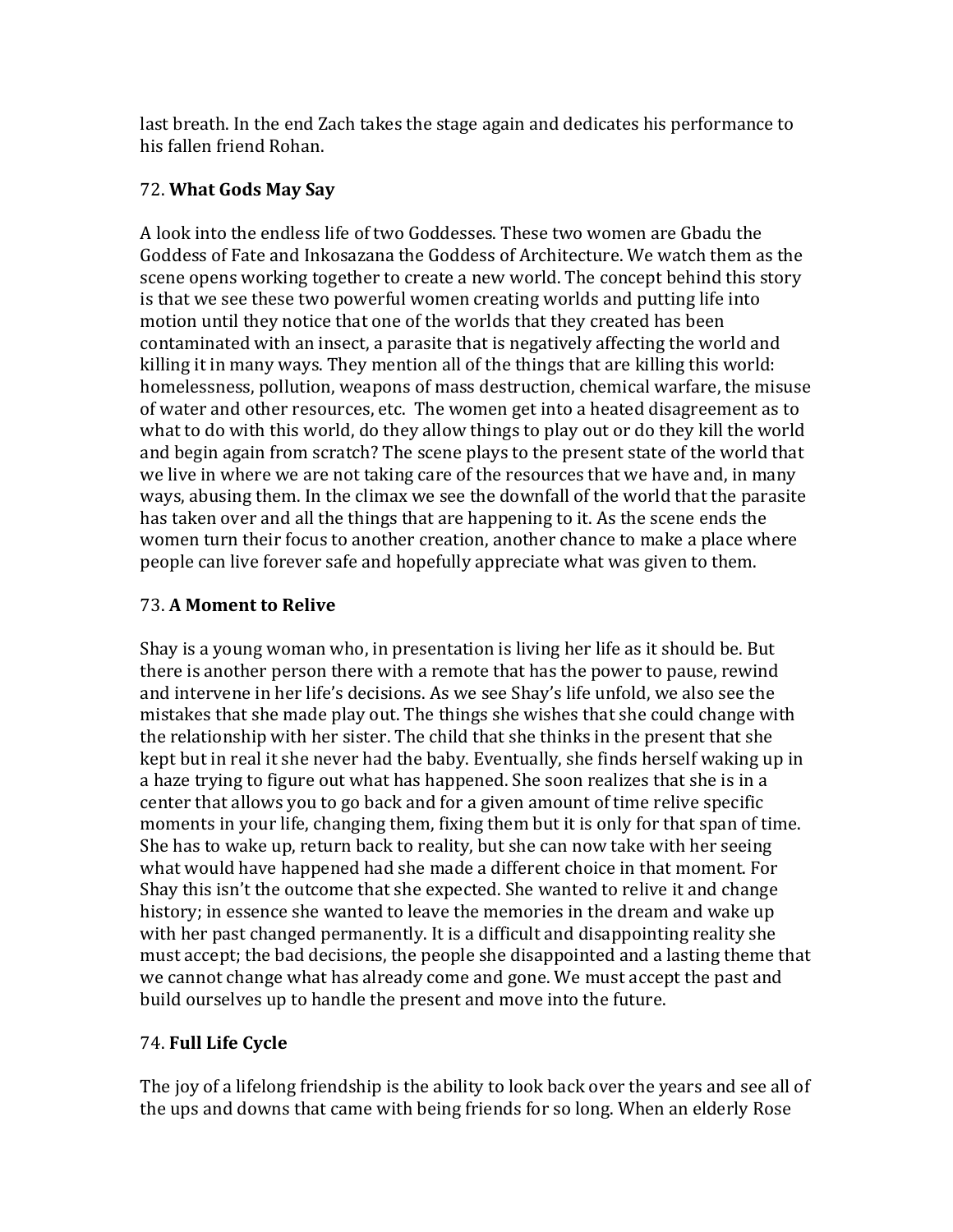must say goodbye to her best friend Joyce, she finds herself going back to the beginning of their friendship. A couple of young girls that had the dream of being a dynamic duo as performers. The only promise that they made to each other was that through all of the success that they may or may not have they would never lose sight of their friendship. But as the tales go they find themselves very successful and being pulled in different directions which also pulled them apart. Finally, Joyce decides that she needs to move on to the next step in her life, a husband and kids and as she leaves to pursue her new dream Rose continues to shine. The two drift apart for many years until Joyce works to find Rose in a nursing home, still a star, still her "Rosie." The two women are reunited, perform one last time, and spend their last days together as they had spent so many years before. An emotional friendship piece that makes us realize how friends turn into family and no amount of time apart can kill such a bond. (\*These two performers will sing within the **piece.)**

# 75. **Story of Hip Hop**

The power of hip hop is something that has spanned over many decades and is not narrowed down to one race, sex, geographical location or social class. In this story Marcus, a college student is deep in the middle of creating his final for his History of Hip Hop class but the harder he works the more frustrated he gets because he knows that this era of music is so big and he wants to do it justice. Enters his friend Drake that sees his frustration and begins to take him on a rollercoaster of hip hop highlights in dance that he could possibly use within his piece, or he's just having fun. But together the two young men realize that hip hop is more than just dancing, more than just making words rhyme and creating a beat. It is an experience that everyone should be able to respect and connect to because at its essence it is music that tells a story that every man and woman should be able to listen to and understand. As the scene progresses Marcus realizes he is enough and has always been enough to tell this story. As he creates his final for this class he cuts out all of the lies that weren't his story to tell and gives us who he is, what he has experienced and what he knows. He tells his hip hop story. (\*With the authors permission this piece may be performed by any performer: male/ male, male/ female or female/ female it is a piece about the music and is not gender or race specific.)

# 76. **We're All in Here**

When Detective Jessy Lucas begins her interview of Scarlett, she has no idea what she is going to unveil by the end of their conversation. The police are looking for Scarlett's brother who has gone missing. In the interview as Scarlett gets more and more emotional, buttons begin to get pushed and something switches on in her mind that brings out other people to assist her in the telling of her story. Her personalities consist of Madge- the mouth, Cindy- the sweetheart and, Cliff- the scary dark presence that everyone is afraid of. When Detective Lucas realizes what she is dealing with she keeps trying to find out information from the different personalities trying to find Scarlett within all of them. Slowly the story begins to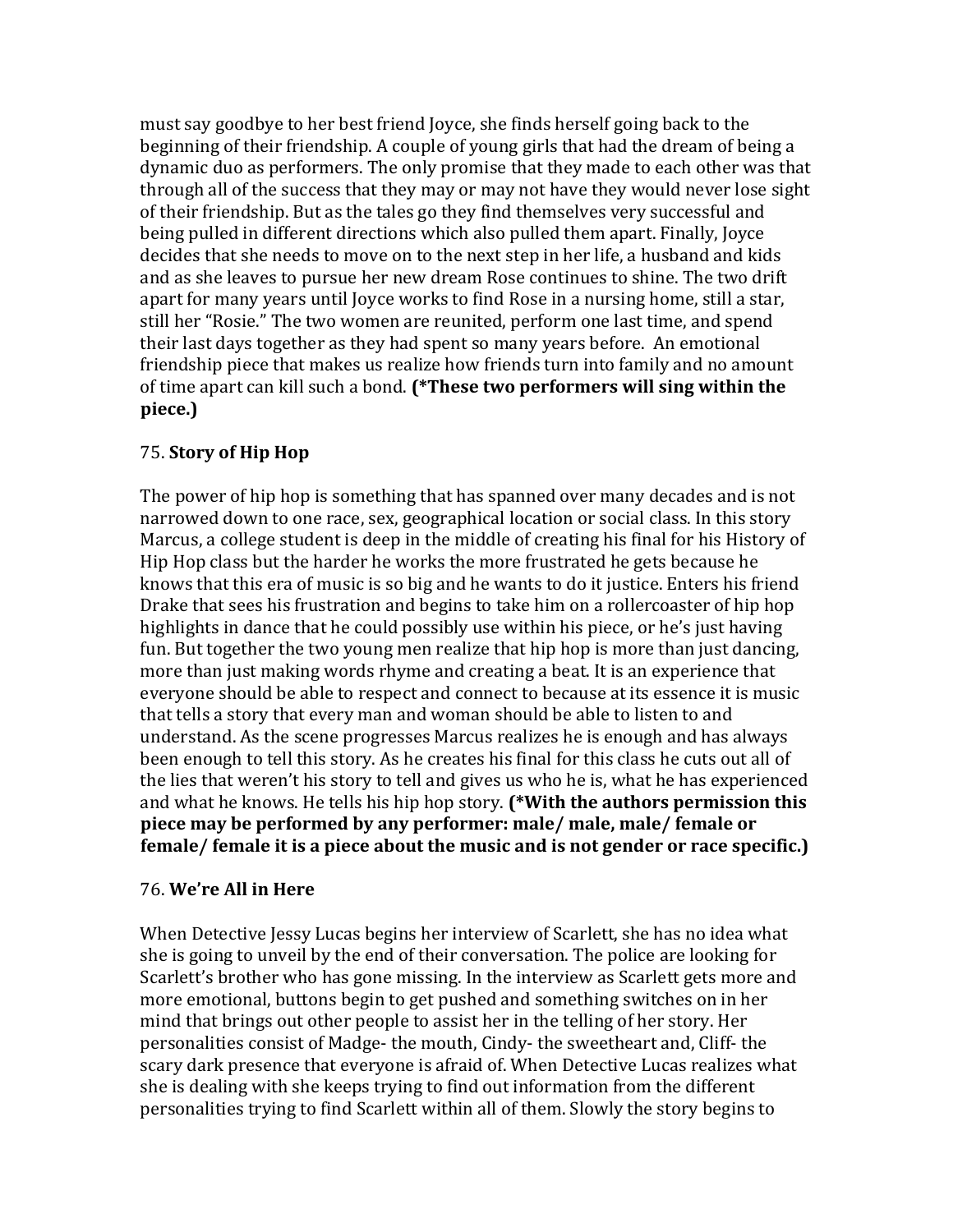unfold as the personalities share their part, their presence, what they saw, what they did, what happened or didn't happen to Scarlett's brother. Finally, the history between Scarlett and her brother comes out and, in an attempt, to help her save her own life Detective Lucas brings in Scarlett's sister to help balance her mind and calm all of the people that are in there. A scary yet heartbreaking story of how much the human mind can handle before it decides it needs others to help balance the pain it is enduring.

# 77. **Black & White**

One of the strongest relationships is that between a mother and daughter. When Linda stands with her daughter Robbie a week before her wedding day looking at her in her wedding dress, she can barely hold back her emotions. But when the two women begin to talk about Robbie's father Steven who is in prison for life for murdering a black man, his ties with the Klan, his racist family and all of the things that come with are brought to the forefront. As much as Robbie wants to move past who her family is the fact that she is marrying a black man is a difficult pill for her mother to swallow. Through a series of memories of her childhood, the trial, visiting her father in prison and a breakdown from Linda we find out the deepest and darkest family secret. Steven killed the black man Lawrence because he found out he was Robbie's biological father. This is not information that Robbie ever knew, and she isn't sure why now is the time her mother decides to share it with her. As they address many demons in their family closet Robbie must decide if her mother' secrets are things that she can accept and move past or if the truth is so overwhelming that the best thing for her to do as she begins this new chapter in her life is to cut ties with all of the negativity and hate that comes with her family and start new. This is a highly emotional and deeply rooted story that addresses how hate can consume one's life but the reality that it is possible to move past adversity and grow as an individual.

# **78. Final Bow**

Violet is a seemingly normal beautiful and talented teenage girl. She is a dancer and has a focus and determination that could rarely be matched. But as we see her interact with the people who Influence her most, she begins to exhibit signs of a different kind of focus. One that turns her talent of dancing into a crippling addiction that she believes is her sole purpose for living. We see her dance teacher who is more along the lines of a tyrant but to work with this teacher is to guarantee a dance career. Add into that dynamic Caroline the girl that Violet so desperate wants to be she is the perfect size, shape, and doesn't work half as hard as Violet does to be the talent she is and Caroline knows it. Then there is Violet's mother who doesn't believe in her daughter and voices that reality often. Violet finds herself starving herself physically and also emotionally for attention so much that she creates an alter ego of herself to help her cope with life. Through dance Violet is able to express her love and hate for herself while reaching for stars that she believes are attainable. It is within a story like this that we see how easily hard work and determination can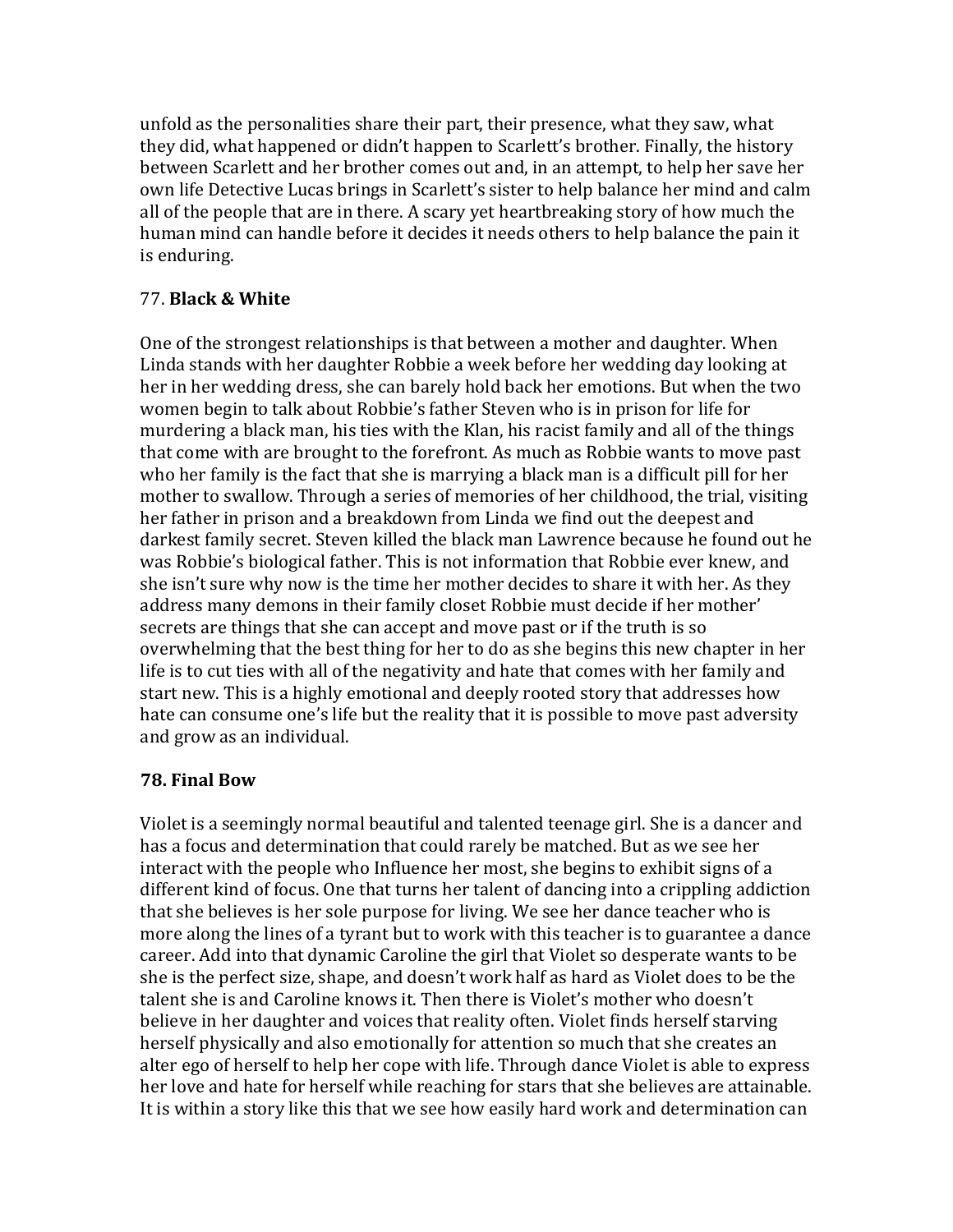cross over into an unhealthy addiction that, by the end of this scene, could cost Violet her life. She wants to be the most perfect and beautiful dancer in the eyes of her teacher and her competition, but from her mother all she wants is to be supported and loved. This is a beautiful story that allows dance to speak volumes to the heart and soul. **\*Violet needs to be able to dance as if she has been trained.** 

# **79. Without Words**

Emma stands at a podium talking to the crowd that has assembled for the funeral of her best friend Tess. She recalls the first time that she met her on the playground paying hopscotch like two little girls should and it is in that moment that she learns that her soon to be best friend is hearing impaired. As they grow up together Tess teaches Emma sign language because she is the first person to want to communicate with her in her way. In a performance that spans from elementary school through high school we watch these two young ladies grow in their friendship. When Emma finds out how Tess lost her hearing their friendship is challenged in a way, they never thought possible. How do you support someone whose life has been tragically changed forever at the hands of the people we are taught to trust the most? The silence that Tess had kept for so long is now forced to scream as the day nears that she must confront her abusers. Tess makes a final decision that will end all of her pain, suffering and fear but will also end her life. In the end Emma pulls herself together to memorialize her best friend who fought as long and hard as she could be signing her way through all of her life's pain, until she can no longer handle the hand she was dealt. \*\*\***Both actresses will use sign language throughout the entire performance.**

# 80. **Playing the Game, Fighting for Home**

When sisters Sasha and Heather were growing up all they knew was the game of tennis. From the moment they were able to walk they were on the court playing the game. For them it was more than a game it was their way of communicating with each other, their love without it being forced on them. As they got older, they became a force in the professional tennis world but when Sasha begins to lose her site she begins to feel like she is losing the very air that she breathes. But it is through the game that Heather is able to get her to understand that tennis was an instrumental part of their lives, but it isn't their air, because she can in fact not play tennis and still live. It takes the love and support of a sister to get the other to see, actually see, that sometimes we have a purpose in life and sometimes that purpose changes or shifts and we have to adjust with it, because it's life. As the sister's story plays out on the tennis court Sasha is finally able to look at the court and into the stands that she often describes as "home" and realize that the time always comes that we have to leave home for other things. In this high energy, tennis game of love the sisters play their best game of life through the strokes of their rackets.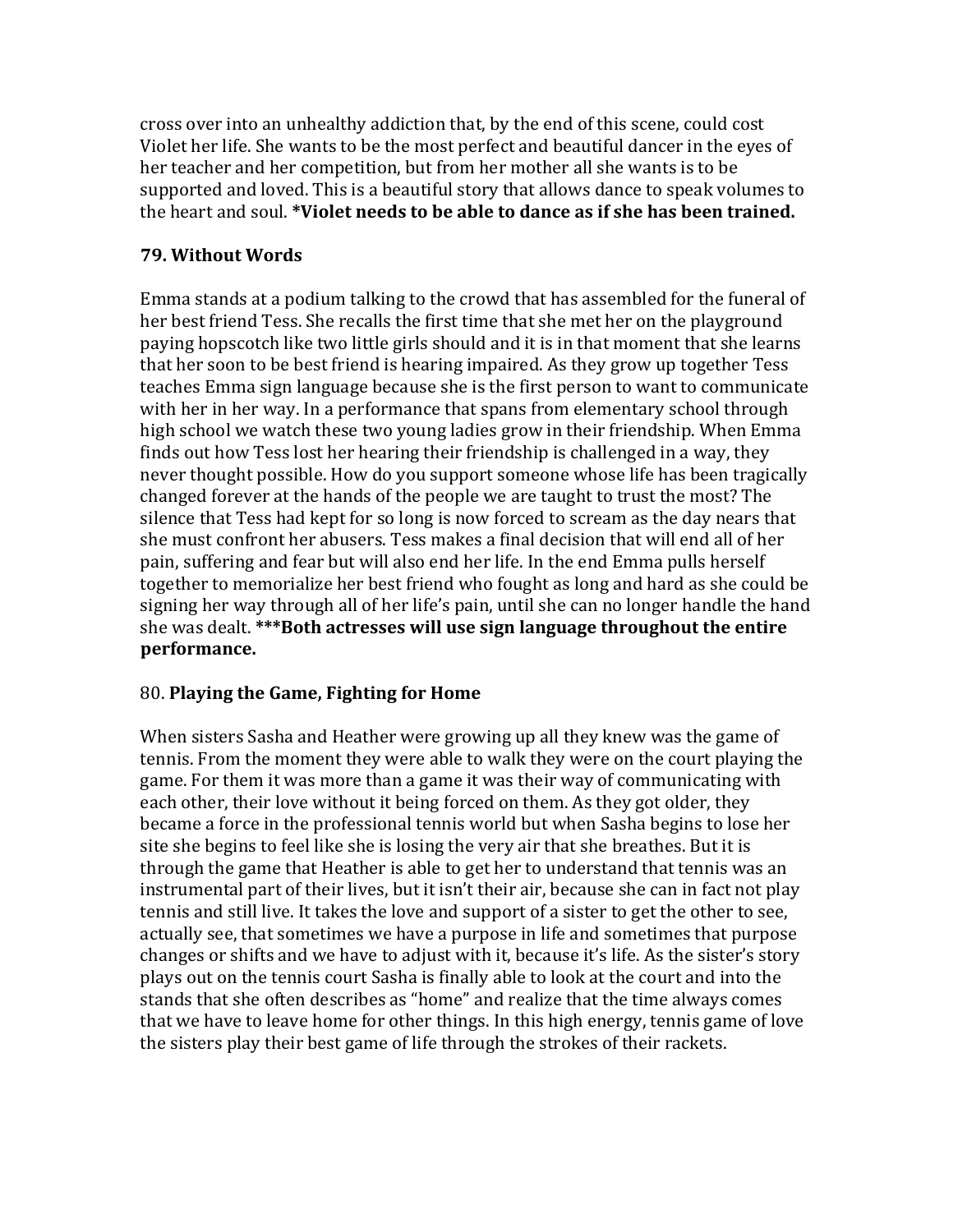# **81. A Survivor's Choice**

Cece, a college professor sets up her for her classes lecture, she begins to watch pictures on a projector scene of her as a child. Enter Amber her longtime friend that she has invited to speak to her Life Skills 101 class. The women have been friends since middle school when Cece helped Amber not get caught for stealing at the local convenience store. Cece was the "good girl" in the friendship and Amber was the girl from the broken home. These two women were not supposed to be friends, but the longevity of their friendship defied all expectations. It is in a hotel room when the women reconnect after a few years of not communicating that Cece reveals that her life has not been the perfect fairytale that she presented it to be. Through a scene that deals with the affects that family can have on one's ability to function and a suicide attempt we see these two friends have each other's backs in the most difficult of times. As the class files into the auditorium and Amber speaks we hear her testimony about being able to face all of the hardships of life and survive them, while Cece stands next to her and shares her stories as well we see these women assist the classroom of college students who have not vet begun this next chapter of their lives see that right now is the time to decided what your future will look like. Sometimes the best life lessons are taught by people who have drowned in the deep end and were able to survive.

# 82. **Mercy**

Shortly after Hurricane Katrina an investigation was opened into "Mercy killings" at local hospitals. This fictional scene follows Dr. Laura Callon as she maneuvers through her trial and the day that Katrina hit as well as the days after. She goes through the memories of the levees breaking, the hospital filling with water, the generators not working, the doctors and nurses leaving and the moment that she was confronted by one of the family members of one of the patients that died during the storm at the hospital. It is an emotional conversation on both sides where we see the pain of the loss of a loved one, but we also begin to understand why the mercy killings may have been humane. This scene opens up the doors to the conversation of people making life and death decisions in an instant and what the aftermath can look like. We go from past to present as Dr. Callon stand by her decisions given her circumstances. In a courtroom that is against her, families that are against her, coworkers that don't even stay long enough to assist. Hard decisions were made by her that day and as the verdict is being handed down will she be found guilty or not guilty of first-degree murder or will the jury understand that walking a mile in someone else's' shoes can sometimes mean literally walking through a hellish storm. Katrina is a name that will never be forgotten in American History.

# 83. **First**

In a time when school shootings have become an unfortunate way of life a teenage Rachel Woodard is living in her own private hell. The challenges of being a teenager, not being understood by her peers, not feeling loved at home and no one to talk to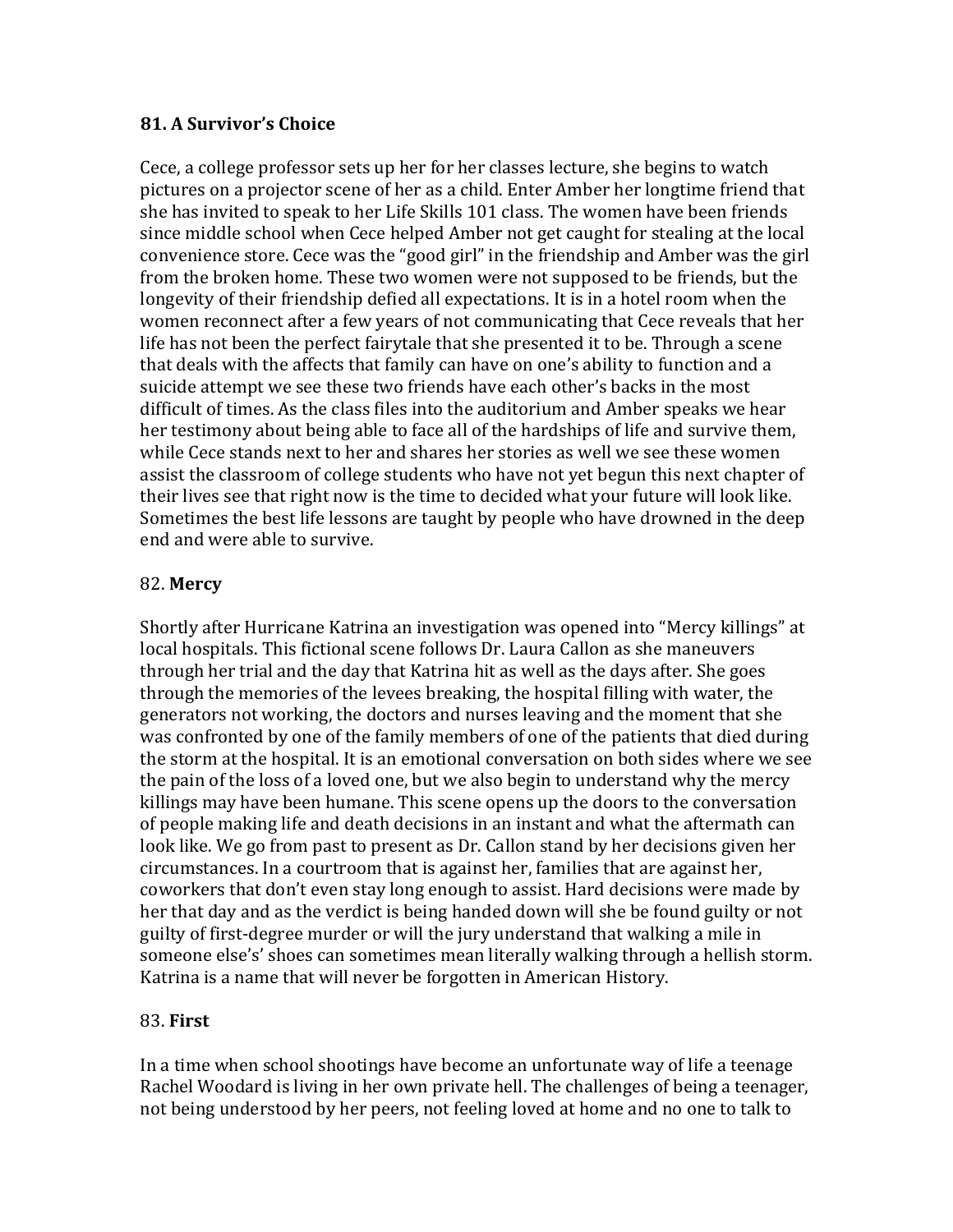when the worst day of her life happens, she shifts, breaks and does the unthinkable. Often after these shootings in the midst of mourning those who lost their lives, the world wonders, "why?" More often than not this question is never answered. For Rachel, who finds herself a viral sensation when her classmates bully her, take unspeakable pictures of her and post them online ruining the little piece of selfworth she has left, she reaches out to everyone for assistance. No help from her schools' administration, no help from her peers but the most disappointing moment is the realization that her mom/dad doesn't care to support or help her. Sometimes the answers are right in front of us, but we don't want to see them, we don't want to take responsibility for being the person or group of people that could have made a difference in this young person's life and didn't. Her mom/ dad always wanted Rachel to be a "star." Sadly, when Rachel is waiting for her execution for the shooting that she orchestrated that day her mom/dad comes to visit, and a lot of these questions are addressed. In her final moment all Rachel wants it to be told by her mom/ dad that they love her. Instead their focus is on the crowd of reporters outside and how they can make this her shining moment as the first female school shooter. Hence, making her a "star."

### \*This piece specifies that Rachel's mom or dad can be either or for the purpose of the script.

### 84. **Teenagers Guide to Surviving an Alien Invasion: They're Here**

Two friends narrate a scene that starts with them seeing an alien ship in the air circling around them. What do they do next? They try their best to save themselves as well as the audience by taking us on a "Guide to Surviving an Alien Invasion." In a series of vignettes, the two friends show the audience a slew of different ways that they could survive this invasion. With a lot of energy, laughs, and interesting situations the story quickly goes from zero to one hundred. By the end of the scene we have had: a ship hijacked, aliens taken hostage, an alien friendship develop, a scene reminiscent of Rambo, video games, and besties. What more could you want from a survival guide? Do they save us all from being eaten alive by our alien enemies or like any other alien movie do they get eaten or dragged onto an alien spaceship never to be seen again? With the imagination of these two friends absolutely anything is possible.

### 85. **Voices in My Head**

One of the most challenging situations for teenagers in the present time is suicide. Preteens and teens are killing themselves or attempting to kill themselves at alarming levels. In this scene we meet Kameron Beck, a teenage girl who has walked into her high school with a knife in one hand and a gun in the other. As she walks blankly down the hall she clearly has a purpose, to find the dark hall closet. She walks into the closet and the scene begins. This is not another school shooting, this is a suicidal teenager who feels safe in the one place that looks how she feels, dark and alone. The scene travels through different interactions in her present life: with her best friend who recognizes something is wrong but wants her to "get over it,"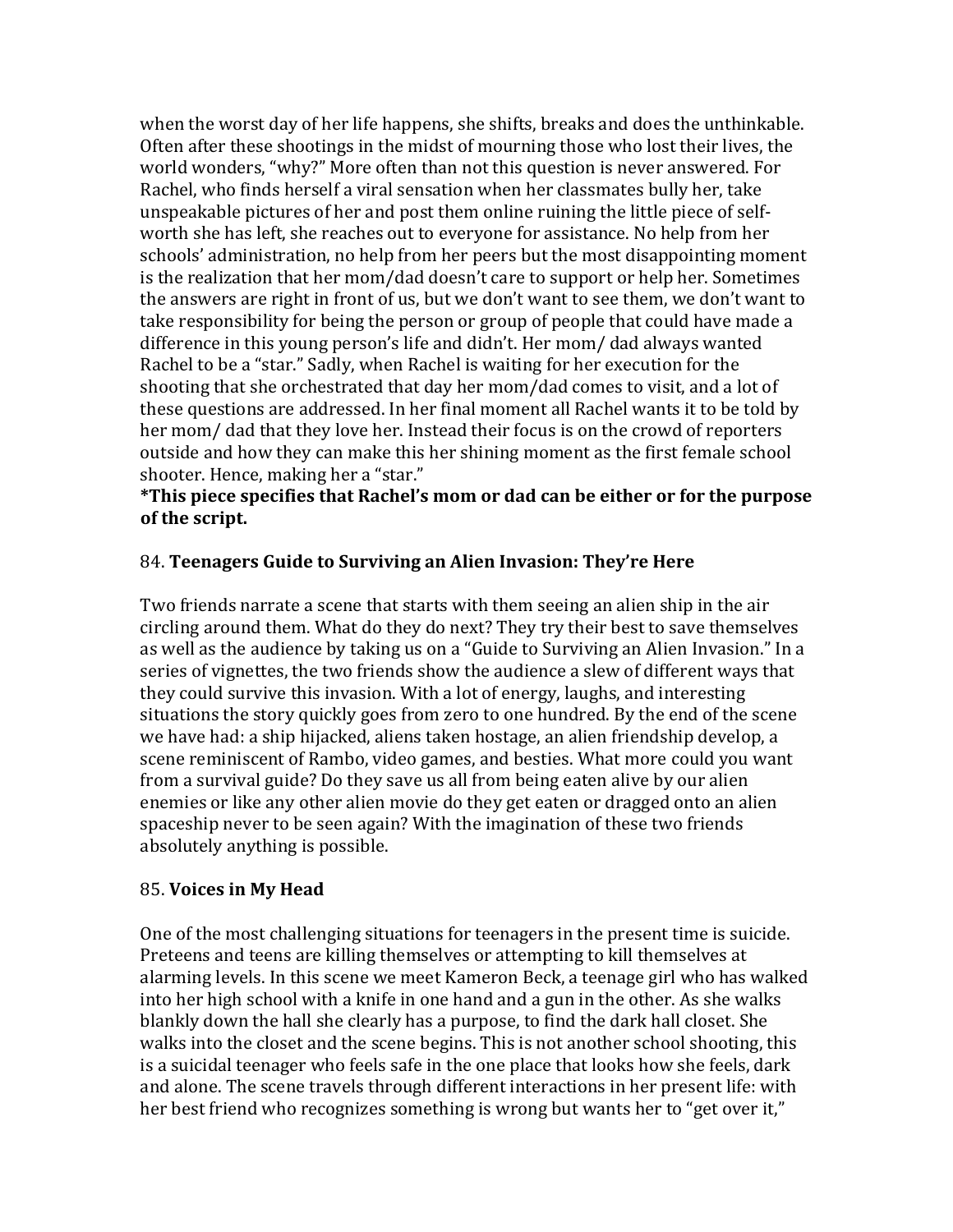her mother who loves her and sees her sadness. She tries to help her by listening and supporting her, but to no avail. Finally, we hear from Kameron who shares what she is feeling as her "voice" tries to push her to get the job done. This is a story that shows us the power of depression. It's not just about the suicide or the fear of a school shooting, it's trying to find the words to explain these feelings and why asking for help is so difficult. Kameron is left with a choice: she can either choose life or death. As we hear Kameron's voice, the voice that lives within her as well as the reporter outside all of their emotions are real and present. *(This scene comes with two endings for the performer or director to choose from.)* 

# 86. **Thief of Love**

Natalia and Santiago are a married couple that has been together and happy since childhood but now in their mid-twenties Natalia begins to see a change in her husband that she can't explain, and sadly neither can he. There is something that is off about him, he's acting different: irritable, distant, more focused on his phone than on her, and not into their relationship like he used to be. She begins to ask herself the questions that one always asks in this situation. What did I do? What is he hiding? Why won't he tell me what's wrong? She confronts him with this and he explains to her that the machismo bullying that he experienced with his family was so strong that he couldn't live the life that he wanted to live so he found someone that he loved, that loved him and kept all the rest of it a secret. Santiago shares with her his darkest life secret, that he is gay. He has stolen her life from her. The person she loved the most is a *Thief of Love*. He finally breaks his silence and tells her his open and honest truth, and she listens. It is in the last moments of the scene that we see the love they both have for each other while recognizing the struggle that machismo can put on any man who wants to rise above the negative comments and be themselves. \*\*\*The scene may be edited to fit performers of any ethnicity. The essence of the scene is the idea that there is a "manliness" or "machismo" that is an expectation for some boys/ men.

# 87. Teenager Guide to Surviving a Horror Movie: Run, Run, Run!

When two narrators get together after they walking out of a horror movie that one was truly disappointed in because it didn't make, "In real life it would never happen like that!" They decide to say all of the things and do all of the things true horror movie lovers have said and done- and they promise to get it right. The scene goes into a series of vignettes addressing the different ways that they would survive every kind of horror movie. From the Cheerleader in the Woods, The Horror Movie Game Show to what would William Shakespeare do, these two narrators take us on a ride of action and comedy that should leave the audience laughing and thinking if they found themselves in the same situation what would they do? Would you run towards the only house in the empty field with the creepy family on the porch? How would you kill the giant spider or the werewolf? In this think on your feet comedy tour of horror be prepared for the unthinkable…as you should in any good horror movie. **(The narrators may be any gender.)**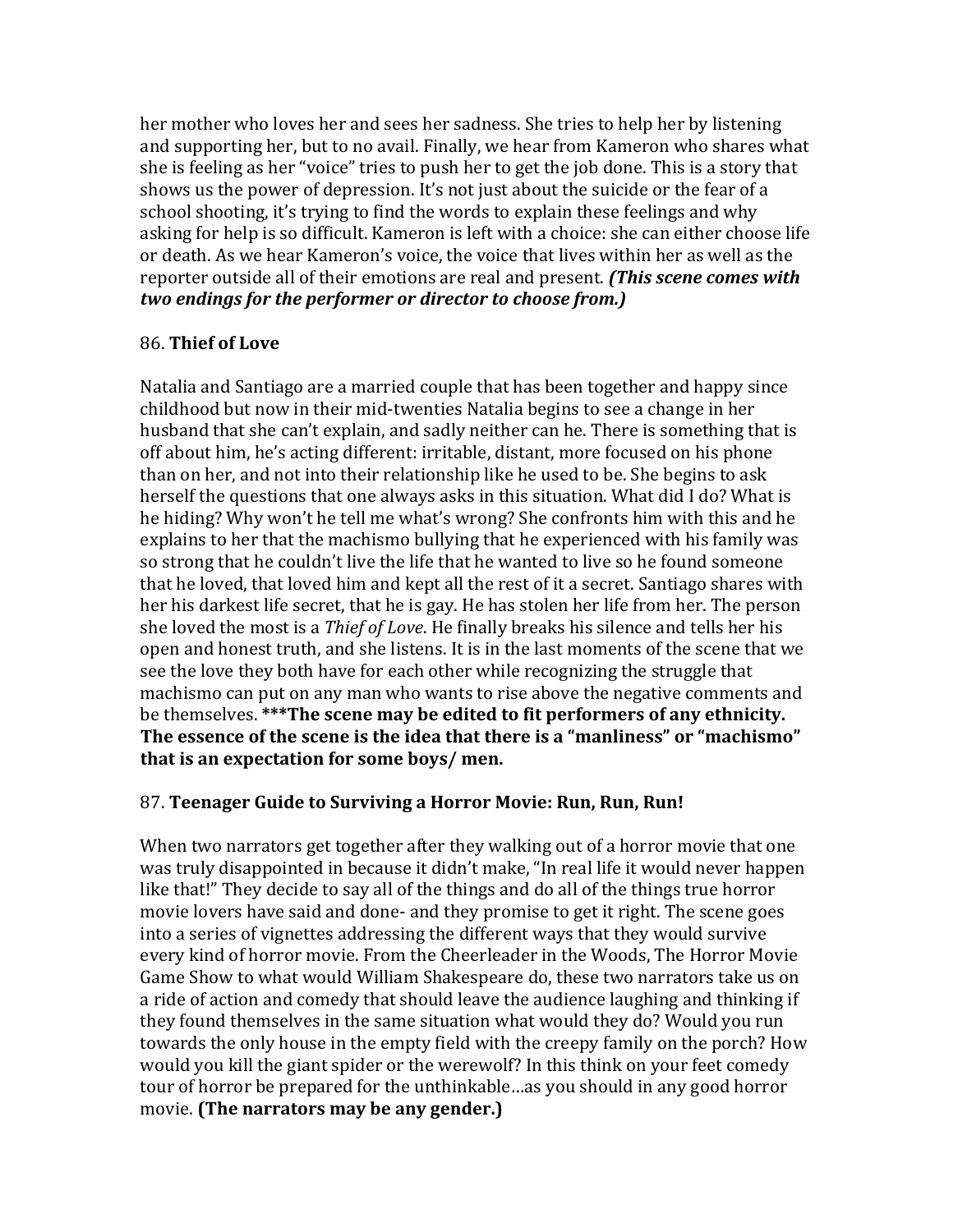### 88. **The Chemistry of Tolerance**

Huiliang and Aiysha are an Asian American and an African American pair of very smart girls. When they walk into their chemistry class and find out they are partner's the tension between them is clear but only from Huiliang. Aiysha doesn't understand why her partner seems to hold so much attitude towards her. As the class continues Huiliang's anxiety starts to boil over as Aiysha takes over the experiment and the girls begin to discuss the real problem: Huiliang has an issue with Aiysha because she's black. This sparks a deeper conversation as Aiysha begins to probe Huiliang as to where this hate comes from. One would think that she would avoid this girl, her attitude and her comments that are not very nice but instead she wants to know why she feels this way and in her probe, it comes across that she clearly wants to help her. Through the scene we see that both of these girls are extremely smart, and dealing with some deep inner stresses that, in this moment has brought them together. Their mother's, the meanings of their names, how smart both of them are and how in this moment maybe a chemistry assignment might just be their first experience with how difficult it is to forgive and how sometimes tolerance is the answer. This story explores how two very different people can figure out that they have something in common that could possibly take the pain away that is wrapped up in the word, "hate." A story of two very different, very smart girls learning a lesson that would have never been taught to them in any schoolbook. 

# 89. **At First Hello**

This is a story of infatuation that reminds us that when the red lights of our inner self begin to flash, we should immediately stop and walk away. The first time Kallen meets Lucy he immediately falls in love with her. She is a nice girl who meets him on the first day of school and sees he's the new guy, so she introduces herself to him. Little did she know that in that introduction she would change the course of her life. Kallen begins to stalk her in school, outside of school but in his presentation, she sees him as harmless and very nice. There is something a little off with him and when she finally has that realization, she dismisses it and continues to talk to him. It is in a study meet up that Kallen can't hide who he really is as he, what he really feels and what he really wants. He accidently tells Lucy "I love you." Words that are usually welcomed by the receiving party, but Lucy didn't see Kallen in this way. When he points out all of the things, she had done that made him feel this way, she explains what those things really were to her. She finally walks away and told him and tells him to stay away from her. It is in the upcoming days, when Kallen comes to school with a gun and begins shooting people that Lucy finally realizes. As she hides under a table trying to call her mom, listening to her classmates and friends being shot that she accepts the only thing she wants is to live. Eventually he finds her, she plays into him... will she be able to talk down a killer or will he take her with him?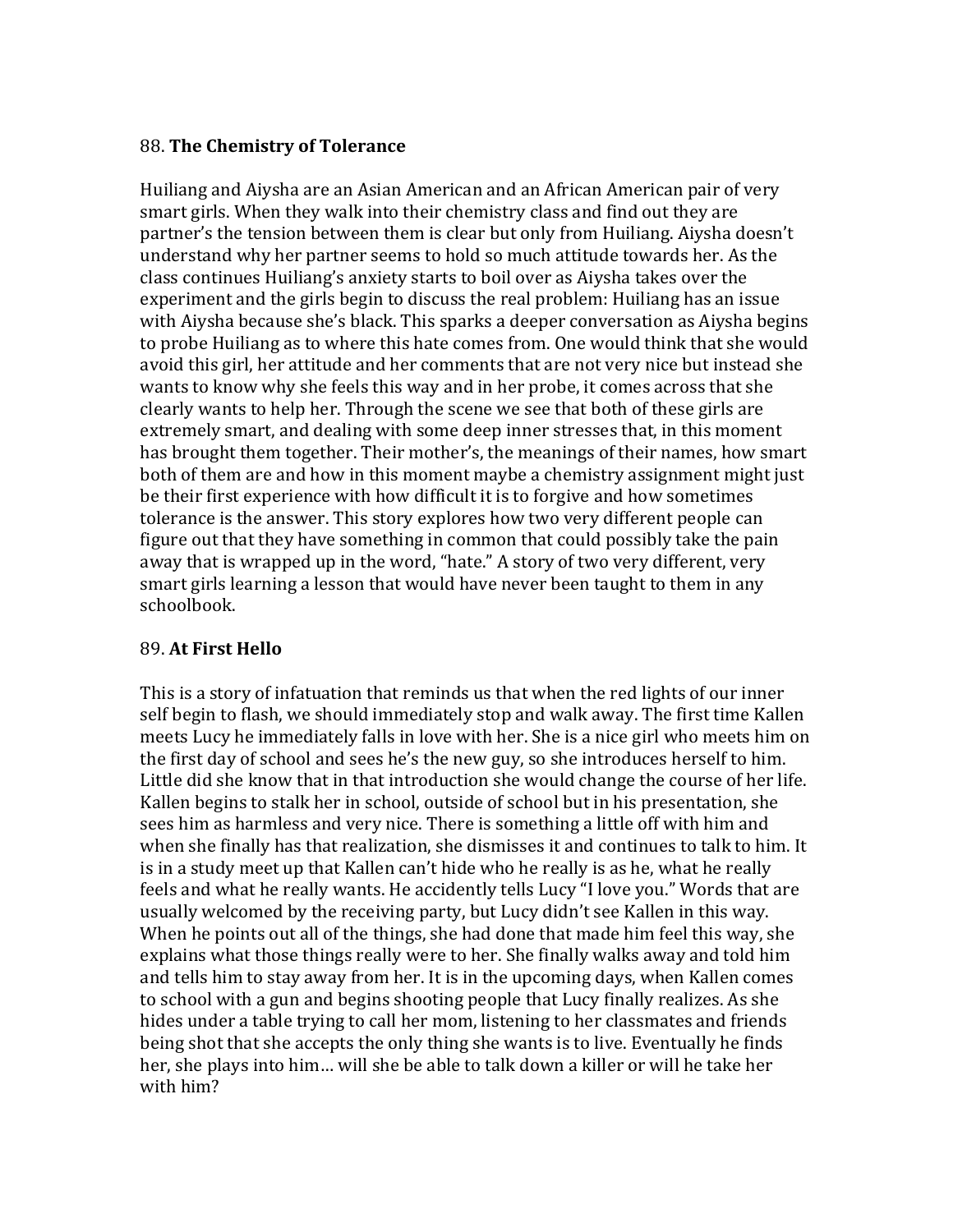### 90. **While You Were Away**

Farid, a Muslim American man in his late twenties attends the long-awaited funeral of his daughter. The funeral had to be postponed in hopes that Melanie, a Caucasian American, would wake up from a comma. Months earlier while in her final trimester she was the target of a hate crime by a man that had threatened the couple for months. Warning them that there is a debt to be paid by "his kind" in America. Finally, Melanie awakens and is told her the loss of her daughter. When she returns home and the baby room has been turned into an office she can't understand or accept that Farid has decided to move on without their daughter, "erasing" her from their lives. Farid argues that he had to make all of the decisions for their family while she was in a coma and he did his best. This is an emotional story that starts with a hate crime but goes much deeper when two people who have loved each other since they were teenagers must stand over the casket of their daughter at her funeral and work together to get through the most difficult moment of their lives. While they are standing side by side it is the most alone that either one of them have ever been. Will they be able to sweep the pieces of their relationship back together an move forward or will the end of this funeral also be the end of their love? \*\*\*The male character needs to be a person of color but the lines may be edited to reflect another race. Please contact the publisher for specific cuts/ edits for this specific purpose.\*\*\*

### 91. **Together**

Daniel is a ten-year- old boy who is very aware of the truths of his life. His mother loves him, his father is an abusive cheater and his big brother Justin is his superhero. Justin is a teenager, but his focus is on making sure Daniel knows how much he is loved. The most difficult truth of their lives is that today is the last day that they will spend with each other as their parents are divorcing and by the end of today, Daniel will be living with his mom, and Justin will be with his dad. Daniel wants what every kid wants, his family to stay together, his parents to get along and his brother to always be with him. Unfortunately, he has experienced a lot in his young life including verbal abuse from his father. He talks of memories of his father and mother yelling at each other and the reason for their breakup is that the father has cheated again. On this last day Daniel is going through a lot of emotion, and how he deals with that is going to a place that gives him the power that he feels he doesn't have in his real life. Justin comes in and does what big brothers are supposed to do, he makes Daniel feel safe and goes with him on his adventures. On his adventures Daniel and Justin are allowed to be heroes. They save children from burning buildings and help people who need someone to save them. It is in these moments that the boys are in their element, laughing, smiling, having fun and supporting each other. Through it all this is a story about the weight that one brother is willing to bare to keep his little brother safe.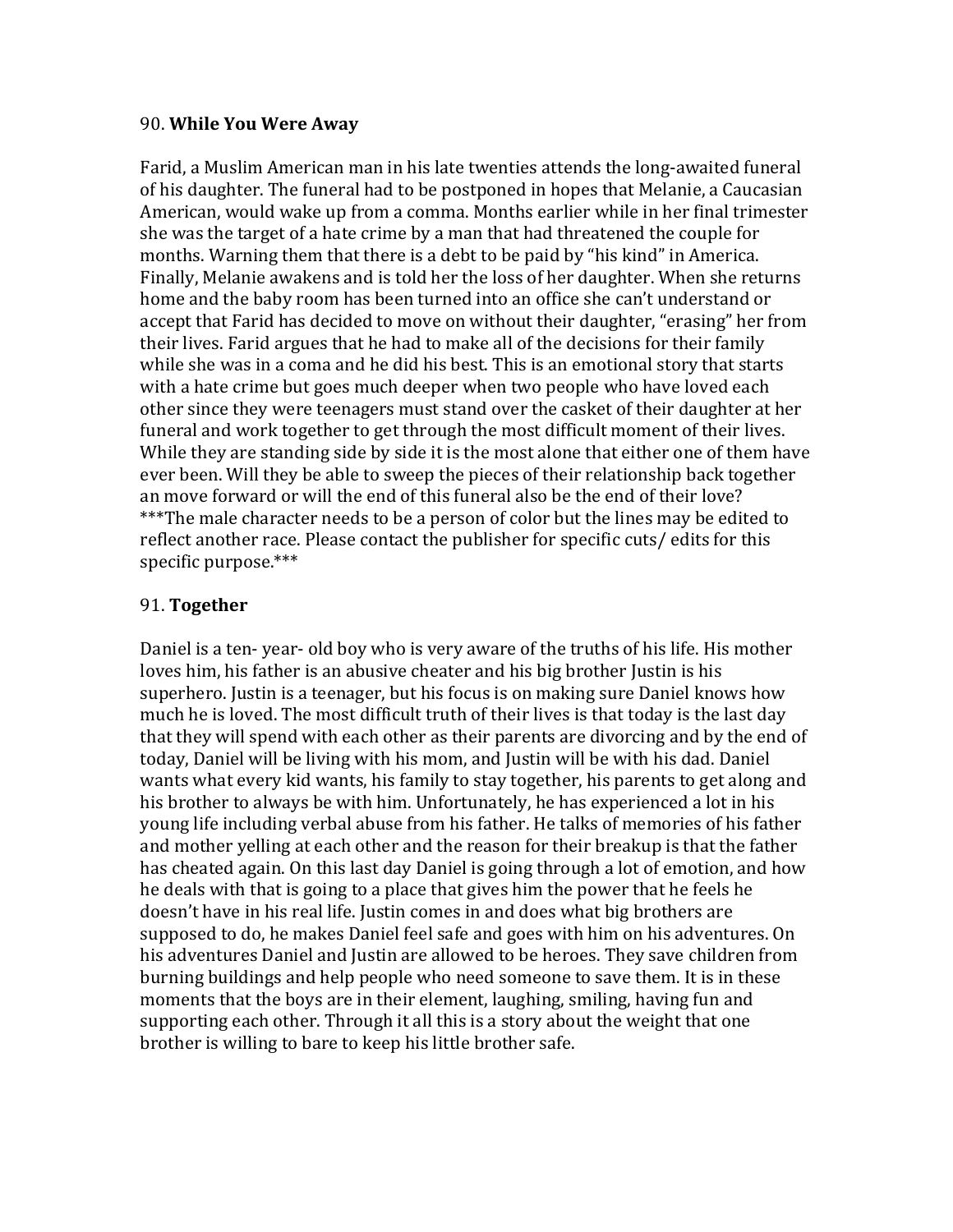### 92. **Life Letters**

Sisters Rafaella and Violeta are natives of a very dangerous city in Mexico and were able to escape to America. They have been in the country for years, living the dream, made a home for themselves together. They live together and work together at a laundromat. They love their job, but more than anything they love their freedom and being able to send money back home. During their shift at the laundromat ICE agents come in and detain all of the workers. Violeta, as the big sister, tries to warn Rafaella to run but she doesn't, at first she hides, then freezes up and allows them to take her as well. Once in custody they take them to a detention center. They are terrified that they are going to be deported but something worse happens, they are separated. Rafaella finds herself stuck in a small cell with a large number of people and for the first time in her life she finds her voice, she has to now. Violeta is deported back to Mexico and Rafaella stays in the detention center. Now the sisters communicate through letters and because they love each other they lie saying that everything is great in Mexico and that Rafaella is the manager at the laundromat- all lies. As people we lie to the ones that we love the most, they don't want the other to worry. But also, within that special relationship and bond is the ability, even through the words of a letter, to hear their loved one's pain. As the story ends the sisters remember the good times and finally come clean about the present. Violeta's illness that she contracted while at the detention center and Rafaella's life moving from detention center to detention center. Even through this they find the words to support each other, love each other, and continue writing their *life letters.* 

### 93. **American Dream**

Racism is one of the most difficult topics in American history and a topic that is often not talked about at all. In *American Dream* we see the story of two very different women Lucia, a Mexican American woman and Emerson a Caucasian woman both working at a detention center as officers. They come from very different backgrounds and have two conflicting ideas of what their job means. For Lucia, her parents did the right thing, they filled out paperwork, waited years for everything to come through and be legal before entering the country. But it is her feelings about the detained immigrants that creates the conflict. She believes everyone should have to wait like her family did, but Emerson believes that people should always be treated as human beings no matter what the reason is that got them where they are. Emerson is a passionate officer who wants the best for the detainees. It is a difficult reality when one of the children, Isabella is denied her inhaler. The two women differ on so many fronts, but it is when the life of a child is at stake that Emerson puts her job on the line to save this child and Lucia does everything in her power to follow the rules. When does it become okay to break the law, regardless of how you personally feel about it, to do the right thing?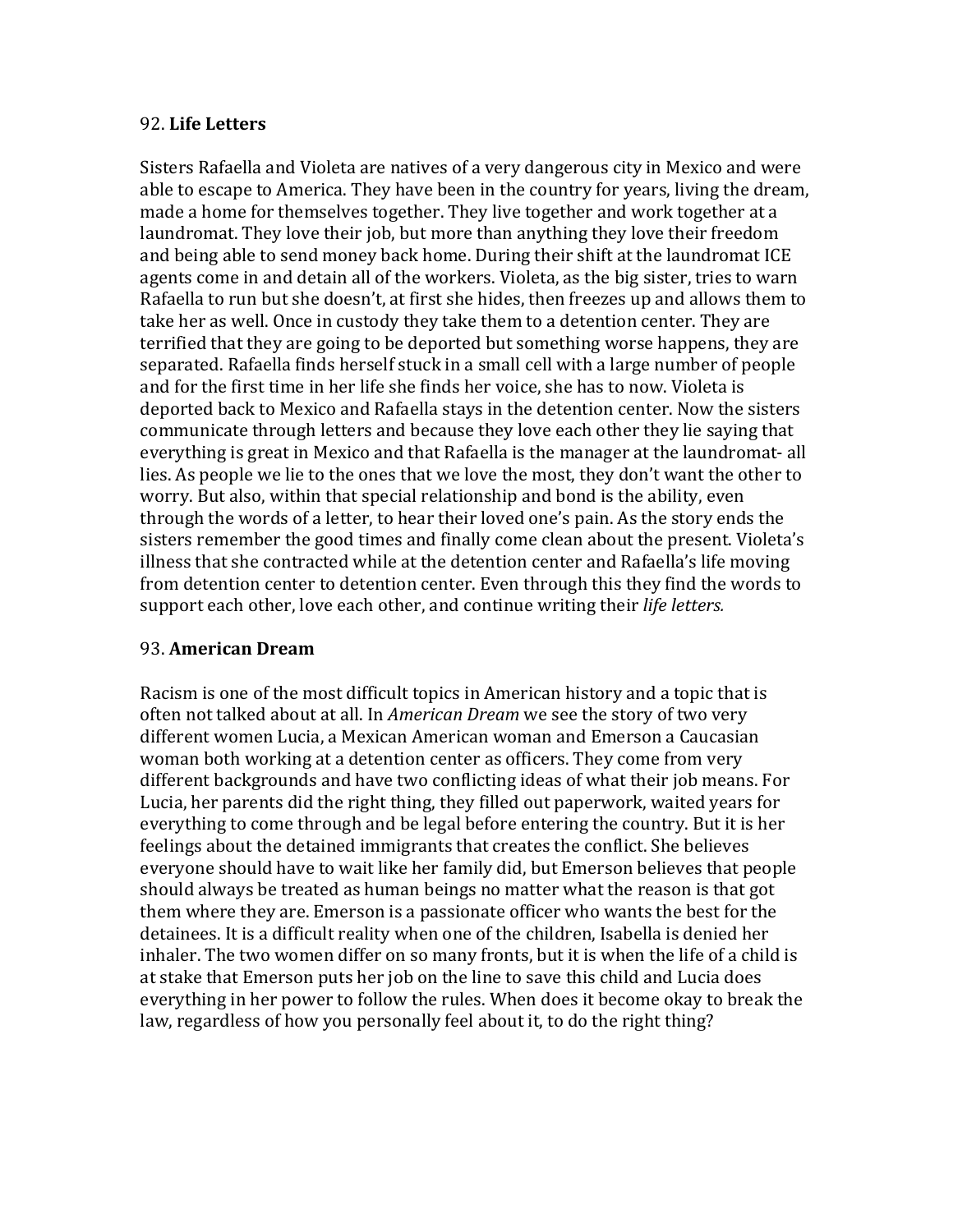### 94. *Message from My Hero*

Selena and Sofia are typical sisters. They love each other and are the best of friends. When Sofia notices changes in her sister, and she is forced to address it with her. But it is when she takes a deep dive into her sister's issues that she realizes that her sister Selena has been screaming for help. Help with the things that are going on in her life but also the things that have a hold her head. Depression and how it manifests itself is different for every person. For some it is a lack of interest in all things they use to love, while for others it is a gained interest in doing things that would be considered unsafe. Selena's depression is overtaking her life, ruining her relationship with her parents and making Sofia worry about the toxic way she is living. In the end Selena makes a decision that will forever affect her life, but not before she reminds Sofia that she's always been her hero.

### 95. *Mariachi Melody*

Sisters Dulcea and Catalina are two sisters who work with their father in a Mariachi band. Their father's dream was to be in the band with his daughters and to become an American citizen. Unfortunately, the girls begin to see a change in him. Watching him person some of his favorite songs and not being able to remember the words. They immediately knew that something was wrong. He is soon diagnosed with Alzheimer. The girls do everything in their power to keep up the bills in the house while both taking care of their father as best they can. But the harder they work, the worse things seem to be getting. His health ultimately fails and he passes away. This is a story of ultimate love and the importance of supporting family. A true vision of what a family is willing to do to stay together and care for each other in the midst of sickness and pain. Playing the music that had always been a part of their home and their father's life. A beautiful story of the connection that sisters have and how it can never, even in the midst of the worst of realities, stop supporting each other. **\*Characters are both Mexican American and will speak Spanish throughout.**

### 96. **Justice Song**

In August of 1955 Emmitt Till made history. This is not what he wanted but when he was tortured and murdered in Mississippi for supposedly "whistling" at a white woman. His mother Mamie Till always stood strong to her belief that her son would never do that but the story as told by Carolyn Bryant held strong for decades. Until 2017 when in an interview Mrs. Bryant came clean and admitted that she had lied, that Emmitt never whistled at her. This story will forever be a part of American history for the horrific crime and the justice that never came for the Till family. In Justice Song we see Mamie and Carolyn at a fictional meeting at the gates of Heaven. For the first time Mamie is taken back in history, back to 1955 so that her and Carolyn can sip tea and have an honest conversation about Emmitt's actual interaction with her. This story is pure fan fiction and does not depict any actual meeting, but if Mamie were able to ask Carolyn, if she were able to ask her what happened and why, what would that look like? Will the answers ever be enough to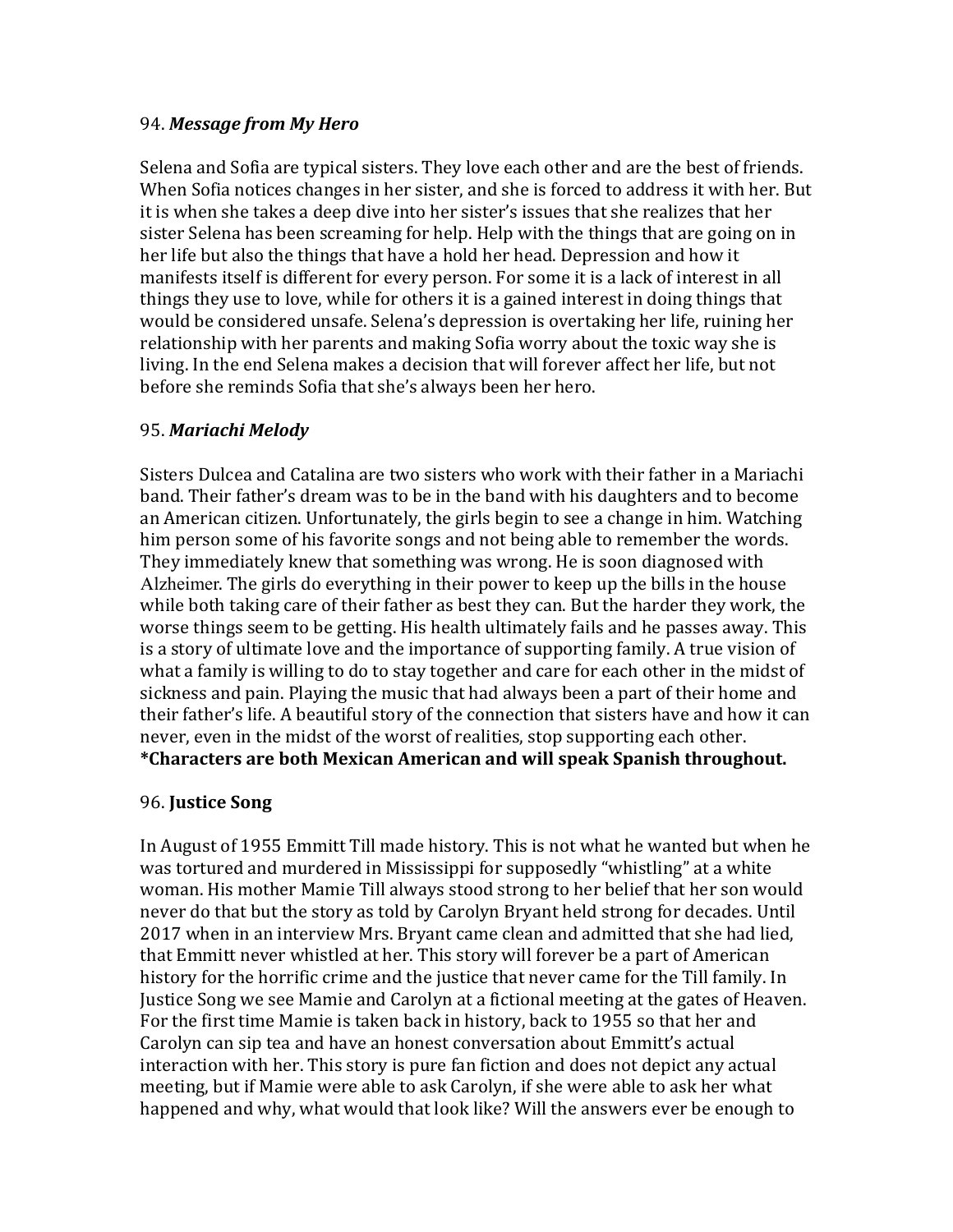justify the murder? Will forgiveness ever people possible in such a horrific situation? In this lovely story we see two women grow, learn, and bring to an end one of the most difficult untold stories in American history, the "what if" conversation between a loving mother, and the woman that changed her life forever. \*This scene is complete fan fair and does not reflect actual events.

# 97. *Life Changes After 9/ 11*

When India native brother and sister Advay and Prisha moved with their parents from India to America they were young and excited for a new experience. Their parents wanted them to be able to have and experience all things. Unfortunately, on September 11, 2001 their teenage lives changed forever. After the attacks, now seniors in high school, they began to experience a lot of hate from, they felt everyone. People looked at them differently. Seeing them on the street they crossed to the other side, people were scared of them for no reason other than what they looked like. Prisha handled this better than Advay did. She understood why people felt the way they did while Advay hated people for the way they made them feel. The siblings talked about it a lot. They confided and leaned on each other and they were genuinely best friends. One night they decide to go out for dinner. When Advay goes to the bathroom Prisha is accosted by a man who confronts her at the table then physically attacks her. Advay is too late to help his sister. While trying to recover in the hospital the two siblings must have a difficult conversation on how their lives are and will be for many years to come. Will they be able to move forward together, or will they not be able to continue their ever so strong bond because of elements out of their control?

# 98. *Lifetime of Learning*

Derek, a five- year- old African American boy and Joel a five- year- old Caucasian boy have the best friendship. Their first meeting in the scene is on the playground in elementary school as they figure out how they can share their lunches and from that moment on they are friends for life. Their story moves through from elementary to high school where Joel plays sports and Derek engulfs himself into reading books, classes and keeping his grade up. Though they are focused on different things the boys are still able to maintain their close friendship. They talk about their differences and love each other through it. The final scene is the boys in college on the day the George Floyd video comes out. Joel doesn't understand why Derek is so upset and tries to get him to explain why he's so angry. Derek is tired of being the "one black guy, the one black voice" and now he wants action, he doesn't want to have to take Derek's hand and walk him through why 2020 was a difficult time for all black people is not just "those black people." Joel is genuine in his love for Derek, they are best friends, and both have seen each other as family. The conversation brings them back to a moment in high school when Derek gave Joel a book to read. In this moment Joel gives Derek the book back, now realizing that he truly cares for his friend. Joel quotes the book, "I Too" by Langston Hughes and they end with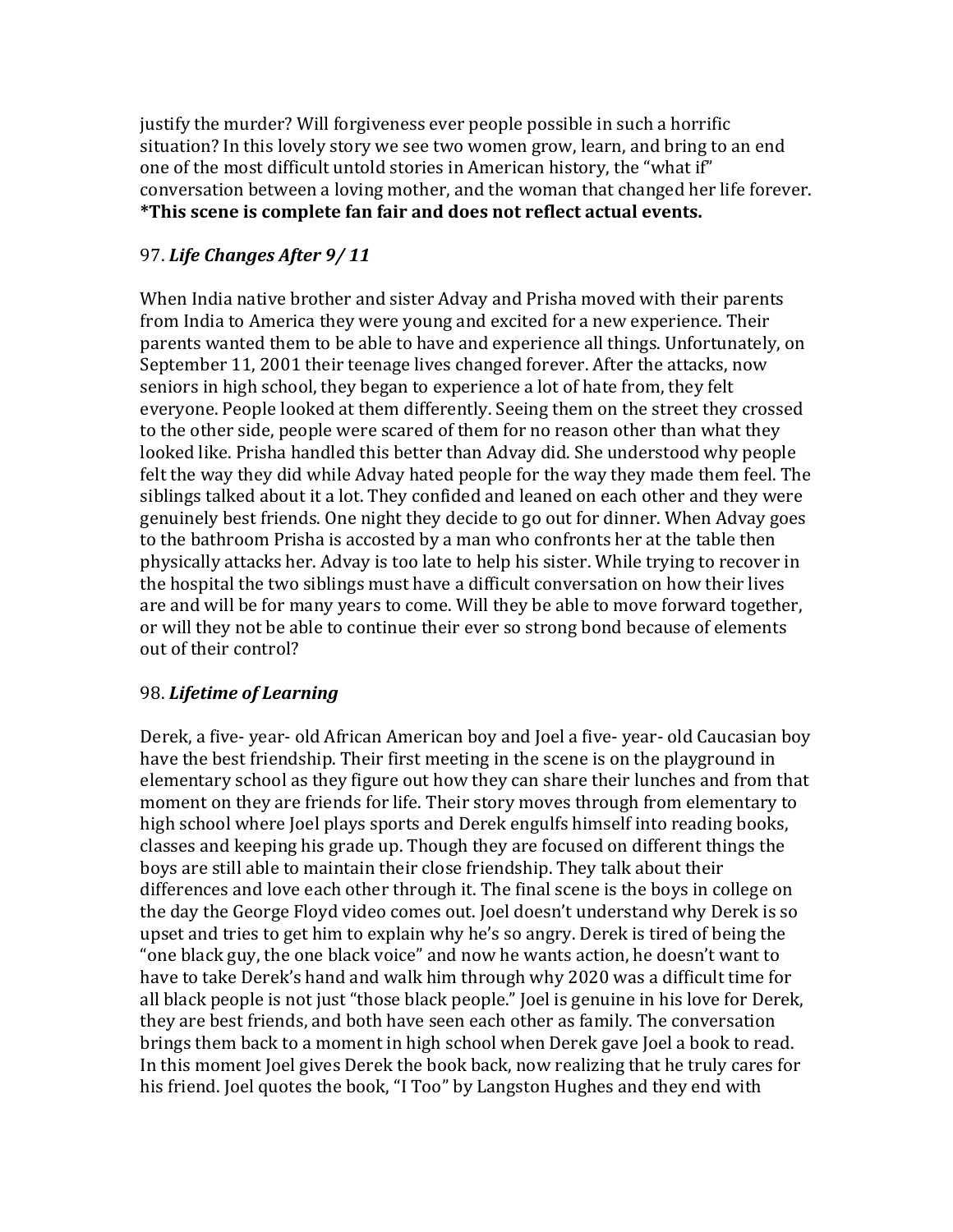preparing for a protest together, like the brothers that they know they are and have always been.

## 99. Friendship Forged Through War

In war the most pressing visual tends to be death and the carnage that is left behind. Families grieving the loss of their loved ones overshadows the few true friendships that come out on the other side of this ugly thing called war. For Binh, a Vietnamese war veteran who fought with American forces during the Vietnam war, all he wanted was to live his dream. Binh's hope was that if America won the war, he would be rewarded for his dedication by being allowed to come with his family to America. In the midst of the war Vietnamese soldiers were brough to an American camp and that is where Binh first met Max. Max was an American soldier who just wanted to get through the war so he could get back to his kids. He wasn't expecting to meet someone who would become his best friend and someone that he would not soon forget for the rest of his life. Both men had a lot in common: sons, wives, reasons to live, and a love for wanting to get back to live out all of that. What originally brings them together is what will reunite them when they both arrive at the unveiling for the Vietnam Memorial. Having not seen each other for decades at first, they do not recognize each other. Just two old guys sitting on a bench, but eventually after a conversation they realize they had found their friend again. The men flashback to the war and what brought them so close together, they share their memories, laughs and their unwavering love and appreciation for each other and the sacrifices they both made for each other. A beautiful story of how sometimes the tragedy of war can bring two very different souls together in a way that no other experience could. Brothers in war- brothers for life.

### 100. *Teenagers Guide on How to Survive High School Drama*

No matter how many times a teenager tries there is absolutely nothing that they can say to make their parents understand how extremely difficult it is not only to survive high school, but to survive all of the high school drama. This story is a simple one, two students come together in the middle of the hallway of their high school and realize as they look around that there is just too much drama to not share it with the audience. In a series of vignettes, the audience will experience the highs and lows and complete ridiculousness of high school drama in its most honest form. Whether it is the drama between two best friends, the natural drama that you would get from a theater class, the drama that can only be brought to life in the principal's office, the football player drama, the nerd drama, and the drama that is often not spoken about... the teachers' lounge drama, all drama is worth exploring. Maybe this will give every parent a little insight into their child's daily life, maybe it will just make you remember back to your high school years when the same exact drama existed. Regardless of the memories it brings back for you in your life, high school drama is if nothing but consistent... and constant!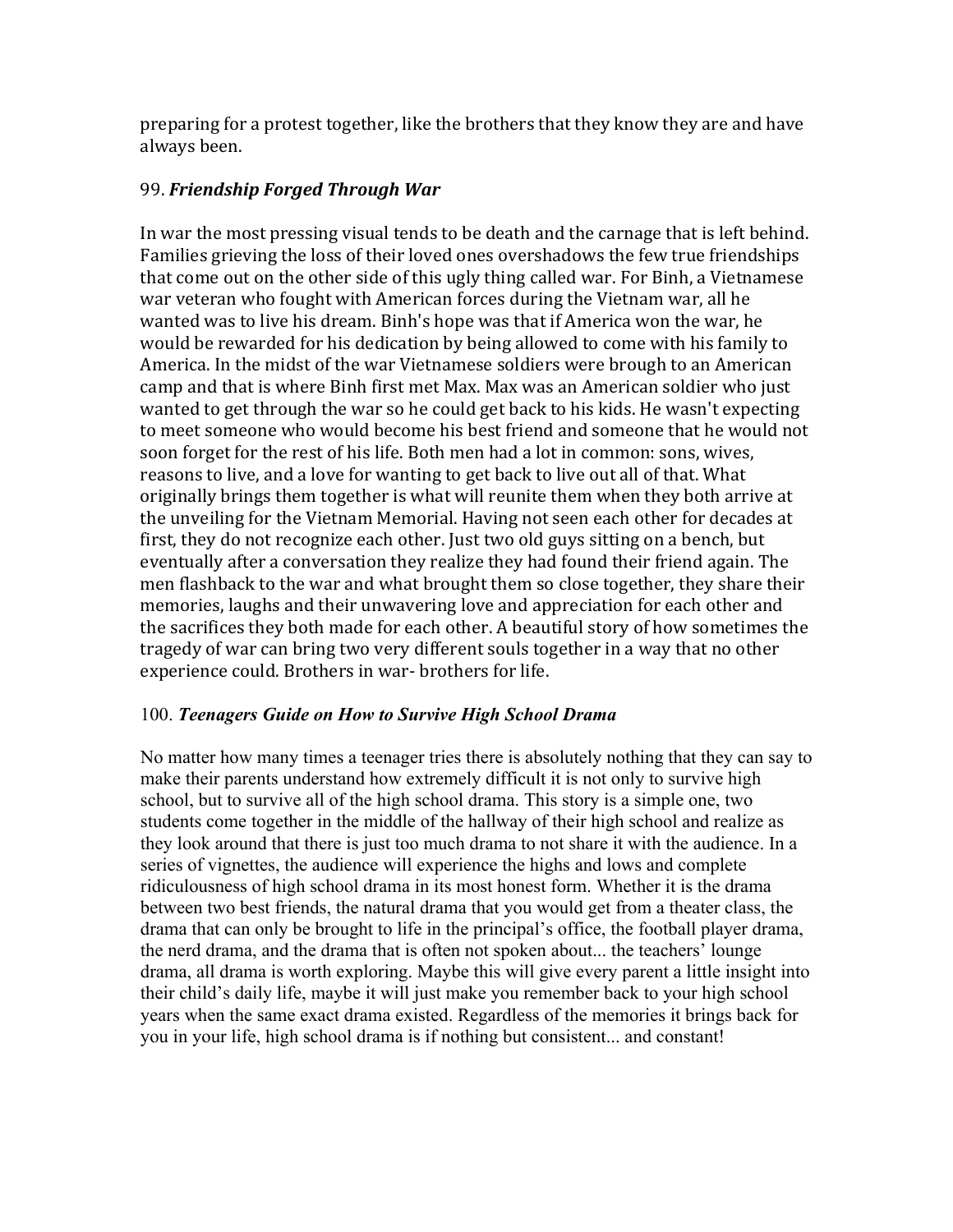### 101. *Teenagers Guide on How to Survive a Relationship… or Not*

Some adults would say that the most ridiculous thing they have ever seen and experienced is the teenagers true attempt to engage themselves in deep rooted good oldfashioned love. But the older you get the more you realize and look back in reflection about how absolutely terrible and tragic high school relationships are. So, in this Teenagers Guide on How to Survive a Relationship... or Not you will see a deep dive into the ins and outs of the treacherous path for the high school teenage relationship. From the first date mistakes, to the tricks of dating a mama's boy, to watching teenagers stay on their phones as the only means of communication, to the revengeful and crazy ex, to finally possibly finding their happily ever after these stories should spark interest, humor, and make us all who are adults thankful that high school is over, while the teenagers in the room will laugh with complete and utter understanding. Relationships are difficult so any opportunity we get to laugh at this is time well spent! **\*The author gives permission for any combination of pair to perform this selection. Change pronouns as needed.**

### 102. *The Dreamer*

Sometimes it is the most chance encounters that are the ones that have the power to change us the most and are the most impactful on our lives. The moment that Lee stood outside of Margot's office was a moment he will never forget. She was rude, he was combative and yet they had to work together as a team. Lee is in the United States of America on a student visa that has expired. His lawyer Margo must figure out how to best defend him in order to help him stay. Getting caught making inappropriate comments further divides the two as the wonder if this partnership is even possible. Lee continues to say that he has a greater purpose for needing to stay, a justification for not filing his paperwork, but Margot reminds him that she needs specifics, much more to defend him that he is not willing to give. The two do not see eye to eye from the very beginning coming from different places, having different understandings, and different backgrounds even in basic communication. The one thing that they have in common is that they both genuinely want to win. As Margo works to defend Lee, she also learns a lot about herself, her history, and the biases that she lives with. While she examines herself Lee must realize that if he wants understanding and change, he will have to trust someone that he does not know and have faith in someone that has not proven themselves to be worthy. Through the telling of the story, we see two very different people come together for one goal and in the end, we recognize that sometimes what makes us different has the possibility to bring us together. A story that centers around the ability to work through adversity for the sake of a greater cause. **\*Within the text of the scene Lee is Vietnamese.** 

### *103. When the World Around Us Talks*

Imagine a world where all of the inanimate objects that we take for granted and use every day had the ability to talk. Taking for granted the simple things, the watch that we wear tells more stories than just that of time. If these things had the ability to tell us exactly how they felt about the things that we are forcing them to be used for. What would their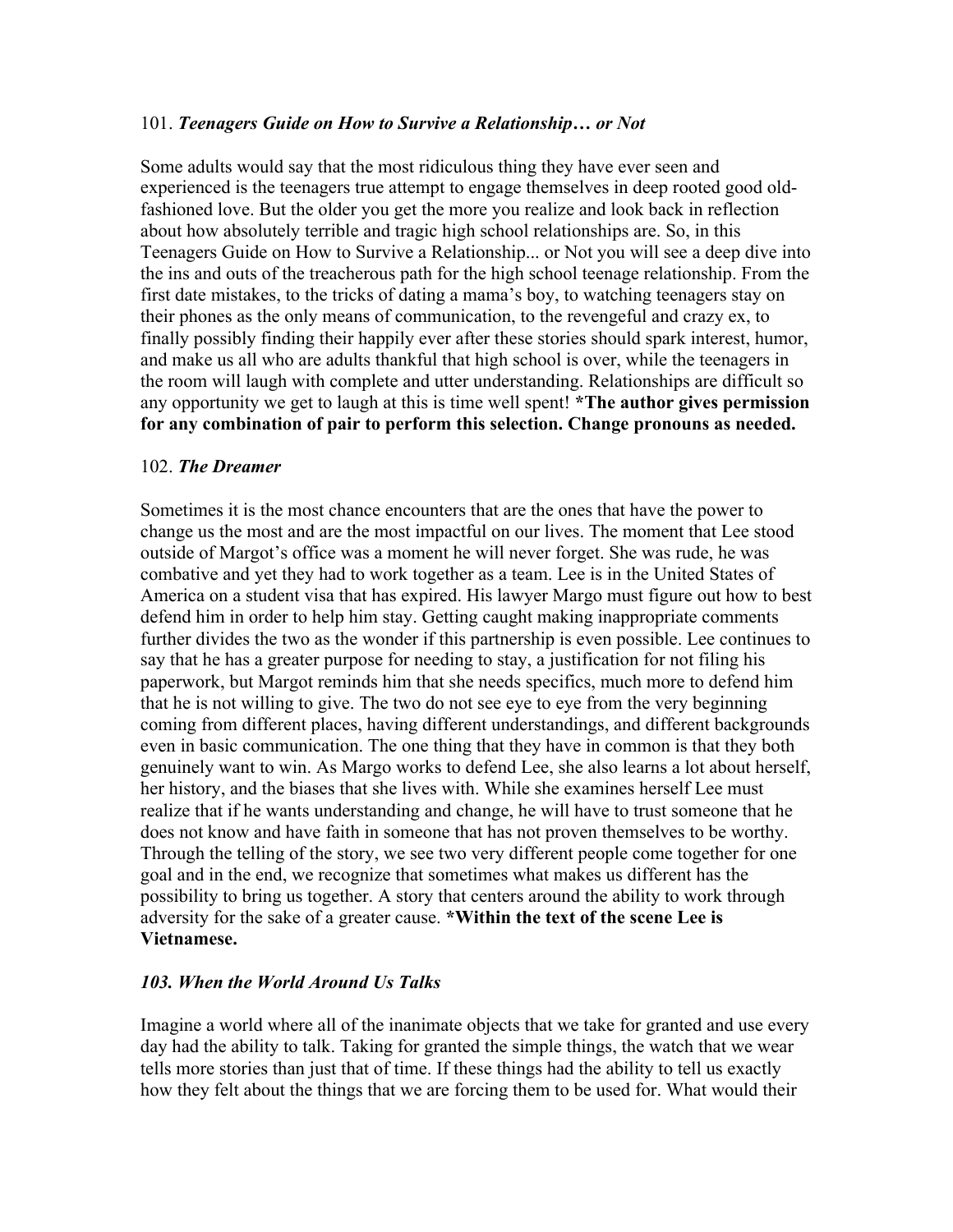story be if we actually took the time to think… and listen? In this story we hear from inanimate objects that we have turned in to items of power and items that sometimes result in violence. The voices of the walls of a long-standing university that has been through over a century of change, a tree and a noose that don't want to hurt people anymore, and the badge and the shirt of a police officer we finally hear their voices. They speak of racism from a very different perspective, and yet still a valid voice. If they could talk, if they had an opinion, if we were forced to listen, would we be concerned about what they have to say about humanity or the lack thereof? A story that uses poetry for transitions the hope is that we get a better understanding of the things that we use and have used for centuries if they had feelings. The hope is to gain a better understanding about our actions and the things that we do that create a history that we cannot hide from, we cannot erase, sometimes we cannot see from another perspective, but we cannot ignore.

### 104. *My Brother's Keeper*

Srihan and Nick have been best friends since they were in elementary school. Srihan and his family moved next door to Nick making them the one and only Indian family in the neighborhood. Nick lovingly welcomed him with open arms, and they became fast friends, even brothers. After they are accepted to the same college Nick had one ask of his brother, he wanted him to pledge the same fraternity so that they could further be connected. But unfortunately, in the midst of a hazing incident going terribly wrong racism and violence deal Srihan a terrible hand. As hazing on college campuses all over this world continue to cause physical and mental trauma two their students this story is just one that represents so many. As the court case unfolds and Nick is forced to recount what happened that night, we see what students are willing to subject themselves to for the sake of being part of a social group that may or may not have their best interests at heart. As much as these two young men fight for their lives there are negative forces that they have no control over and sometimes, unfortunately, those forces. Will Nick have the courage to stand up against the worst kind of bully, the ones that he introduced into their lives and once trusted or will his guilt, grief and their intimidation overcome him? A story about a conversation that parents, teachers, and professors should have with their college bound or college attending students.

### *\*One performer in this story must be of Indian descent.*

### *105. Failed Choices*

Some of us live all of our lives focused on what is to come after we die. This unfortunately is information that we won't know until we get there if there is a place. For Nevaeh, a woman who is just waking up to a strange place that she has never seen before in a world that she is unaware of, she connects with the first person that she sees. Lucy, a woman with the clipboard and a whole lot of power seems to be the intake person of this new-last place, Hell. It is during their interaction that Nevaeh realizes not only is she nowhere near home, but she is also never going back. As Lucy transports Nevaeh to different points in her life in an attempt to help her understand that the choices that she has made while she was living were important,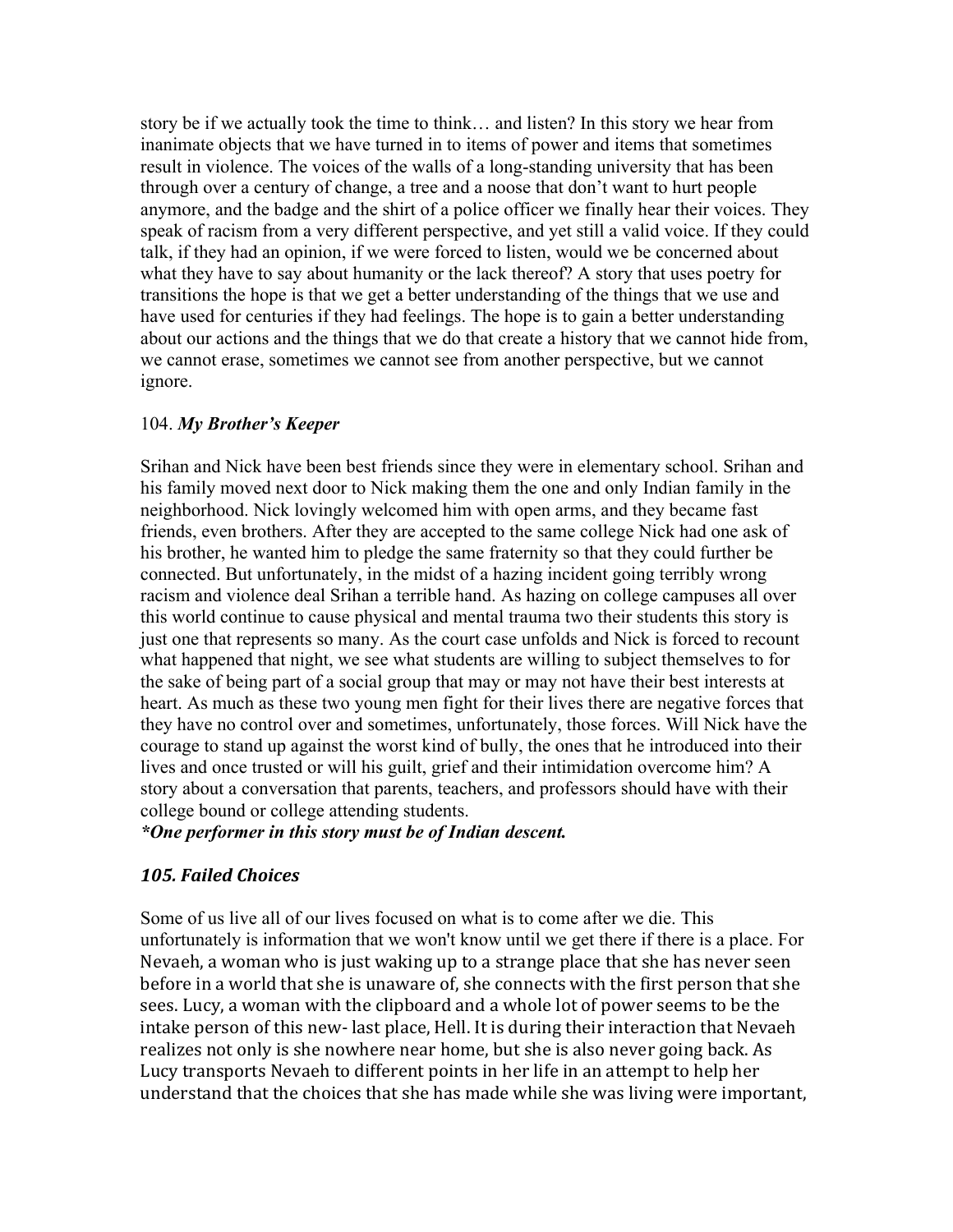they mattered, and they also affected the people around her, reality starts to take shape. We make choices every day some of them good and some of them bad but all of them are things we have to live with or die by. As they travel through time to different experiences in Nevaeh's life that she had dismissed she begins to understand how she made it to where she is. Nevaeh tries desperately to understand her truths and her new reality while learning one of the most difficult lessons in her existence, that every choice we make matters to someone even if it doesn't matter to us. \*Seri-comedy\*

### *106. Charm School*

Rachel prides herself on not being the typical and not being like anyone else. As she sits in the living room watching a game show, covered in popcorn kernels, and drinking soda her mother enters and watches her from afar. Something is just not clicking. Rachel is smart, very talented and in her mother's, mind should represent herself a little bit classier as a "lady." Rachel normally dresses the way she feels comfortable in t-shirt and sweatpants, she's messy and doesn't clean her room and her mother, who loves her, wants more for her. She wants her to be the presentation of what could potentially later in life be a Stepford Wife. Rachel wants none of it. She wants to be who she is, interesting how individualism presents itself in many different ways. Rachel finds herself at odds with her mother who then hands her a pamphlet for Charm School. She is whisked away to a place that she immediately hates. Everyone wears a uniform, the girls look the same, talk the same, and the woman in charge is everything that Rachel is not. But through her time and experiences there she realizes that who everyone wants her to be is not who she truly is. But it is when she makes a friend at the school named Nicolette that she starts to see both sides of this coin. Change is not always good for everyone, but it is good for some people and if we want to be accepted, we also have to open our minds to accepting those that find comfort in change, even if it is in a Charm School. As she reflects on all of the negative things that have been said about her, she realizes that the Rachel she wants to be is perfectly fine just the way she is.

### *107. Nice Life*

It is often said that "Dogs are man's best friend." For Jill this isn't just a saying but definitely a large steppingstone and turning point of her life was the day she was given her dog. As an awkward child who spent more time bonding with her stuffed animals than she did with other children she found having the companionship of a dog to be one of the greatest gifts her mom ever gave her. And in that very first moment when she held the dog for the first time and asked what it wanted its name to be she swears she heard the dog say, "Nice." And a forever unbreakable friendship was foraged, a bond like no other was born. Jill and Nice become the best of friends going on adventures together when she is younger. Nice taught Jill how to be an independent little girl and make friends at the same time. But it is when she starts to get a little bit older that we see Nice assist her through her first day of kindergarten, middle school, and into the fears of high school. As she progressed in school Jill always worried that she wouldn't be able to succeed at the next level. A coming-of-age story that allows us to see that sometimes the